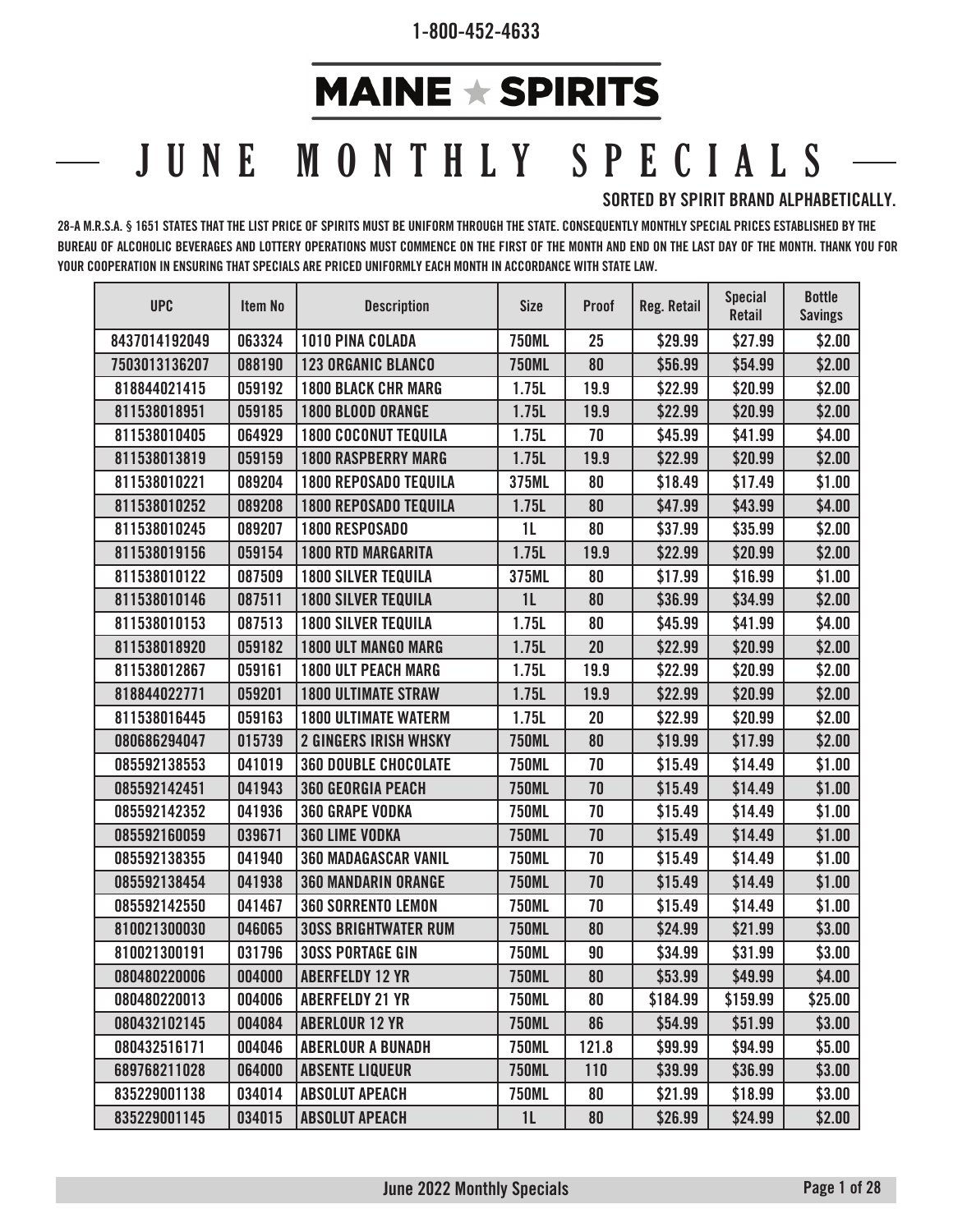| <b>UPC</b>   | Item No | <b>Description</b>           | <b>Size</b>    | <b>Proof</b> | Reg. Retail | <b>Special</b><br>Retail | <b>Bottle</b><br><b>Savings</b> |
|--------------|---------|------------------------------|----------------|--------------|-------------|--------------------------|---------------------------------|
| 835229001404 | 034029  | <b>ABSOLUT CITRON</b>        | 1 <sub>L</sub> | 80           | \$26.99     | \$24.99                  | \$2.00                          |
| 835229001305 | 034030  | <b>ABSOLUT CITRON</b>        | <b>750ML</b>   | 80           | \$21.99     | \$18.99                  | \$3.00                          |
| 835229001602 | 034032  | <b>ABSOLUT CITRON</b>        | 1.75L          | 80           | \$34.99     | \$29.99                  | \$5.00                          |
| 835229000711 | 033757  | <b>ABSOLUT ELYX</b>          | <b>750ML</b>   | 84.6         | \$29.99     | \$24.99                  | \$5.00                          |
| 835229010437 | 036769  | <b>ABSOLUT GRAPEFRUIT</b>    | <b>750ML</b>   | 80           | \$21.99     | \$18.99                  | \$3.00                          |
| 835229010444 | 036770  | <b>ABSOLUT GRAPEFRUIT</b>    | 1 <sub>L</sub> | 80           | \$26.99     | \$24.99                  | \$2.00                          |
| 835229010451 | 036771  | <b>ABSOLUT GRAPEFRUIT</b>    | 1.75L          | 80           | \$34.99     | \$29.99                  | \$5.00                          |
| 835229010628 | 064009  | <b>ABSOLUT JUICE APPLE</b>   | <b>750ML</b>   | 70           | \$21.99     | \$18.99                  | \$3.00                          |
| 835229010833 | 037182  | <b>ABSOLUT JUICE PEAR EL</b> | <b>750ML</b>   | 70           | \$21.99     | \$18.99                  | \$3.00                          |
| 835229010611 | 064011  | <b>ABSOLUT JUICE STRAW</b>   | <b>750ML</b>   | 70           | \$21.99     | \$18.99                  | \$3.00                          |
| 835229010277 | 033467  | <b>ABSOLUT LIME</b>          | <b>750ML</b>   | 80           | \$21.99     | \$18.99                  | \$3.00                          |
| 835229010284 | 033468  | <b>ABSOLUT LIME</b>          | 1 <sub>L</sub> | 80           | \$26.99     | \$24.99                  | \$2.00                          |
| 835229010291 | 033469  | <b>ABSOLUT LIME</b>          | 1.75L          | 80           | \$34.99     | \$29.99                  | \$5.00                          |
| 835229002302 | 034116  | <b>ABSOLUT MANDRIN</b>       | <b>750ML</b>   | 80           | \$21.99     | \$18.99                  | \$3.00                          |
| 835229002401 | 034117  | <b>ABSOLUT MANDRIN</b>       | 1 <sub>L</sub> | 80           | \$26.99     | \$24.99                  | \$2.00                          |
| 835229002609 | 034118  | <b>ABSOLUT MANDRIN</b>       | 1.75L          | 80           | \$34.99     | \$29.99                  | \$5.00                          |
| 835229001435 | 035353  | <b>ABSOLUT MANGO</b>         | 1 <sub>L</sub> | 80           | \$26.99     | \$24.99                  | \$2.00                          |
| 835229001428 | 035354  | <b>ABSOLUT MANGO</b>         | <b>750ML</b>   | 80           | \$21.99     | \$18.99                  | \$3.00                          |
| 835229001336 | 034036  | <b>ABSOLUT PEARS</b>         | <b>750ML</b>   | 80           | \$21.99     | \$18.99                  | \$3.00                          |
| 835229001343 | 034037  | <b>ABSOLUT PEARS</b>         | 1 <sub>L</sub> | 80           | \$26.99     | \$24.99                  | \$2.00                          |
| 835229004306 | 034026  | <b>ABSOLUT PEPPAR</b>        | <b>750ML</b>   | 80           | \$21.99     | \$18.99                  | \$3.00                          |
| 835229004405 | 034027  | <b>ABSOLUT PEPPAR</b>        | 1 <sub>L</sub> | 80           | \$26.99     | \$24.99                  | \$2.00                          |
| 835229008403 | 034051  | <b>ABSOLUT RASPBERRY</b>     | 1 <sub>L</sub> | 80           | \$26.99     | \$24.99                  | \$2.00                          |
| 835229008304 | 034052  | <b>ABSOLUT RASPBERRY</b>     | <b>750ML</b>   | 80           | \$21.99     | \$18.99                  | \$3.00                          |
| 835229006300 | 034076  | <b>ABSOLUT VANILLA</b>       | <b>750ML</b>   | 80           | \$21.99     | \$18.99                  | \$3.00                          |
| 835229006409 | 034078  | <b>ABSOLUT VANILLA</b>       | 1 <sub>L</sub> | 80           | \$26.99     | \$24.99                  | \$2.00                          |
| 835229000308 | 034006  | <b>ABSOLUT VODKA</b>         | <b>750ML</b>   | 80           | \$21.99     | \$18.99                  | \$3.00                          |
| 835229000407 | 034007  | <b>ABSOLUT VODKA</b>         | 1L             | 80           | \$26.99     | \$24.99                  | \$2.00                          |
| 835229000605 | 034008  | <b>ABSOLUT VODKA</b>         | 1.75L          | 80           | \$34.99     | \$29.99                  | \$5.00                          |
| 089540535319 | 057261  | ABSOLUT VODKARITA 4PK        | 355ML          | 20           | \$12.99     | \$9.99                   | \$3.00                          |
| 835229010994 | 037403  | <b>ABSOLUT WATERMELON</b>    | <b>750ML</b>   | 76           | \$21.99     | \$18.99                  | \$3.00                          |
| 835229011007 | 037404  | <b>ABSOLUT WATERMELON</b>    | 1L             | 76           | \$26.99     | \$24.99                  | \$2.00                          |
| 835229011014 | 037405  | <b>ABSOLUT WATERMELON</b>    | 1.75L          | 76           | \$34.99     | \$29.99                  | \$5.00                          |
| 096749000944 | 043992  | <b>ADMIRAL NELSON BLACK</b>  | 1.75L          | 94           | \$22.99     | \$19.99                  | \$3.00                          |
| 096749086443 | 043078  | <b>ADMIRAL NELSON CCNUT</b>  | 1.75L          | 42           | \$19.99     | \$15.99                  | \$4.00                          |
| 096749086320 | 043986  | <b>ADMIRAL NELSON CHERRY</b> | 1.75L          | 60           | \$19.99     | \$15.99                  | \$4.00                          |
| 096749086252 | 043026  | <b>ADMIRAL NELSON SPICED</b> | <b>750ML</b>   | 70           | \$10.99     | \$9.99                   | \$1.00                          |
| 096749086269 | 043028  | <b>ADMIRAL NELSON SPICED</b> | 1.75L          | 70           | \$19.99     | \$15.99                  | \$4.00                          |
| 096749002528 | 044087  | <b>ADMIRAL NELSON WATERM</b> | <b>750ML</b>   | 70           | \$10.99     | \$9.99                   | \$1.00                          |
| 086785260013 | 051016  | <b>ALEXANDER GRAPPA</b>      | <b>750ML</b>   | 80           | \$43.99     | \$39.99                  | \$4.00                          |
| 089552445125 | 056310  | <b>ALLENS COLD BREW COF</b>  | <b>750ML</b>   | 60           | \$14.99     | \$12.99                  | \$2.00                          |
| 089552002762 | 064177  | <b>AMARO DELL ETNA</b>       | <b>750ML</b>   | 58           | \$28.99     | \$26.99                  | \$2.00                          |
| 721059001311 | 064147  | <b>APEROL</b>                | <b>750ML</b>   | 22           | \$27.99     | \$22.99                  | \$5.00                          |
| 721059001502 | 043797  | <b>APPLETON ESTATE SIG</b>   | <b>750ML</b>   | 80           | \$22.99     | \$20.99                  | \$2.00                          |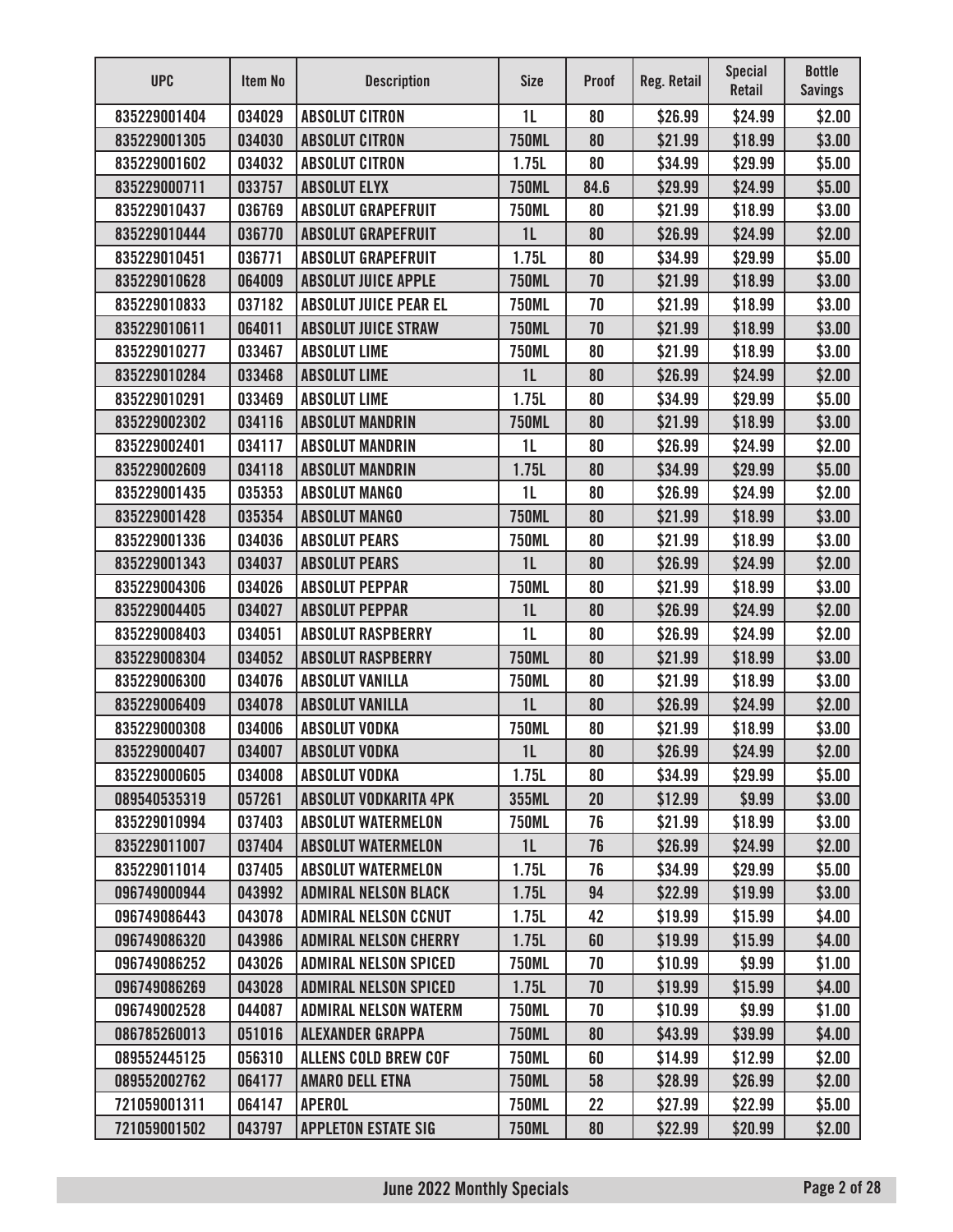| <b>UPC</b>   | Item No | <b>Description</b>           | <b>Size</b>  | <b>Proof</b> | Reg. Retail | <b>Special</b><br>Retail | <b>Bottle</b><br><b>Savings</b> |
|--------------|---------|------------------------------|--------------|--------------|-------------|--------------------------|---------------------------------|
| 636191207401 | 043801  | <b>APPLETON RESERVE 8Y</b>   | <b>750ML</b> | 86           | \$28.99     | \$26.99                  | \$2.00                          |
| 083300072106 | 004096  | <b>ARDBEG 10 YR</b>          | <b>750ML</b> | 92           | \$59.99     | \$56.99                  | \$3.00                          |
| 081753829315 | 004184  | <b>ARDBEG AN OA</b>          | <b>750ML</b> | 93           | \$58.99     | \$52.99                  | \$6.00                          |
| 081753816247 | 004090  | <b>ARDBEG CORRYVRCKAN</b>    | <b>750ML</b> | 114.2        | \$119.99    | \$104.99                 | \$15.00                         |
| 083300072045 | 004111  | <b>ARDBEG UIGEADAIL</b>      | <b>750ML</b> | 108.4        | \$89.99     | \$79.99                  | \$10.00                         |
| 082496801019 | 051036  | <b>ASBACH URALT BRANDY</b>   | <b>750ML</b> | 80           | \$28.99     | \$25.99                  | \$3.00                          |
| 088076186958 | 087103  | <b>ASTRAL BLANCO TEQUILA</b> | <b>750ML</b> | 80           | \$37.99     | \$35.99                  | \$2.00                          |
| 850483000598 | 004190  | <b>AUCHENTOSHAN THREE WD</b> | <b>750ML</b> | 86           | \$89.99     | \$84.99                  | \$5.00                          |
| 854275008144 | 056291  | <b>AUSTIN CUCUMB MOJ 4PK</b> | <b>250ML</b> | 25           | \$16.99     | \$14.99                  | \$2.00                          |
| 854275008182 | 056290  | <b>AUSTIN ORAN MARG 4PK</b>  | <b>250ML</b> | 25           | \$16.99     | \$14.99                  | \$2.00                          |
| 854275008120 | 056292  | <b>AUSTIN RUBY RD 4PK</b>    | <b>250ML</b> | 25           | \$16.99     | \$14.99                  | \$2.00                          |
| 857050005123 | 029115  | <b>AVIATION AMERICAN GIN</b> | 1.75L        | 84           | \$49.99     | \$39.99                  | \$10.00                         |
| 853507000024 | 029119  | <b>AVIATION AMERICAN GIN</b> | <b>750ML</b> | 84           | \$29.99     | \$24.99                  | \$5.00                          |
| 736040519324 | 089030  | <b>AVION REPOSADO TEQUIL</b> | <b>750ML</b> | 80           | \$62.99     | \$54.99                  | \$8.00                          |
| 736040519348 | 087150  | <b>AVION SILVER TEQUILA</b>  | <b>750ML</b> | 80           | \$49.99     | \$44.99                  | \$5.00                          |
| 736040521945 | 087154  | <b>AVION SILVER TEQUILA</b>  | 1.75L        | 80           | \$89.99     | \$79.99                  | \$10.00                         |
| 051497302863 | 087112  | <b>AZTECA AZUL REPOSADO</b>  | <b>750ML</b> | 80           | \$23.99     | \$21.99                  | \$2.00                          |
| 698450471039 | 087110  | <b>AZTECA AZUL SILVER</b>    | <b>750ML</b> | 80           | \$23.99     | \$21.99                  | \$2.00                          |
| 080480545406 | 064336  | <b>B &amp; B LIQUEUR</b>     | <b>750ML</b> | 80           | \$39.99     | \$36.99                  | \$3.00                          |
| 080480505400 | 042370  | <b>BACARDI 8</b>             | <b>750ML</b> | 80           | \$27.99     | \$24.99                  | \$3.00                          |
| 080480983383 | 043618  | <b>BACARDI ANEJO CUATRO</b>  | <b>750ML</b> | 80           | \$21.99     | \$19.99                  | \$2.00                          |
| 080480005269 | 043109  | <b>BACARDI BLACK</b>         | <b>750ML</b> | 80           | \$14.99     | \$10.99                  | \$4.00                          |
| 080480400637 | 043086  | <b>BACARDI COCO</b>          | <b>750ML</b> | 70           | \$14.99     | \$11.99                  | \$3.00                          |
| 080480000271 | 043051  | <b>BACARDI DRAGON BERRY</b>  | <b>750ML</b> | 70           | \$14.99     | \$11.99                  | \$3.00                          |
| 080480025403 | 043036  | <b>BACARDI GOLD</b>          | <b>750ML</b> | 80           | \$14.99     | \$10.99                  | \$4.00                          |
| 080480025465 | 043035  | <b>BACARDI GOLD TRAVLR</b>   | <b>750ML</b> | 80           | \$14.99     | \$10.99                  | \$4.00                          |
| 080480984274 | 043747  | <b>BACARDI LIME</b>          | <b>750ML</b> | 70           | \$14.99     | \$11.99                  | \$3.00                          |
| 080480355401 | 043136  | <b>BACARDI LIMON</b>         | <b>750ML</b> | 70           | \$14.99     | \$10.99                  | \$4.00                          |
| 080480004835 | 043095  | <b>BACARDI MANGO FUSION</b>  | <b>750ML</b> | 70           | \$14.99     | \$11.99                  | \$3.00                          |
| 080480003838 | 043145  | <b>BACARDI PINEAPPLE FUS</b> | <b>750ML</b> | 70           | \$14.99     | \$11.99                  | \$3.00                          |
| 080480006761 | 043501  | <b>BACARDI RASPBERRY</b>     | <b>750ML</b> | 70           | \$14.99     | \$11.99                  | \$3.00                          |
| 080480001520 | 043205  | <b>BACARDI SPICED</b>        | <b>750ML</b> | 70           | \$14.99     | \$11.99                  | \$3.00                          |
| 080480015404 | 043126  | <b>BACARDI SUPERIOR</b>      | <b>750ML</b> | 80           | \$14.99     | \$10.99                  | \$4.00                          |
| 080480015459 | 043125  | <b>BACARDI SUPERIOR PET</b>  | <b>750ML</b> | 80           | \$14.99     | \$10.99                  | \$4.00                          |
| 086767705051 | 067905  | <b>BAILEYS COLADA</b>        | <b>750ML</b> | 34           | \$31.99     | \$29.99                  | \$2.00                          |
| 086767705174 | 067902  | <b>BAILEYS LIGHT CRM</b>     | <b>750ML</b> | 32.2         | \$31.99     | \$29.99                  | \$2.00                          |
| 086024018627 | 072376  | <b>BAJA LUNA BLACKRASP</b>   | <b>750ML</b> | 30           | \$15.99     | \$13.99                  | \$2.00                          |
| 086024017873 | 072386  | <b>BAJA ROSA STRAWBERRY</b>  | <b>750ML</b> | 34           | \$15.99     | \$13.99                  | \$2.00                          |
| 852757002017 | 027250  | <b>BALCONES BLUE CORN WH</b> | <b>750ML</b> | 92           | \$39.99     | \$36.99                  | \$3.00                          |
| 852757002536 | 026573  | <b>BALCONES STRAIGHT BBN</b> | <b>750ML</b> | 92           | \$29.99     | \$26.99                  | \$3.00                          |
| 852757002031 | 027861  | <b>BALCONES TEXAS SINGL</b>  | <b>750ML</b> | 106          | \$69.99     | \$64.99                  | \$5.00                          |
| 083664112210 | 004356  | <b>BALVENIE DBLWD 12YR</b>   | <b>750ML</b> | 86           | \$68.99     | \$65.99                  | \$3.00                          |
| 689768881313 | 042780  | <b>BARBANCOURT WHITE</b>     | <b>750ML</b> | 86           | \$16.99     | \$13.99                  | \$3.00                          |
| 852735003029 | 029256  | <b>BARR HILL GIN</b>         | <b>750ML</b> | 90           | \$39.99     | \$35.99                  | \$4.00                          |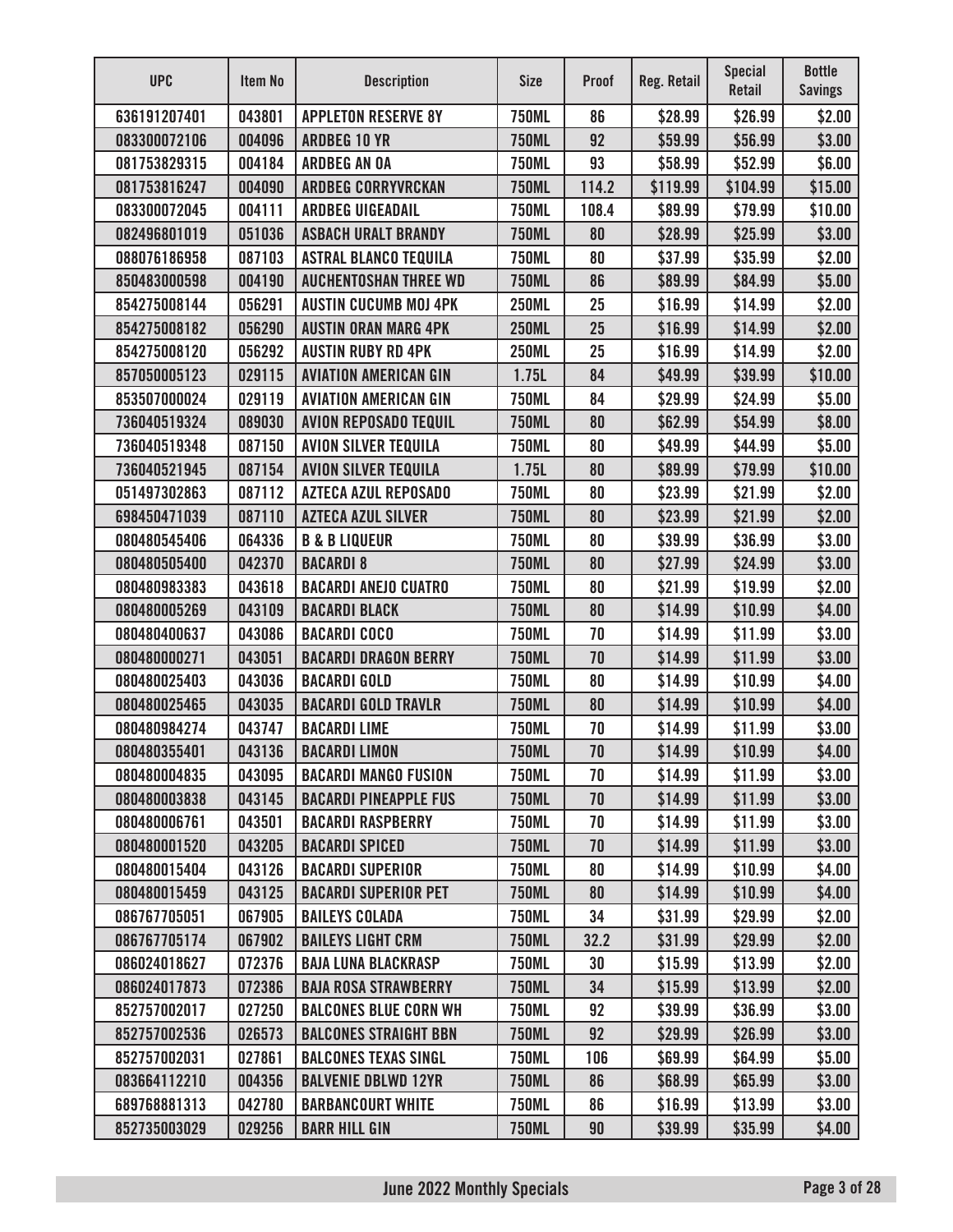| <b>UPC</b>   | Item No | <b>Description</b>               | <b>Size</b>  | <b>Proof</b> | <b>Reg. Retail</b> | <b>Special</b><br><b>Retail</b> | <b>Bottle</b><br><b>Savings</b> |
|--------------|---------|----------------------------------|--------------|--------------|--------------------|---------------------------------|---------------------------------|
| 852735003111 | 029259  | <b>BARR HILL RES TOM CAT</b>     | <b>750ML</b> | 86           | \$48.99            | \$45.99                         | \$3.00                          |
| 082869000124 | 043750  | <b>BARRILITO 2 STAR EXT</b>      | <b>750ML</b> | 86           | \$56.99            | \$52.99                         | \$4.00                          |
| 082869000223 | 043752  | <b>BARRILITO 3 STAR</b>          | <b>750ML</b> | 86           | \$72.99            | \$69.99                         | \$3.00                          |
| 045635366800 | 072415  | <b>BARROWS INTENSE GING</b>      | <b>750ML</b> | 44           | \$37.99            | \$35.99                         | \$2.00                          |
| 849806002333 | 037469  | <b>BASIC VODKA</b>               | <b>750ML</b> | 80           | \$12.99            | \$10.99                         | \$2.00                          |
| 849806003019 | 037470  | <b>BASIC VODKA</b>               | 1.75L        | 80           | \$23.99            | \$21.99                         | \$2.00                          |
| 080686012405 | 016676  | <b>BASIL HAYDEN</b>              | <b>750ML</b> | 80           | \$44.99            | \$43.99                         | \$1.00                          |
| 086785500010 | 064396  | <b>BAUCHANT ORANGE LIQ</b>       | <b>750ML</b> | 80           | \$29.99            | \$24.99                         | \$5.00                          |
| 089540333496 | 028086  | <b>BEEFEATER GIN</b>             | <b>750ML</b> | 88           | \$22.99            | \$19.99                         | \$3.00                          |
| 089540333472 | 028088  | <b>BEEFEATER GIN</b>             | 1.75L        | 88           | \$37.99            | \$33.99                         | \$4.00                          |
| 080432114032 | 028195  | <b>BEEFEATER PINK</b>            | <b>750ML</b> | 75           | \$22.99            | \$19.99                         | \$3.00                          |
| 081753830007 | 036694  | <b>BELVEDERE BARTEZEK</b>        | <b>750ML</b> | 80           | \$32.99            | \$28.99                         | \$4.00                          |
| 081753829568 | 036697  | <b>BELVEDERE SMOGORY</b>         | <b>750ML</b> | 80           | \$32.99            | \$28.99                         | \$4.00                          |
| 087116069688 | 034155  | <b>BELVEDERE VODKA</b>           | <b>750ML</b> | 80           | \$29.99            | \$25.99                         | \$4.00                          |
| 096749941001 | 027666  | <b>BERNHEIM WHEAT WHISK</b>      | <b>750ML</b> | 90           | \$29.99            | \$26.99                         | \$3.00                          |
| 031259003542 | 016814  | <b>BIB&amp;TUCKER SMALL BATC</b> | <b>750ML</b> | 92           | \$59.99            | \$55.99                         | \$4.00                          |
| 864335000148 | 033082  | <b>BIMINI COCONUT GIN</b>        | <b>750ML</b> | 94           | \$34.99            | \$31.99                         | \$3.00                          |
| 864335000100 | 029396  | <b>BIMINI GIN</b>                | <b>750ML</b> | 94           | \$31.99            | \$29.99                         | \$2.00                          |
| 812459012875 | 027697  | <b>BIRD DOG APPLE</b>            | <b>750ML</b> | 80           | \$20.99            | \$18.99                         | \$2.00                          |
| 812459014572 | 101106  | <b>BIRD DOG BL CH 2-50ML</b>     | <b>750ML</b> | 80           | \$20.99            | \$18.99                         | \$2.00                          |
| 812459014404 | 026765  | <b>BIRD DOG BLACK CHERRY</b>     | <b>750ML</b> | 80           | \$20.99            | \$18.99                         | \$2.00                          |
| 812459014428 | 101121  | <b>BIRD DOG BLACKBE/2-50</b>     | <b>750ML</b> | 80           | \$20.99            | \$18.99                         | \$2.00                          |
| 812459010222 | 027474  | <b>BIRD DOG BLACKBERRY</b>       | <b>750ML</b> | 80           | \$20.99            | \$18.99                         | \$2.00                          |
| 812459013506 | 022897  | <b>BIRD DOG BLENDED</b>          | <b>750ML</b> | 80           | \$20.99            | \$18.99                         | \$2.00                          |
| 812459010710 | 027425  | <b>BIRD DOG HOT CINNAMON</b>     | <b>750ML</b> | 80           | \$20.99            | \$18.99                         | \$2.00                          |
| 812459010659 | 027433  | <b>BIRD DOG PEACH</b>            | <b>750ML</b> | 80           | \$20.99            | \$18.99                         | \$2.00                          |
| 812459014435 | 101123  | <b>BIRD DOG PEACH /2-50M</b>     | 750ML        | 80           | \$20.99            | \$18.99                         | \$2.00                          |
| 812459014435 | 100762  | <b>BIRD DOG PEACH 2-50ML</b>     | <b>750ML</b> | 80           | \$20.99            | \$18.99                         | \$2.00                          |
| 812459014619 | 026432  | <b>BIRD DOG PEANUT BUTTE</b>     | <b>750ML</b> | 80           | \$20.99            | \$18.99                         | \$2.00                          |
| 812459013803 | 027898  | <b>BIRD DOG RUBY RED</b>         | <b>750ML</b> | 80           | \$20.99            | \$18.99                         | \$2.00                          |
| 812459013865 | 027920  | <b>BIRD DOG STRAWBERRY</b>       | <b>750ML</b> | 80           | \$20.99            | \$18.99                         | \$2.00                          |
| 084279986357 | 011575  | <b>BISON RIDGE CANADIAN</b>      | <b>750ML</b> | 80           | \$20.99            | \$18.99                         | \$2.00                          |
| 096749003075 | 011774  | <b>BLACK VELVET</b>              | 375ML        | 80           | \$7.49             | \$6.99                          | \$0.50                          |
| 096749003068 | 011776  | <b>BLACK VELVET</b>              | <b>750ML</b> | 80           | \$11.49            | \$10.49                         | \$1.00                          |
| 096749003044 | 011788  | <b>BLACK VELVET</b>              | 1.75L        | 80           | \$19.99            | \$17.99                         | \$2.00                          |
| 096749003259 | 011588  | <b>BLACK VELVET RESERVE</b>      | 1.75L        | 80           | \$24.99            | \$21.99                         | \$3.00                          |
| 096749003273 | 010548  | <b>BLACK VELVET TST CRML</b>     | 1.75L        | 70           | \$19.99            | \$17.99                         | \$2.00                          |
| 699176584195 | 028308  | <b>BLIND TIGER PIPER CUB</b>     | <b>750ML</b> | 94           | \$46.99            | \$44.99                         | \$2.00                          |
| 856592006032 | 036790  | <b>BLOOD SWEAT TEARS VOD</b>     | <b>750ML</b> | 80           | \$24.99            | \$21.99                         | \$3.00                          |
| 084279002712 | 064424  | <b>BLOOM JASMINE &amp; ROSE</b>  | <b>750ML</b> | 80           | \$29.99            | \$27.99                         | \$2.00                          |
| 084279985923 | 028126  | <b>BLOOM LONDON DRY GIN</b>      | <b>750ML</b> | 80           | \$29.99            | \$27.99                         | \$2.00                          |
| 856881004275 | 080024  | <b>BLUE CHAIR BANANA CRM</b>     | <b>750ML</b> | 30           | \$20.99            | \$18.99                         | \$2.00                          |
| 856881004145 | 042204  | <b>BLUE CHAIR BANANA RUM</b>     | <b>750ML</b> | 53           | \$19.99            | \$17.99                         | \$2.00                          |
| 856881004176 | 080022  | <b>BLUE CHAIR CO SPC CRM</b>     | <b>750ML</b> | 30           | \$20.99            | \$18.99                         | \$2.00                          |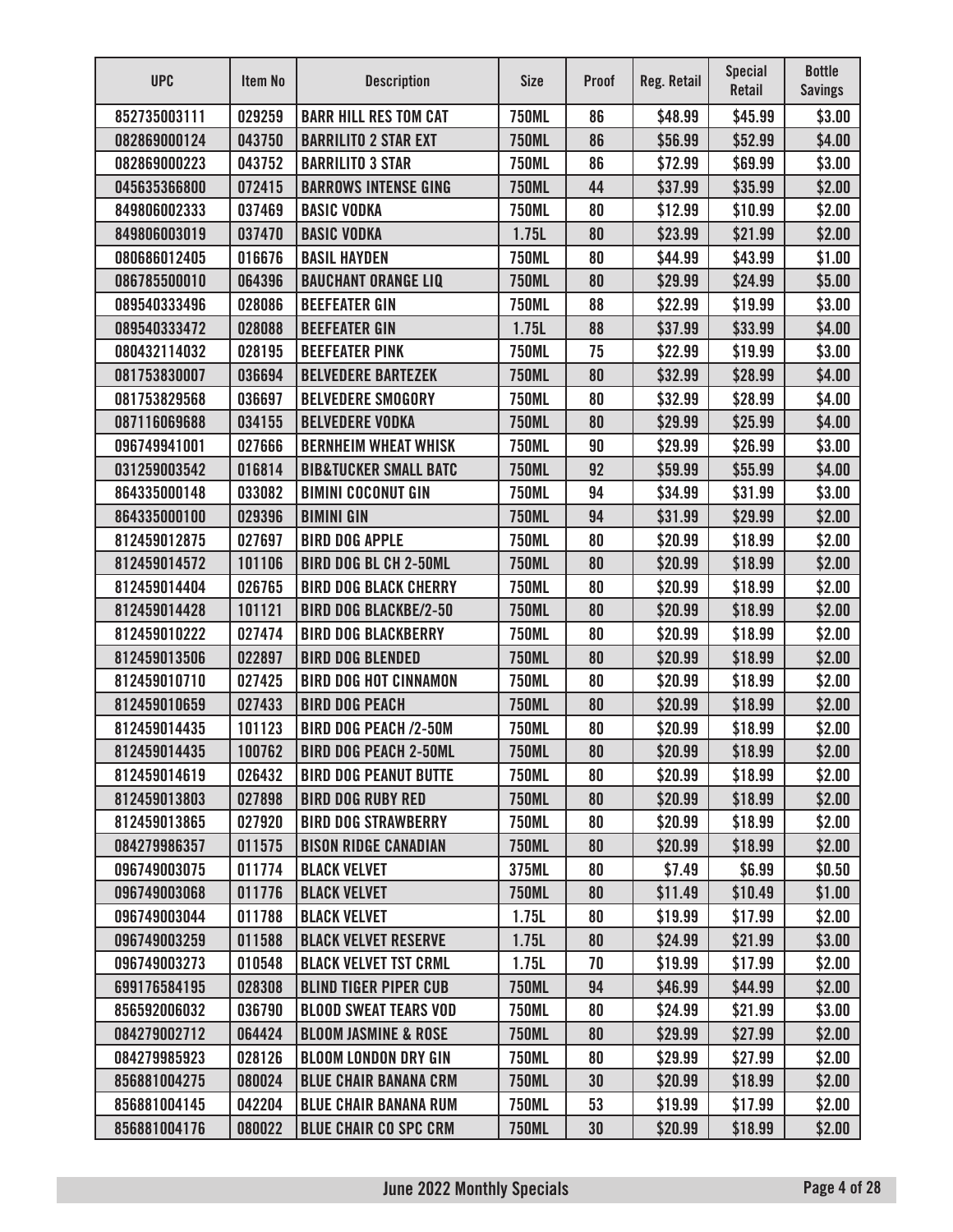| <b>UPC</b>    | Item No | <b>Description</b>           | <b>Size</b>    | <b>Proof</b> | Reg. Retail | <b>Special</b><br>Retail | <b>Bottle</b><br><b>Savings</b> |
|---------------|---------|------------------------------|----------------|--------------|-------------|--------------------------|---------------------------------|
| 856881004015  | 042242  | <b>BLUE CHAIR COCONUT</b>    | <b>750ML</b>   | 53           | \$19.99     | \$17.99                  | \$2.00                          |
| 856881004404  | 080015  | <b>BLUE CHAIR LIME CREAM</b> | <b>750ML</b>   | 30           | \$20.99     | \$18.99                  | \$2.00                          |
| 856881004671  | 072532  | <b>BLUE CHAIR MANGO CRM</b>  | <b>750ML</b>   | 30           | \$20.99     | \$18.99                  | \$2.00                          |
| 856881004565  | 080004  | <b>BLUE CHAIR PINEAP CRM</b> | <b>750ML</b>   | 30           | \$20.99     | \$18.99                  | \$2.00                          |
| 856881004626  | 046001  | <b>BLUE CHAIR SPICED RUM</b> | <b>750ML</b>   | 70           | \$19.99     | \$17.99                  | \$2.00                          |
| 856881004237  | 042162  | <b>BLUE CHAIR VANILLA</b>    | <b>750ML</b>   | 53           | \$19.99     | \$17.99                  | \$2.00                          |
| 856881004008  | 042240  | <b>BLUE CHAIR WHITE RUM</b>  | <b>750ML</b>   | 80           | \$19.99     | \$17.99                  | \$2.00                          |
| 080480986001  | 028893  | <b>BOMBAY BRAMBLE BLKBRY</b> | <b>750ML</b>   | 86           | \$25.99     | \$19.99                  | \$6.00                          |
| 080480300029  | 028206  | <b>BOMBAY GIN</b>            | <b>750ML</b>   | 86           | \$21.99     | \$19.99                  | \$2.00                          |
| 080480301026  | 028236  | <b>BOMBAY SAPPHIRE</b>       | <b>750ML</b>   | 94           | \$25.99     | \$19.99                  | \$6.00                          |
| 080480002114  | 028210  | <b>BOMBAY SAPPHIRE EAST</b>  | <b>750ML</b>   | 84           | \$25.99     | \$21.99                  | \$4.00                          |
| 856592006063  | 087708  | <b>BOSSCAL JOVEN MEZCAL</b>  | <b>750ML</b>   | 84           | \$44.99     | \$39.99                  | \$5.00                          |
| 089000001927  | 054438  | <b>BOSTON APRICOT</b>        | 1.75L          | 70           | \$17.99     | \$15.99                  | \$2.00                          |
| 089000001934  | 055068  | <b>BOSTON BLACKBERRY TRV</b> | 1.75L          | 70           | \$17.99     | \$15.99                  | \$2.00                          |
| 080660000756  | 056574  | <b>BOSTON COFFEE</b>         | 375ML          | 60           | \$5.49      | \$4.49                   | \$1.00                          |
| 080660000770  | 056576  | <b>BOSTON COFFEE</b>         | <b>750ML</b>   | 60           | \$9.99      | \$7.49                   | \$2.50                          |
| 080660000763  | 056578  | <b>BOSTON COFFEE</b>         | 1.75L          | 60           | \$17.99     | \$10.99                  | \$7.00                          |
| 089000013319  | 056580  | <b>BOSTON COFFEE PET</b>     | <b>750ML</b>   | 60           | \$9.99      | \$7.49                   | \$2.50                          |
| 851020006080  | 080035  | <b>BOSTON HARB MAPLE CRM</b> | <b>700ML</b>   | 30           | \$29.99     | \$26.99                  | \$3.00                          |
| 851020006042  | 057275  | <b>BOSTON HARBOR ESP MAR</b> | <b>750ML</b>   | 70           | \$49.99     | \$46.99                  | \$3.00                          |
| 089000512430  | 084307  | <b>BOSTON PEACH SCHNAPPS</b> | 1 <sub>L</sub> | 30           | \$6.99      | \$5.99                   | \$1.00                          |
| 089000524334  | 084367  | <b>BOSTON SOUR APPLE</b>     | 1 <sub>L</sub> | 30           | \$7.49      | \$6.49                   | \$1.00                          |
| 850483000109  | 004629  | <b>BOWMORE 15 YR DARKEST</b> | <b>750ML</b>   | 86           | \$99.99     | \$89.99                  | \$10.00                         |
| 850483000550  | 004644  | <b>BOWMORE 18 YR</b>         | <b>750ML</b>   | 86           | \$164.99    | \$154.99                 | \$10.00                         |
| 856442005390  | 087217  | <b>BOZAL CUIXE MEZCAL</b>    | <b>750ML</b>   | 94           | \$74.99     | \$69.99                  | \$5.00                          |
| 856442005208  | 087219  | <b>BOZAL ENSAMBLE MEZCAL</b> | <b>750ML</b>   | 94           | \$59.99     | \$54.99                  | \$5.00                          |
| 856442005406  | 087223  | <b>BOZAL TOBASICHE MEZCA</b> | <b>750ML</b>   | 94           | \$74.99     | \$69.99                  | \$5.00                          |
| 088320300246  | 047646  | <b>BRANSON PHANTOM VS</b>    | <b>750ML</b>   | 80           | \$49.99     | \$42.99                  | \$7.00                          |
| 088320300260  | 047647  | <b>BRANSON ROYAL VSOP</b>    | <b>750ML</b>   | 80           | \$59.99     | \$52.99                  | \$7.00                          |
| 088320300215  | 047649  | <b>BRANSON VSOP GRANDE</b>   | <b>750ML</b>   | 80           | \$69.99     | \$62.99                  | \$7.00                          |
| 088320300253  | 047645  | <b>BRANSON XO GRANDE</b>     | <b>750ML</b>   | 80           | \$249.99    | \$242.99                 | \$7.00                          |
| 853826005007  | 023056  | <b>BRECKENRIDGE BOURBON</b>  | <b>750ML</b>   | 86           | \$39.99     | \$37.99                  | \$2.00                          |
| 086785820019  | 087234  | <b>BRIBON TEQUILA BLANCO</b> | <b>750ML</b>   | 80           | \$24.99     | \$20.99                  | \$4.00                          |
| 5010296169164 | 028336  | <b>BROCKMANS GIN</b>         | <b>750ML</b>   | 80           | \$35.99     | \$31.99                  | \$4.00                          |
| 859071002006  | 037061  | <b>BROKEN SHED VODKA</b>     | <b>750ML</b>   | 80           | \$24.99     | \$19.99                  | \$5.00                          |
| 736040019251  | 029550  | <b>BROOKLYN GIN</b>          | <b>750ML</b>   | 80           | \$42.99     | \$39.99                  | \$3.00                          |
| 815079020404  | 028032  | <b>BROWN SUGAR BOURBON</b>   | <b>750ML</b>   | 60           | \$21.99     | \$19.99                  | \$2.00                          |
| 812066020096  | 042453  | <b>BRUGAL ESP EXTRA DRY</b>  | <b>750ML</b>   | 80           | \$19.99     | \$16.99                  | \$3.00                          |
| 087236700379  | 004695  | <b>BRUICH ISLAY BARLEY</b>   | <b>750ML</b>   | 100          | \$76.99     | \$74.99                  | \$2.00                          |
| 087236700805  | 005788  | <b>BRUICHLADDICH PC10</b>    | <b>750ML</b>   | 100          | \$74.99     | \$72.99                  | \$2.00                          |
| 039383011747  | 072706  | <b>BUBBAS BROWN SPICE</b>    | <b>750ML</b>   | 70           | \$19.99     | \$17.99                  | \$2.00                          |
| 082000760832  | 017090  | <b>BULLEIT 10 YEAR</b>       | <b>750ML</b>   | 91.2         | \$46.99     | \$44.99                  | \$2.00                          |
| 082000766070  | 027022  | <b>BULLEIT 95 RYE</b>        | 1.75L          | 90           | \$57.99     | \$55.99                  | \$2.00                          |
| 087000004047  | 017088  | <b>BULLEIT BOURBON</b>       | 1.75L          | 90           | \$57.99     | \$55.99                  | \$2.00                          |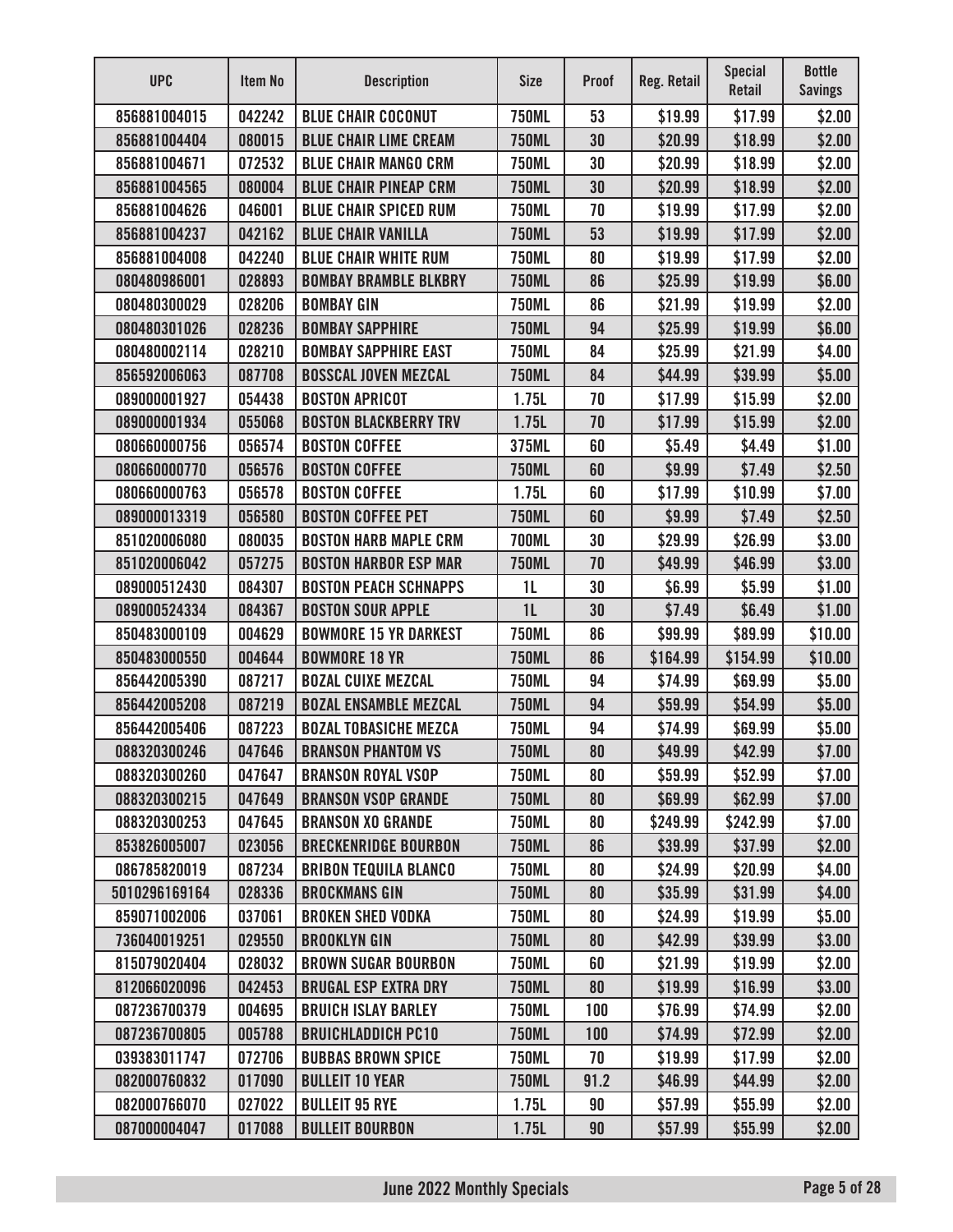| <b>UPC</b>    | <b>Item No</b> | <b>Description</b>           | <b>Size</b>  | <b>Proof</b> | Reg. Retail | <b>Special</b><br><b>Retail</b> | <b>Bottle</b><br><b>Savings</b> |
|---------------|----------------|------------------------------|--------------|--------------|-------------|---------------------------------|---------------------------------|
| 852444003389  | 072709         | <b>BULLY BOY AMARO</b>       | <b>750ML</b> | 58           | \$27.99     | \$24.99                         | \$3.00                          |
| 852444003488  | 043889         | <b>BULLY BOY COOP RUM V1</b> | <b>750ML</b> | 80           | \$34.99     | \$31.99                         | \$3.00                          |
| 852444003525  | 043893         | <b>BULLY BOY COOP RUM V2</b> | <b>750ML</b> | 84           | \$34.99     | \$31.99                         | \$3.00                          |
| 852444003150  | 029552         | <b>BULLY BOY GIN</b>         | <b>750ML</b> | 94           | \$27.99     | \$24.99                         | \$3.00                          |
| 852444003327  | 029555         | <b>BULLY BOY MERCHANT</b>    | <b>750ML</b> | 90           | \$27.99     | \$24.99                         | \$3.00                          |
| 852444003655  | 057294         | <b>BULLY BOY NEGRONI</b>     | <b>750ML</b> | 56           | \$27.99     | \$24.99                         | \$3.00                          |
| 852444003143  | 057191         | <b>BULLY BOY OLD FASH</b>    | <b>750ML</b> | 74           | \$27.99     | \$24.99                         | \$3.00                          |
| 852444003044  | 046064         | <b>BULLY BOY RUM</b>         | <b>750ML</b> | 80           | \$32.99     | \$29.99                         | \$3.00                          |
| 852444003020  | 036653         | <b>BULLY BOY VODKA</b>       | <b>750ML</b> | 80           | \$27.99     | \$24.99                         | \$3.00                          |
| 813497006109  | 064529         | <b>BUMBU THE ORIGINAL</b>    | <b>750ML</b> | 70           | \$36.99     | \$34.99                         | \$2.00                          |
| 813497006147  | 043735         | <b>BUMBU XO PANAMA RUM</b>   | <b>750ML</b> | 80           | \$42.99     | \$39.99                         | \$3.00                          |
| 5029704217465 | 004656         | <b>BUNNAHABHAIN 12 YR</b>    | <b>750ML</b> | 92.6         | \$61.99     | \$51.99                         | \$10.00                         |
| 096749201068  | 041301         | <b>BURNETTS CHERRY</b>       | 1.75L        | 70           | \$18.99     | \$16.99                         | \$2.00                          |
| 096749200306  | 029568         | <b>BURNETTS GIN</b>          | 1.75L        | 80           | \$19.99     | \$17.99                         | \$2.00                          |
| 096749200863  | 041292         | <b>BURNETTS PEACH</b>        | 1.75L        | 70           | \$18.99     | \$16.99                         | \$2.00                          |
| 096749000425  | 040148         | <b>BURNETTS RUBYRED GRPF</b> | 1.75L        | 70           | \$18.99     | \$16.99                         | \$2.00                          |
| 096749200313  | 035418         | <b>BURNETTS VODKA</b>        | 1.75L        | 80           | \$18.99     | \$16.99                         | \$2.00                          |
| 086816327340  | 010582         | <b>CABIN FEVER MAPLE</b>     | <b>750ML</b> | 80           | \$27.99     | \$25.99                         | \$2.00                          |
| 080686930402  | 044292         | <b>CALICO JACK BLK SPCD</b>  | <b>750ML</b> | 94           | \$15.99     | \$13.99                         | \$2.00                          |
| 080686930211  | 044352         | <b>CALICO JACK CHRY PET</b>  | 1.75L        | 42           | \$21.99     | \$19.99                         | \$2.00                          |
| 080686930150  | 044412         | <b>CALICO JACK COCONUT</b>   | 1.75L        | 42           | \$21.99     | \$19.99                         | \$2.00                          |
| 080686930181  | 044722         | <b>CALICO JACK MANGO</b>     | 1.75L        | 42           | \$21.99     | \$19.99                         | \$2.00                          |
| 080686930242  | 045423         | <b>CALICO JACK PINEAPPLE</b> | 1.75L        | 42           | \$21.99     | \$19.99                         | \$2.00                          |
| 080686930334  | 044312         | <b>CALICO JACK SILVER</b>    | 1.75L        | 80           | \$20.99     | \$16.99                         | \$4.00                          |
| 080686930396  | 046450         | <b>CALICO JACK SPCD N094</b> | 1.75L        | 94           | \$24.99     | \$21.99                         | \$3.00                          |
| 080686930372  | 046452         | <b>CALICO JACK SPCD N094</b> | <b>750ML</b> | 94           | \$15.99     | \$13.99                         | \$2.00                          |
| 080686930365  | 044308         | <b>CALICO JACK SPICED</b>    | 1.75L        | 70           | \$20.99     | \$16.99                         | \$4.00                          |
| 812459014558  | 017190         | <b>CALUMET FARM 8Y BBN</b>   | <b>750ML</b> | 90           | \$49.99     | \$46.99                         | \$3.00                          |
| 812459012004  | 017176         | <b>CALUMET FARM SM BATCH</b> | <b>750ML</b> | 80           | \$59.99     | \$56.99                         | \$3.00                          |
| 086785511153  | 049816         | <b>CALVADOS BOULARD GRND</b> | <b>750ML</b> | 80           | \$51.99     | \$46.99                         | \$5.00                          |
| 085676563868  | 044340         | <b>CALYPSO SPICED RUM</b>    | 1.75L        | 70           | \$19.99     | \$15.99                         | \$4.00                          |
| 085000026915  | 088931         | <b>CAMARENA ANEJO</b>        | <b>750ML</b> | 80           | \$34.99     | \$29.99                         | \$5.00                          |
| 085000017333  | 089532         | <b>CAMARENA REPOSADA TEQ</b> | 375ML        | 80           | \$10.99     | \$9.99                          | \$1.00                          |
| 085000017326  | 089533         | <b>CAMARENA REPOSADA TEQ</b> | <b>750ML</b> | 80           | \$27.99     | \$21.99                         | \$6.00                          |
| 085000017302  | 089534         | <b>CAMARENA REPOSADA TEQ</b> | 1.75L        | 80           | \$44.99     | \$39.99                         | \$5.00                          |
| 085000017272  | 087642         | <b>CAMARENA SILVER TEQ</b>   | 375ML        | 80           | \$10.99     | \$9.99                          | \$1.00                          |
| 085000016824  | 087643         | <b>CAMARENA SILVER TEQ</b>   | <b>750ML</b> | 80           | \$27.99     | \$21.99                         | \$6.00                          |
| 085000016800  | 087644         | <b>CAMARENA SILVER TEQ</b>   | 1.75L        | 80           | \$44.99     | \$39.99                         | \$5.00                          |
| 080686821120  | 010628         | <b>CANADIAN CLUB</b>         | 1.75L        | 80           | \$24.99     | \$19.99                         | \$5.00                          |
| 080686818236  | 064497         | <b>CANADIAN CLUB APPLE</b>   | <b>750ML</b> | 70           | \$13.99     | \$10.99                         | \$3.00                          |
| 080686817437  | 010846         | <b>CANADIAN CLUB CLASSIC</b> | <b>750ML</b> | 80           | \$24.99     | \$22.99                         | \$2.00                          |
| 080686821601  | 010624         | <b>CANADIAN CLUB PET</b>     | 375ML        | 80           | \$8.99      | \$7.99                          | \$1.00                          |
| 088004700256  | 012308         | <b>CANADIAN HUNTER</b>       | 1.75L        | 80           | \$17.49     | \$15.49                         | \$2.00                          |
| 082928223341  | 012406         | <b>CANADIAN LTD</b>          | <b>750ML</b> | 80           | \$10.49     | \$9.49                          | \$1.00                          |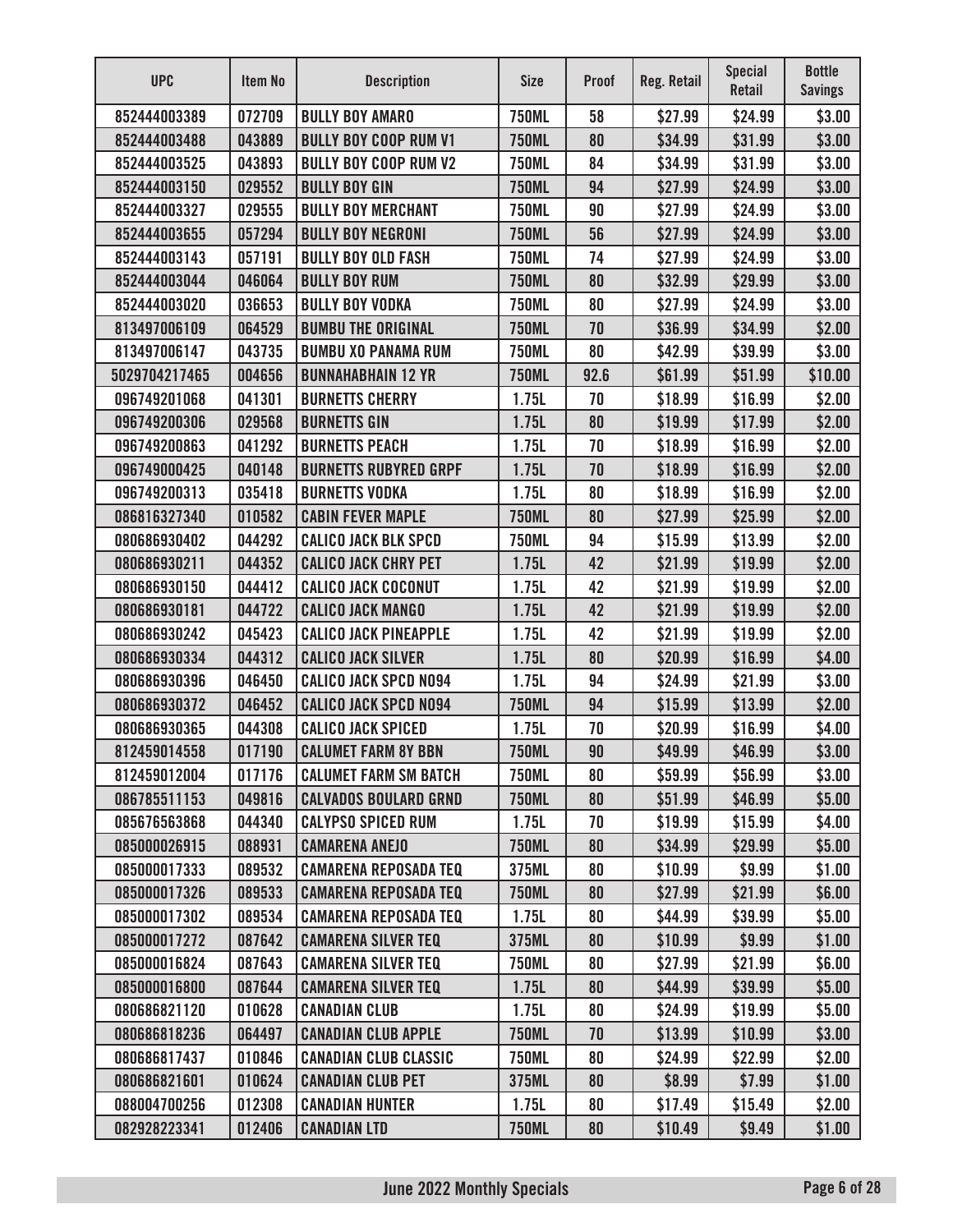| <b>UPC</b>   | Item No | <b>Description</b>           | <b>Size</b>  | <b>Proof</b> | Reg. Retail | <b>Special</b><br>Retail | <b>Bottle</b><br><b>Savings</b> |
|--------------|---------|------------------------------|--------------|--------------|-------------|--------------------------|---------------------------------|
| 082928223310 | 012408  | <b>CANADIAN LTD</b>          | 1.75L        | 80           | \$18.99     | \$16.49                  | \$2.50                          |
| 082928223402 | 011936  | <b>CANADIAN LTD TRAVLR</b>   | <b>750ML</b> | 80           | \$10.49     | \$9.49                   | \$1.00                          |
| 088004048242 | 012466  | <b>CANADIAN MIST</b>         | <b>750ML</b> | 80           | \$10.99     | \$9.99                   | \$1.00                          |
| 088004048273 | 012478  | <b>CANADIAN MIST</b>         | 1.75L        | 80           | \$18.99     | \$14.99                  | \$4.00                          |
| 088004048259 | 012476  | <b>CANADIAN MIST TRAVLR</b>  | <b>750ML</b> | 80           | \$10.99     | \$9.99                   | \$1.00                          |
| 088076163461 | 004788  | <b>CAOL ILA 12 YR SCOTCH</b> | <b>750ML</b> | 86           | \$74.99     | \$64.99                  | \$10.00                         |
| 088320152012 | 064620  | <b>CAPEL PISCO</b>           | <b>750ML</b> | 80           | \$19.99     | \$18.99                  | \$1.00                          |
| 082000798231 | 073200  | <b>CAPT MORG CHERRY VAN</b>  | <b>750ML</b> | 60           | \$17.99     | \$15.99                  | \$2.00                          |
| 082000799610 | 101599  | <b>CAPT MORG NFL ICE</b>     | 1.75L        | 70           | \$29.99     | \$25.99                  | \$4.00                          |
| 082000792659 | 072911  | <b>CAPT MORG ORANGE VAN</b>  | <b>750ML</b> | 60           | \$17.99     | \$15.99                  | \$2.00                          |
| 082000794172 | 072928  | <b>CAPT MORG SLICED APPL</b> | <b>750ML</b> | 70           | \$17.99     | \$15.99                  | \$2.00                          |
| 082000759102 | 001799  | <b>CAPT MORG SPCD-BARREL</b> | 1.75L        | 70           | \$29.99     | \$22.99                  | \$7.00                          |
| 087000001930 | 043285  | <b>CAPT MORG SPICE TRVLR</b> | <b>750ML</b> | 70           | \$17.99     | \$14.99                  | \$3.00                          |
| 087000002715 | 043336  | <b>CAPT MORG SPICED</b>      | <b>750ML</b> | 70           | \$17.99     | \$14.99                  | \$3.00                          |
| 087000201156 | 043338  | <b>CAPT MORG SPICED</b>      | 1.75L        | 70           | \$29.99     | \$22.99                  | \$7.00                          |
| 082000766858 | 043330  | <b>CAPT MORG WHITE</b>       | 1.75L        | 80           | \$25.99     | \$19.99                  | \$6.00                          |
| 082000004882 | 043299  | <b>CAPT MORG WHT COCONUT</b> | <b>750ML</b> | 70           | \$14.99     | \$12.99                  | \$2.00                          |
| 080660776057 | 064601  | <b>CARAVELLA LIMONCELLO</b>  | <b>750ML</b> | 56           | \$19.99     | \$16.99                  | \$3.00                          |
| 080660776163 | 064606  | <b>CARAVELLA ORANGECELLO</b> | <b>750ML</b> | 56           | \$19.99     | \$16.99                  | \$3.00                          |
| 810845030137 | 068148  | <b>CAROLANS COLD BREW</b>    | <b>750ML</b> | 34           | \$16.99     | \$14.99                  | \$2.00                          |
| 810845030045 | 068126  | <b>CAROLANS IRISH CREAM</b>  | <b>750ML</b> | 34           | \$16.99     | \$14.99                  | \$2.00                          |
| 898563002612 | 065443  | <b>CARPANO BOTANIC BITTE</b> | 1L           | 50           | \$36.99     | \$34.99                  | \$2.00                          |
| 088004022020 | 023308  | <b>CARSTAIRS WHITE</b>       | 1.75L        | 80           | \$17.99     | \$15.99                  | \$2.00                          |
| 088320700237 | 087702  | <b>CASA DEL SOL ANEJO</b>    | <b>750ML</b> | 80           | \$99.99     | \$97.99                  | \$2.00                          |
| 088320700251 | 087700  | <b>CASA DEL SOL BLANCO</b>   | <b>750ML</b> | 80           | \$59.99     | \$57.99                  | \$2.00                          |
| 088320700275 | 087701  | <b>CASA DEL SOL REPOSADO</b> | <b>750ML</b> | 80           | \$69.99     | \$67.99                  | \$2.00                          |
| 850005002468 | 087705  | <b>CASA DRAGONES ANEJO</b>   | 375ML        | 80           | \$78.99     | \$76.49                  | \$2.50                          |
| 736040532736 | 087279  | <b>CASA DRAGONES BLANCO</b>  | <b>750ML</b> | 80           | \$79.99     | \$69.99                  | \$10.00                         |
| 081240050499 | 089016  | <b>CASA NOBLE ANEJO</b>      | <b>750ML</b> | 80           | \$61.99     | \$49.99                  | \$12.00                         |
| 856724006015 | 088833  | <b>CASAMIGOS ANEJO</b>       | <b>750ML</b> | 80           | \$62.99     | \$56.99                  | \$6.00                          |
| 856724006114 | 087280  | <b>CASAMIGOS BLANCO</b>      | <b>750ML</b> | 80           | \$56.99     | \$46.99                  | \$10.00                         |
| 856724006329 | 087288  | <b>CASAMIGOS MEZCAL JOVE</b> | <b>750ML</b> | 80           | \$66.99     | \$60.99                  | \$6.00                          |
| 856724006213 | 089177  | <b>CASAMIGOS REPOSADO</b>    | <b>750ML</b> | 80           | \$59.99     | \$49.99                  | \$10.00                         |
| 080480172022 | 087306  | <b>CAZADORES BLANCO</b>      | <b>750ML</b> | 80           | \$27.99     | \$21.99                  | \$6.00                          |
| 080480170028 | 089121  | <b>CAZADORES REPOSADO</b>    | <b>750ML</b> | 80           | \$27.99     | \$21.99                  | \$6.00                          |
| 089000546916 | 057125  | <b>CHI CHI GOLD MARG</b>     | 1.75L        | 25           | \$13.99     | \$11.99                  | \$2.00                          |
| 089000548811 | 057120  | <b>CHI CHI LONG ISLAND</b>   | 1.75L        | 25           | \$13.99     | \$11.99                  | \$2.00                          |
| 089000500116 | 057121  | <b>CHI CHI MAI TAI</b>       | 1.75L        | 20           | \$13.99     | \$11.99                  | \$2.00                          |
| 089000546213 | 057122  | <b>CHI CHI MANGO MARG</b>    | 1.75L        | 20           | \$13.99     | \$11.99                  | \$2.00                          |
| 089000018758 | 057148  | <b>CHI CHI MARGARITA</b>     | 1.75L        | 20           | \$13.99     | \$9.99                   | \$4.00                          |
| 089000547814 | 057129  | <b>CHI CHI MEX MUDSLIDE</b>  | 1.75L        | 25           | \$13.99     | \$11.99                  | \$2.00                          |
| 080660010731 | 057181  | <b>CHI CHI PINEAPPLE MAR</b> | 1.75L        | 20           | \$13.99     | \$11.99                  | \$2.00                          |
| 089000015559 | 057174  | <b>CHI CHI SKINNY MARG</b>   | 1.75L        | 20           | \$13.99     | \$11.99                  | \$2.00                          |
| 089000019182 | 057158  | <b>CHI CHI STRAWBRY MARG</b> | 1.75L        | 20           | \$13.99     | \$11.99                  | \$2.00                          |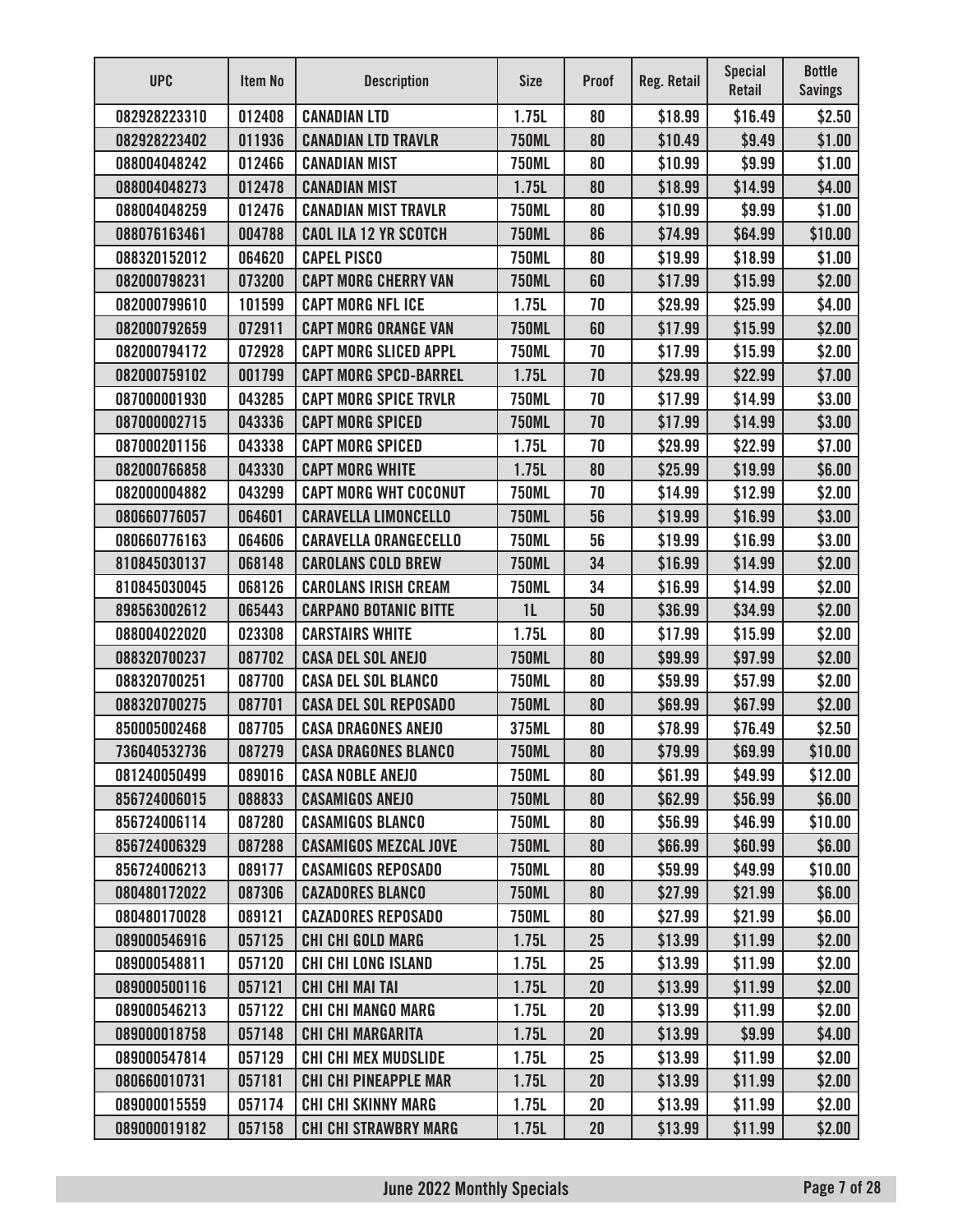| <b>UPC</b>   | <b>Item No</b> | <b>Description</b>           | <b>Size</b>    | <b>Proof</b> | <b>Reg. Retail</b> | <b>Special</b><br><b>Retail</b> | <b>Bottle</b><br><b>Savings</b> |
|--------------|----------------|------------------------------|----------------|--------------|--------------------|---------------------------------|---------------------------------|
| 089000549818 | 057144         | <b>CHI CHI WHITE RUSSIAN</b> | 1.75L          | 25           | \$13.99            | \$11.99                         | \$2.00                          |
| 088004016395 | 073140         | <b>CHILA ORCH CINN CRM</b>   | <b>750ML</b>   | 27.5         | \$16.99            | \$14.99                         | \$2.00                          |
| 080432400395 | 004716         | <b>CHIVAS REGAL</b>          | <b>750ML</b>   | 80           | \$35.99            | \$32.99                         | \$3.00                          |
| 080432400432 | 004717         | <b>CHIVAS REGAL</b>          | 1 <sub>L</sub> | 80           | \$44.99            | \$42.99                         | \$2.00                          |
| 080432400463 | 004718         | <b>CHIVAS REGAL</b>          | 1.75L          | 80           | \$69.99            | \$66.99                         | \$3.00                          |
| 080432400487 | 004723         | <b>CHIVAS REGAL 18 YR</b>    | <b>750ML</b>   | 80           | \$84.99            | \$74.99                         | \$10.00                         |
| 080432400524 | 004736         | <b>CHIVAS ROYAL SALUTE</b>   | <b>750ML</b>   | 80           | \$189.99           | \$169.99                        | \$20.00                         |
| 852935001085 | 035759         | <b>CHOPIN RYE VODKA</b>      | <b>750ML</b>   | 80           | \$29.99            | \$24.99                         | \$5.00                          |
| 852935001153 | 034244         | <b>CHOPIN VODKA</b>          | <b>750ML</b>   | 80           | \$29.99            | \$24.99                         | \$5.00                          |
| 086036815474 | 052318         | <b>CHRISTIAN BROS</b>        | 1.75L          | 80           | \$23.99            | \$22.99                         | \$1.00                          |
| 096749001132 | 072732         | <b>CHRISTIAN BROS APPLE</b>  | <b>750ML</b>   | 70           | \$12.99            | \$11.99                         | \$1.00                          |
| 086036862775 | 072722         | <b>CHRISTIAN BROS HONEY</b>  | <b>750ML</b>   | 70           | \$12.99            | \$11.99                         | \$1.00                          |
| 096749000692 | 056006         | <b>CHRISTIAN BROS PEACH</b>  | <b>750ML</b>   | 70           | \$12.99            | \$11.99                         | \$1.00                          |
| 850008649059 | 088361         | <b>CINCORO ANEJO</b>         | <b>750ML</b>   | 80           | \$139.99           | \$129.99                        | \$10.00                         |
| 850008649011 | 088367         | <b>CINCORO BLANCO TEQUIL</b> | <b>750ML</b>   | 80           | \$79.99            | \$74.99                         | \$5.00                          |
| 850008649035 | 088363         | <b>CINCORO REPOSADO</b>      | <b>750ML</b>   | 80           | \$99.99            | \$89.99                         | \$10.00                         |
| 088076180451 | 064512         | <b>CIROC APPLE</b>           | <b>750ML</b>   | 70           | \$28.99            | \$26.99                         | \$2.00                          |
| 088076177406 | 064716         | <b>CIROC PEACH VODKA</b>     | <b>750ML</b>   | 70           | \$28.99            | \$26.99                         | \$2.00                          |
| 088076179080 | 064573         | <b>CIROC PINEAPPLE VODKA</b> | <b>750ML</b>   | 70           | \$28.99            | \$26.99                         | \$2.00                          |
| 088076175051 | 064755         | <b>CIROC RED BERRY VODKA</b> | <b>750ML</b>   | 70           | \$28.99            | \$26.99                         | \$2.00                          |
| 088076161863 | 036871         | <b>CIROC SNAP FROST</b>      | <b>750ML</b>   | 80           | \$28.99            | \$26.99                         | \$2.00                          |
| 088076185395 | 064389         | <b>CIROC SUMMER CITRUS</b>   | <b>750ML</b>   | 70           | \$28.99            | \$26.99                         | \$2.00                          |
| 088076183728 | 064418         | <b>CIROC WATERMELON</b>      | <b>750ML</b>   | 70           | \$28.99            | \$26.99                         | \$2.00                          |
| 088076183896 | 065332         | <b>CIROC WHITE GRAPE</b>     | <b>750ML</b>   | 70           | \$28.99            | \$26.99                         | \$2.00                          |
| 695521103028 | 028407         | <b>CITADELLE GIN</b>         | 1L             | 88           | \$35.99            | \$31.99                         | \$4.00                          |
| 182972000407 | 042171         | <b>CLEMENT CANNE BLEUE</b>   | <b>750ML</b>   | 100          | \$41.99            | \$35.99                         | \$6.00                          |
| 182972000025 | 066347         | <b>CLEMENT CREOLE SHRUBB</b> | <b>750ML</b>   | 80           | \$34.99            | \$29.99                         | \$5.00                          |
| 182972000513 | 042799         | <b>CLEMENT VSOP RUM</b>      | <b>750ML</b>   | 80           | \$44.99            | \$39.99                         | \$5.00                          |
| 699176584355 | 028303         | <b>CLOVER GIN LUCKY NO.4</b> | <b>750ML</b>   | 80           | \$49.99            | \$47.99                         | \$2.00                          |
| 088004043209 | 063868         | <b>CLUB LONG ISLAND 4PK</b>  | <b>200ML</b>   | 30           | \$6.99             | \$5.99                          | \$1.00                          |
| 088004049669 | 063861         | <b>CLUB MARGARITA 4PK</b>    | <b>200ML</b>   | 20           | \$6.99             | \$5.99                          | \$1.00                          |
| 088004049676 | 063862         | <b>CLUB MOSCOW M 4PK</b>     | <b>200ML</b>   | 20           | \$6.99             | \$5.99                          | \$1.00                          |
| 089016017981 | 026918         | <b>CLYDE MAY CONECUH RYE</b> | <b>750ML</b>   | 94           | \$39.99            | \$36.99                         | \$3.00                          |
| 857757008069 | 058050         | <b>COCKTAIL SQUAD BLK BR</b> | 355ML          | 20           | \$21.99            | \$19.99                         | \$2.00                          |
| 857757008038 | 058054         | <b>COCKTAIL SQUAD GREYH</b>  | 355ML          | 20           | \$21.99            | \$17.99                         | \$4.00                          |
| 857757008007 | 058056         | <b>COCKTAIL SQUAD MARG</b>   | 355ML          | 20           | \$21.99            | \$19.99                         | \$2.00                          |
| 859061006021 | 088915         | <b>CODIGO 1530 ANEJO</b>     | <b>750ML</b>   | 80           | \$119.99           | \$109.99                        | \$10.00                         |
| 859061006045 | 088917         | <b>CODIGO 1530 ORIGEN</b>    | <b>750ML</b>   | 80           | \$299.99           | \$289.99                        | \$10.00                         |
| 859061006014 | 088652         | CODIGO 1530 REPOSADO         | <b>750ML</b>   | 80           | \$69.99            | \$64.99                         | \$5.00                          |
| 859061006113 | 087370         | <b>CODIGO 1530 ROSA BLAN</b> | <b>750ML</b>   | 80           | \$64.99            | \$54.99                         | \$10.00                         |
| 087236565206 | 064774         | <b>COINTREAU</b>             | 375ML          | 80           | \$25.99            | \$23.99                         | \$2.00                          |
| 087236565008 | 064779         | <b>COINTREAU</b>             | 1L             | 80           | \$51.99            | \$49.99                         | \$2.00                          |
| 051497061272 | 039485         | <b>COLADKA COLA VODKA</b>    | <b>750ML</b>   | 72           | \$18.99            | \$15.99                         | \$3.00                          |
| 186360500005 | 028415         | <b>COLLECTIVE ARTS GIN</b>   | <b>750ML</b>   | 87           | \$32.99            | \$29.99                         | \$3.00                          |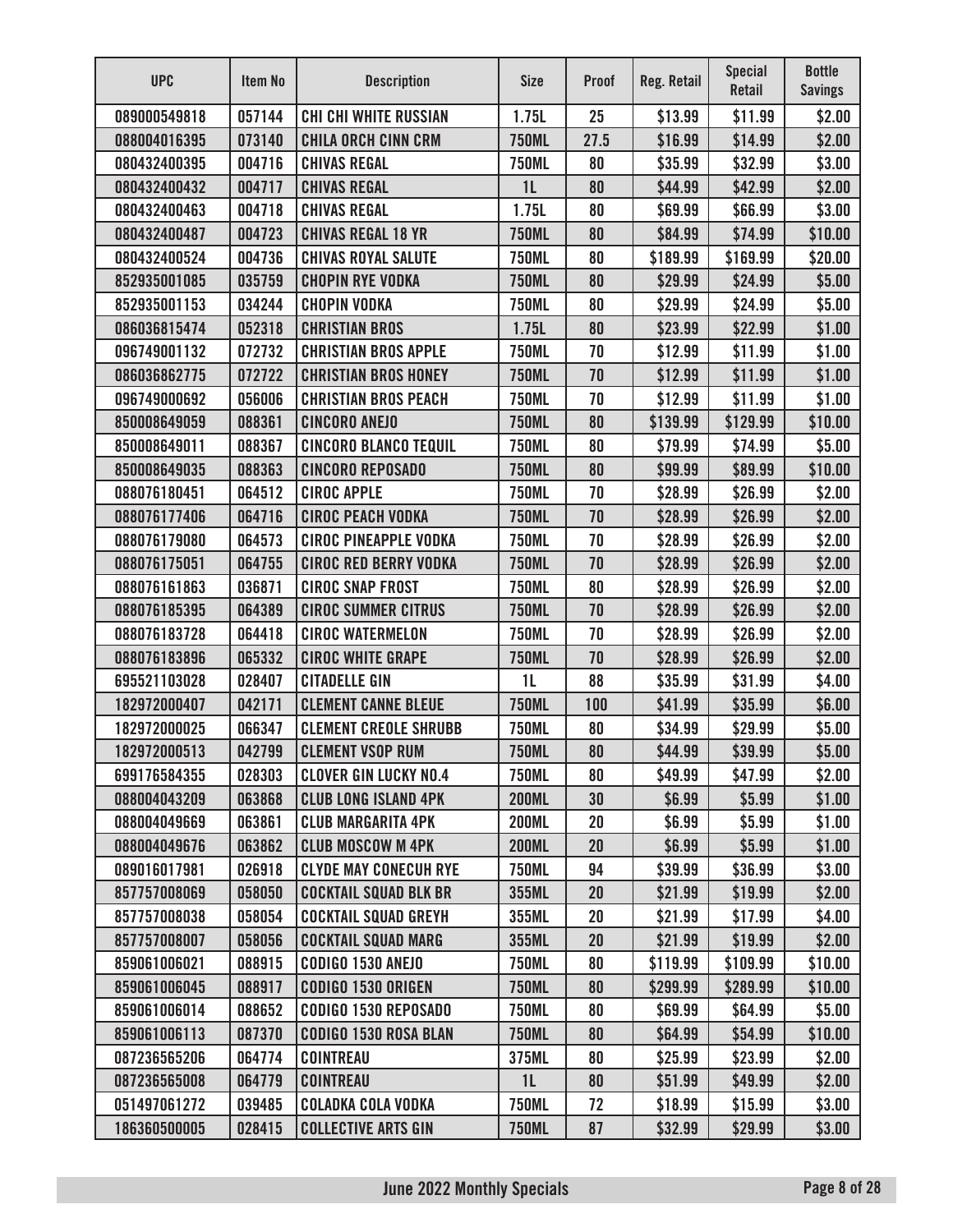| <b>UPC</b>   | Item No | <b>Description</b>           | <b>Size</b>  | <b>Proof</b> | Reg. Retail | <b>Special</b><br><b>Retail</b> | <b>Bottle</b><br><b>Savings</b> |
|--------------|---------|------------------------------|--------------|--------------|-------------|---------------------------------|---------------------------------|
| 186360500036 | 028416  | <b>COLLECTIVE ARTS LAVEN</b> | <b>750ML</b> | 87           | \$32.99     | \$29.99                         | \$3.00                          |
| 019885490349 | 026270  | <b>COPPER MOON LEMON</b>     | <b>750ML</b> | 60           | \$19.99     | \$17.99                         | \$2.00                          |
| 083089004046 | 089234  | <b>CORAZON DE AGAVE ANEJ</b> | <b>750ML</b> | 80           | \$34.99     | \$29.99                         | \$5.00                          |
| 080686965022 | 047806  | <b>COURVOISIER XO</b>        | <b>750ML</b> | 80           | \$199.99    | \$179.99                        | \$20.00                         |
| 080687535750 | 073372  | <b>COWBOY COFFEE MOONSHI</b> | <b>750ML</b> | 60           | \$29.99     | \$24.99                         | \$5.00                          |
| 859122005086 | 058199  | <b>CRAFTHOUSE MOSCOW M</b>   | 1.75L        | 22.2         | \$27.99     | \$25.99                         | \$2.00                          |
| 859122005093 | 058214  | <b>CRAFTHOUSE SPICY MARG</b> | 1.75L        | 28           | \$27.99     | \$25.99                         | \$2.00                          |
| 087000007253 | 011296  | <b>CROWN ROYAL</b>           | <b>750ML</b> | 80           | \$29.99     | \$26.99                         | \$3.00                          |
| 088004011628 | 035648  | <b>CROWN RUSSE VODKA</b>     | 1.75L        | 80           | \$14.99     | \$12.99                         | \$2.00                          |
| 080686967705 | 044436  | <b>CRUZAN BANANA RUM</b>     | <b>750ML</b> | 42           | \$13.99     | \$11.99                         | \$2.00                          |
| 080686970132 | 044419  | <b>CRUZAN BLACK CHERRY</b>   | <b>750ML</b> | 42           | \$13.99     | \$11.99                         | \$2.00                          |
| 080686967606 | 044442  | <b>CRUZAN BLCK STRAP RUM</b> | <b>750ML</b> | 80           | \$17.99     | \$15.99                         | \$2.00                          |
| 080686970620 | 044428  | <b>CRUZAN BLUEBERRY LEM</b>  | <b>750ML</b> | 42           | \$13.99     | \$11.99                         | \$2.00                          |
| 080686967712 | 044476  | <b>CRUZAN COCONUT RUM</b>    | <b>750ML</b> | 42           | \$13.99     | \$11.99                         | \$2.00                          |
| 080686973683 | 044485  | <b>CRUZAN DARK TRAVELER</b>  | <b>750ML</b> | 80           | \$13.99     | \$11.99                         | \$2.00                          |
| 080686967460 | 044486  | <b>CRUZAN ESTATE DARK</b>    | <b>750ML</b> | 80           | \$13.99     | \$11.99                         | \$2.00                          |
| 080686967651 | 044516  | <b>CRUZAN ESTATE LIGHT</b>   | <b>750ML</b> | 80           | \$13.99     | \$11.99                         | \$2.00                          |
| 080686973928 | 044575  | <b>CRUZAN ISLAND SPICED</b>  | <b>750ML</b> | 70           | \$13.99     | \$11.99                         | \$2.00                          |
| 080686970538 | 044561  | <b>CRUZAN KEY LIME RUM</b>   | <b>750ML</b> | 42           | \$13.99     | \$11.99                         | \$2.00                          |
| 080686973690 | 044515  | <b>CRUZAN LIGHT TRAVELER</b> | <b>750ML</b> | 80           | \$13.99     | \$11.99                         | \$2.00                          |
| 080686970248 | 044499  | <b>CRUZAN MANGO RUM</b>      | <b>750ML</b> | 42           | \$13.99     | \$11.99                         | \$2.00                          |
| 080686970491 | 044565  | <b>CRUZAN PASSION FRUIT</b>  | <b>750ML</b> | 42           | \$13.99     | \$11.99                         | \$2.00                          |
| 080686970590 | 044568  | <b>CRUZAN PEACH</b>          | <b>750ML</b> | 42           | \$13.99     | \$11.99                         | \$2.00                          |
| 080686967729 | 044506  | <b>CRUZAN PINEAPPLE RUM</b>  | <b>750ML</b> | 42           | \$13.99     | \$11.99                         | \$2.00                          |
| 080686967736 | 044456  | <b>CRUZAN RASPBERRY RUM</b>  | <b>750ML</b> | 42           | \$13.99     | \$11.99                         | \$2.00                          |
| 080686973096 | 044557  | <b>CRUZAN STRAWBERRY</b>     | <b>750ML</b> | 42           | \$13.99     | \$11.99                         | \$2.00                          |
| 080686967743 | 044520  | <b>CRUZAN VANILLA RUM</b>    | <b>750ML</b> | 42           | \$13.99     | \$11.99                         | \$2.00                          |
| 080686970804 | 044573  | <b>CRUZAN WATERMELON RUM</b> | <b>750ML</b> | 42           | \$13.99     | \$11.99                         | \$2.00                          |
| 811538010832 | 089196  | <b>CUERVO ESP GOLD</b>       | <b>750ML</b> | 80           | \$21.99     | \$19.99                         | \$2.00                          |
| 811538010894 | 089199  | <b>CUERVO ESP GOLD</b>       | 375ML        | 80           | \$11.49     | \$9.99                          | \$1.50                          |
| 811538010870 | 087403  | <b>CUERVO ESP SLVR FLASK</b> | 375ML        | 80           | \$11.49     | \$9.99                          | \$1.50                          |
| 811538010917 | 087400  | <b>CUERVO ESPECIAL SLVR</b>  | 375ML        | 80           | \$11.49     | \$9.99                          | \$1.50                          |
| 811538010856 | 087408  | <b>CUERVO ESPECIAL SLVR</b>  | <b>750ML</b> | 80           | \$21.99     | \$19.99                         | \$2.00                          |
| 811538011457 | 089210  | <b>CUERVO FAMILIA 200TH</b>  | <b>750ML</b> | 80           | \$215.99    | \$199.99                        | \$16.00                         |
| 811538010962 | 058875  | <b>CUERVO GOLDEN MARG</b>    | 1.75L        | 25.4         | \$21.99     | \$17.99                         | \$4.00                          |
| 811538018760 | 058898  | <b>CUERVO GOLDEN ROSE</b>    | 1.75L        | 25           | \$21.99     | \$17.99                         | \$4.00                          |
| 811538014540 | 058878  | <b>CUERVO HONEYDEW MAR</b>   | 1.75L        | 25.4         | \$21.99     | \$17.99                         | \$4.00                          |
| 811538018913 | 088424  | <b>CUERVO TRAD ANEJO</b>     | <b>750ML</b> | 80           | \$34.99     | \$31.99                         | \$3.00                          |
| 811538011426 | 087416  | <b>CUERVO TRAD SILVER</b>    | <b>750ML</b> | 80           | \$28.99     | \$26.99                         | \$2.00                          |
| 811538011372 | 089215  | <b>CUERVO TRADICIONAL</b>    | <b>750ML</b> | 80           | \$29.99     | \$27.99                         | \$2.00                          |
| 812066020799 | 004798  | <b>CUTTY SARK</b>            | 1.75L        | 80           | \$29.99     | \$27.99                         | \$2.00                          |
| 812066020768 | 004800  | <b>CUTTY SARK PROH BLND</b>  | <b>750ML</b> | 100          | \$24.99     | \$22.99                         | \$2.00                          |
| 087647111672 | 004825  | <b>DALMORE 12YR SNG MALT</b> | <b>750ML</b> | 80           | \$69.99     | \$64.99                         | \$5.00                          |
| 087647112143 | 004827  | <b>DALMORE CIGAR MALT</b>    | <b>750ML</b> | 88           | \$179.99    | \$169.99                        | \$10.00                         |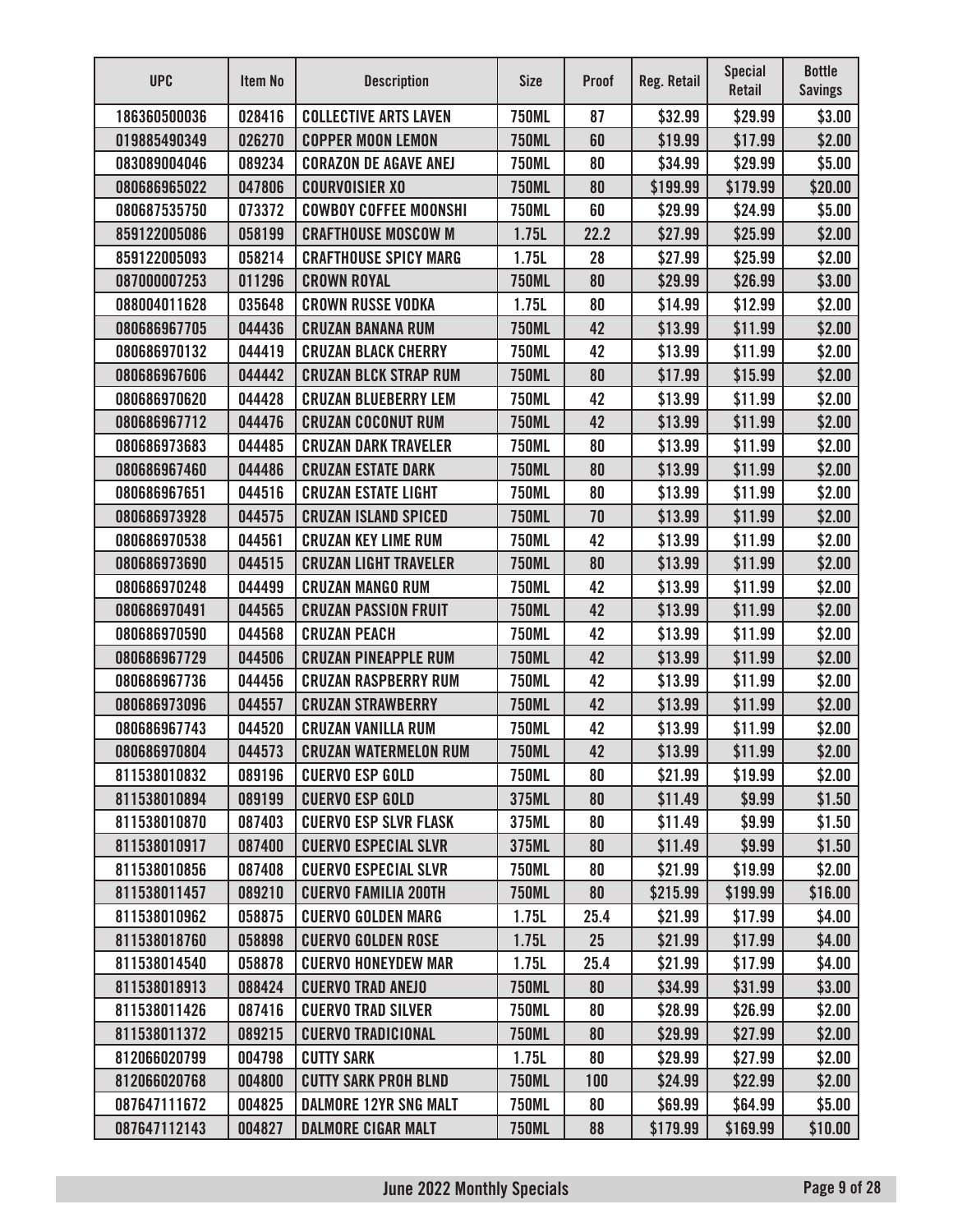| <b>UPC</b>    | Item No | <b>Description</b>           | <b>Size</b>  | <b>Proof</b> | <b>Reg. Retail</b> | <b>Special</b><br><b>Retail</b> | <b>Bottle</b><br><b>Savings</b> |
|---------------|---------|------------------------------|--------------|--------------|--------------------|---------------------------------|---------------------------------|
| 087647113409  | 004611  | <b>DALMORE PORTWOOD RSV</b>  | <b>750ML</b> | 93           | \$109.99           | \$99.99                         | \$10.00                         |
| 088110100056  | 004846  | <b>DALWHINNIE 15 YR</b>      | <b>750ML</b> | 86           | \$74.99            | \$69.99                         | \$5.00                          |
| 5029704217755 | 004854  | <b>DEANSTON VIRGIN OAK</b>   | <b>750ML</b> | 92.6         | \$37.99            | \$35.99                         | \$2.00                          |
| 856065002165  | 040152  | <b>DEEP EDDY CRANBERRY</b>   | <b>750ML</b> | 70           | \$19.99            | \$17.99                         | \$2.00                          |
| 856065002417  | 040053  | <b>DEEP EDDY LEMON</b>       | <b>750ML</b> | 70           | \$19.99            | \$16.99                         | \$3.00                          |
| 856065002271  | 039322  | <b>DEEP EDDY LIME</b>        | <b>750ML</b> | 70           | \$19.99            | \$16.99                         | \$3.00                          |
| 856065002813  | 036606  | <b>DEEP EDDY ORANGE</b>      | <b>750ML</b> | 70           | \$19.99            | \$17.99                         | \$2.00                          |
| 856065002585  | 039922  | <b>DEEP EDDY PEACH</b>       | <b>750ML</b> | 70           | \$19.99            | \$17.99                         | \$2.00                          |
| 856065002080  | 040327  | <b>DEEP EDDY RUBY RED GR</b> | <b>750ML</b> | 70           | \$19.99            | \$16.99                         | \$3.00                          |
| 856065002004  | 040331  | <b>DEEP EDDY SWEET TEA</b>   | <b>750ML</b> | 70           | \$19.99            | \$17.99                         | \$2.00                          |
| 856065002035  | 036122  | <b>DEEP EDDY VODKA</b>       | <b>750ML</b> | 80           | \$19.99            | \$17.99                         | \$2.00                          |
| 080686319405  | 082786  | <b>DEKUYPER BUTTERSHOTS</b>  | <b>750ML</b> | 30           | \$12.99            | \$10.99                         | \$2.00                          |
| 080686394402  | 082626  | <b>DEKUYPER CHERRY PUCKR</b> | <b>750ML</b> | 30           | \$12.99            | \$10.99                         | \$2.00                          |
| 080686393405  | 082636  | <b>DEKUYPER GRAPE PUCKER</b> | <b>750ML</b> | 30           | \$12.99            | \$10.99                         | \$2.00                          |
| 080686341024  | 073586  | <b>DEKUYPER HAZELNUT</b>     | <b>750ML</b> | 48           | \$12.99            | \$10.99                         | \$2.00                          |
| 080686373407  | 082611  | <b>DEKUYPER HOT DAMN</b>     | <b>750ML</b> | 30           | \$12.99            | \$10.99                         | \$2.00                          |
| 080686340409  | 082856  | <b>DEKUYPER ISLAND PUNCH</b> | <b>750ML</b> | 30           | \$12.99            | \$10.99                         | \$2.00                          |
| 080686308072  | 073524  | <b>DEKUYPER OL FASHIONED</b> | <b>750ML</b> | 30           | \$12.99            | \$10.99                         | \$2.00                          |
| 080686365402  | 082846  | <b>DEKUYPER PEACHTREE</b>    | <b>750ML</b> | 30           | \$12.99            | \$10.99                         | \$2.00                          |
| 080686308010  | 073556  | <b>DEKUYPER PEANUT BUTTE</b> | <b>750ML</b> | 30           | \$12.99            | \$10.99                         | \$2.00                          |
| 080686353409  | 080686  | <b>DEKUYPER PEPPERMINT</b>   | <b>750ML</b> | 60           | \$12.99            | \$10.99                         | \$2.00                          |
| 080686398400  | 082836  | <b>DEKUYPER RASPBRY PCKR</b> | <b>750ML</b> | 30           | \$12.99            | \$10.99                         | \$2.00                          |
| 080686356400  | 073456  | <b>DEKUYPER RAZZMATAZZ</b>   | <b>750ML</b> | 33           | \$12.99            | \$10.99                         | \$2.00                          |
| 080686347033  | 082826  | <b>DEKUYPER ROOT BEER</b>    | <b>750ML</b> | 40           | \$12.99            | \$10.99                         | \$2.00                          |
| 080686395409  | 082606  | <b>DEKUYPER SOUR APPLE</b>   | <b>750ML</b> | 30           | \$12.99            | \$10.99                         | \$2.00                          |
| 080686184409  | 082820  | <b>DEKUYPER STRWBRY PCKR</b> | <b>750ML</b> | 30           | \$12.99            | \$10.99                         | \$2.00                          |
| 080686381204  | 086112  | <b>DEKUYPER TRIPLE SEC</b>   | 1L           | 30           | \$8.99             | \$7.99                          | \$1.00                          |
| 080686396406  | 082866  | <b>DEKUYPER WATERMLN PCK</b> | <b>750ML</b> | 30           | \$12.99            | \$10.99                         | \$2.00                          |
| 618397200929  | 089221  | <b>DEL MAGUEY VIDA MEZC</b>  | <b>750ML</b> | 84           | \$38.99            | \$34.99                         | \$4.00                          |
| 082000791973  | 087563  | <b>DELEON BLANCO</b>         | <b>750ML</b> | 80           | \$39.99            | \$37.99                         | \$2.00                          |
| 096749351367  | 049946  | <b>DEVILLE BRANDY</b>        | <b>750ML</b> | 80           | \$11.99            | \$10.99                         | \$1.00                          |
| 863431000335  | 026488  | <b>DEVILS RIVER RYE</b>      | <b>750ML</b> | 90           | \$29.99            | \$26.99                         | \$3.00                          |
| 080480231026  | 004876  | <b>DEWARS SPEC RES 12 YR</b> | <b>750ML</b> | 80           | \$34.99            | \$29.99                         | \$5.00                          |
| 080480230029  | 004866  | <b>DEWARS WHITE LABEL</b>    | <b>750ML</b> | 80           | \$24.99            | \$19.99                         | \$5.00                          |
| 7594003620394 | 043641  | <b>DIPLOMATICO RESERV EX</b> | <b>750ML</b> | 80           | \$49.99            | \$42.99                         | \$7.00                          |
| 050037014501  | 064136  | <b>DISARONNO AMARETTO</b>    | <b>750ML</b> | 56           | \$32.99            | \$29.99                         | \$3.00                          |
| 891006000787  | 064139  | <b>DISARONNO RISERVA</b>     | <b>750ML</b> | 80           | \$395.99           | \$379.99                        | \$16.00                         |
| 050037597752  | 068222  | <b>DISARONNO VELVET CREA</b> | <b>750ML</b> | 34           | \$30.99            | \$28.99                         | \$2.00                          |
| 674545000643  | 089173  | <b>DON JULIO ANEJO</b>       | 1.75L        | 80           | \$119.99           | \$109.99                        | \$10.00                         |
| 674545000001  | 087485  | <b>DON JULIO BLANCO</b>      | <b>750ML</b> | 80           | \$56.99            | \$53.99                         | \$3.00                          |
| 852935001764  | 065362  | <b>DORDA COCONUT LIQUEUR</b> | <b>750ML</b> | 36           | \$24.99            | \$21.99                         | \$3.00                          |
| 736040544951  | 087481  | <b>DOS HOMBRE JOVEN MEZC</b> | <b>750ML</b> | 84           | \$66.99            | \$59.99                         | \$7.00                          |
| 086785643267  | 042532  | DOS MADERAS 5+5 RUM          | <b>750ML</b> | 80           | \$39.99            | \$33.99                         | \$6.00                          |
| 088352135601  | 087579  | <b>DOS PRIMOS BLANCO</b>     | <b>750ML</b> | 80           | \$49.99            | \$44.99                         | \$5.00                          |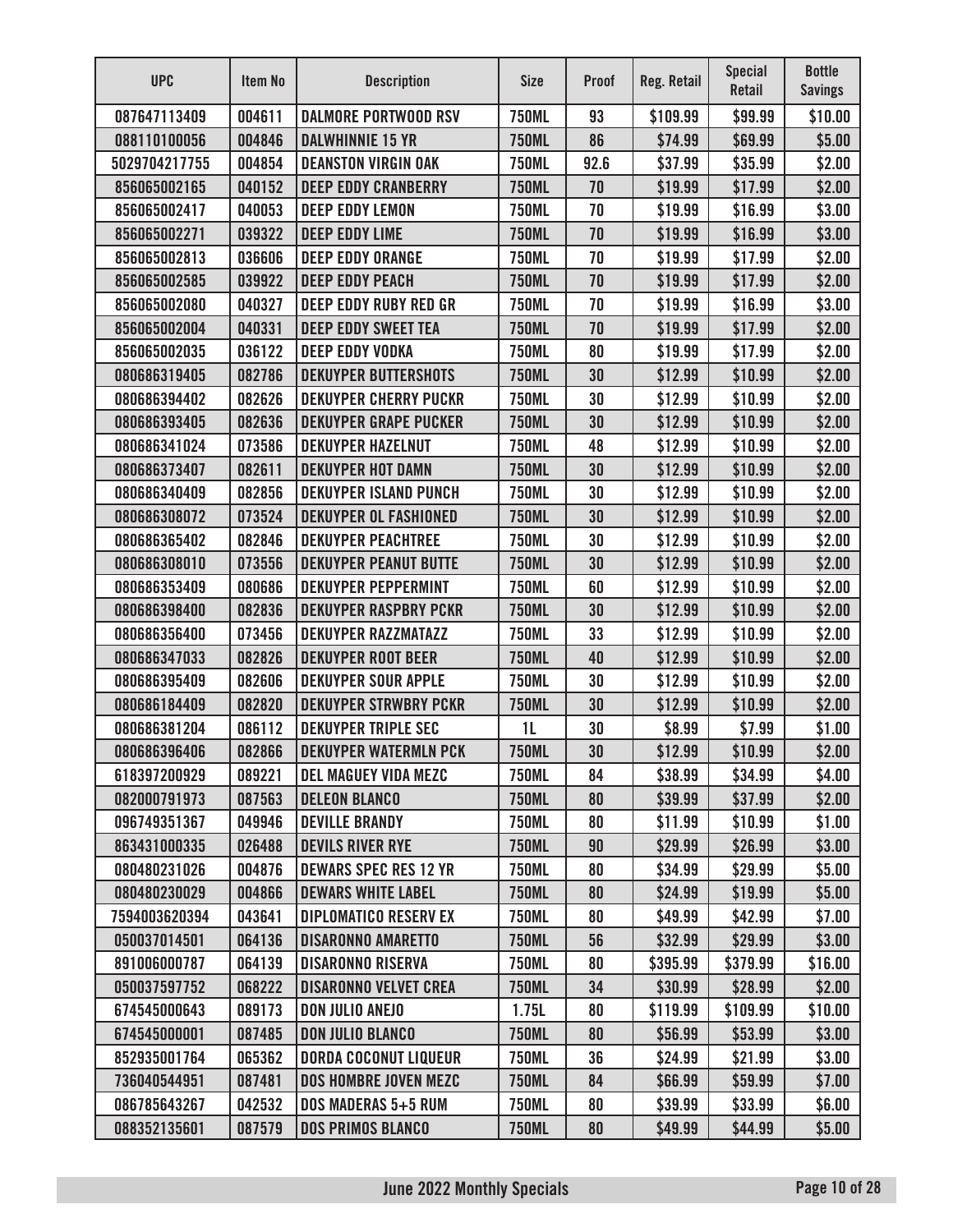| <b>UPC</b>   | Item No | <b>Description</b>               | <b>Size</b>  | <b>Proof</b> | Reg. Retail | <b>Special</b><br><b>Retail</b> | <b>Bottle</b><br><b>Savings</b> |
|--------------|---------|----------------------------------|--------------|--------------|-------------|---------------------------------|---------------------------------|
| 736040510109 | 034065  | <b>DOUBLE CROSS VODKA</b>        | <b>750ML</b> | 80           | \$34.99     | \$29.99                         | \$5.00                          |
| 818237020216 | 080464  | <b>DOUBLE SHOT BOURB CRM</b>     | <b>750ML</b> | 30           | \$29.99     | \$24.99                         | \$5.00                          |
| 087116002098 | 026924  | <b>DOUGLAS&amp;TODD SM BATCH</b> | <b>750ML</b> | 93           | \$42.99     | \$37.99                         | \$5.00                          |
| 088004022297 | 027794  | DR MCGILL APPLE WHSK             | <b>750ML</b> | 60           | \$16.99     | \$14.99                         | \$2.00                          |
| 088004000202 | 069626  | <b>DR MCGILL BLACK LICRC</b>     | <b>750ML</b> | 60           | \$16.99     | \$14.99                         | \$2.00                          |
| 088004021580 | 027774  | DR MCGILL BLKBRY WHSK            | <b>750ML</b> | 60           | \$16.99     | \$14.99                         | \$2.00                          |
| 088004021542 | 027778  | DR MCGILL HONEY WHSK             | <b>750ML</b> | 60           | \$16.99     | \$14.99                         | \$2.00                          |
| 850002554601 | 059088  | <b>DRAKES BOX BLK CHERRY</b>     | 1.75L        | 24           | \$15.99     | \$12.99                         | \$3.00                          |
| 850002554595 | 059087  | <b>DRAKES BOX MANGO PUNC</b>     | 1.75L        | 24           | \$15.99     | \$12.99                         | \$3.00                          |
| 850002554625 | 059086  | <b>DRAKES BOX MOJITO</b>         | 1.75L        | 24           | \$15.99     | \$12.99                         | \$3.00                          |
| 850002554618 | 059085  | <b>DRAKES BOX WATERMELON</b>     | 1.75L        | 24           | \$15.99     | \$12.99                         | \$3.00                          |
| 083664873623 | 064876  | <b>DRAMBUIE</b>                  | <b>750ML</b> | 80           | \$37.99     | \$34.99                         | \$3.00                          |
| 086785012346 | 028465  | <b>DRUMSHANBO IRISH GIN</b>      | <b>750ML</b> | 86           | \$39.99     | \$34.99                         | \$5.00                          |
| 850548004011 | 029973  | <b>DRY FLY GIN</b>               | <b>750ML</b> | 80           | \$29.99     | \$27.99                         | \$2.00                          |
| 852045007045 | 028474  | <b>DRY TOWN GIN</b>              | <b>750ML</b> | 92           | \$29.99     | \$25.99                         | \$4.00                          |
| 084279996325 | 015592  | <b>DUBLINER IRISH</b>            | <b>750ML</b> | 80           | \$27.99     | \$24.99                         | \$3.00                          |
| 084279996301 | 064892  | <b>DUBLINER IRISH HONEY</b>      | <b>750ML</b> | 60           | \$27.99     | \$24.99                         | \$3.00                          |
| 082496115925 | 007448  | <b>DUGGANS DEW OKIRK</b>         | 1.75L        | 86.8         | \$24.99     | \$19.99                         | \$5.00                          |
| 816136023413 | 017672  | <b>DUKE KSBW</b>                 | <b>750ML</b> | 88           | \$42.99     | \$39.99                         | \$3.00                          |
| 085000024041 | 073755  | <b>E&amp;J APPLE</b>             | <b>750ML</b> | 60           | \$13.99     | \$12.99                         | \$1.00                          |
| 085000004135 | 052596  | <b>E&amp;J BRANDY</b>            | <b>750ML</b> | 80           | \$13.99     | \$12.99                         | \$1.00                          |
| 085000004159 | 052598  | <b>E&amp;J BRANDY</b>            | 1.75L        | 80           | \$24.99     | \$23.99                         | \$1.00                          |
| 085000011126 | 052595  | <b>E&amp;J BRANDY PET</b>        | <b>750ML</b> | 80           | \$13.99     | \$12.99                         | \$1.00                          |
| 085000024119 | 073762  | <b>E&amp;J PEACH</b>             | <b>750ML</b> | 60           | \$13.99     | \$12.99                         | \$1.00                          |
| 085000025758 | 073780  | <b>E&amp;J VANILLA BRANDY</b>    | <b>750ML</b> | 60           | \$13.99     | \$12.99                         | \$1.00                          |
| 085000009154 | 052563  | <b>E&amp;J XO</b>                | <b>750ML</b> | 80           | \$16.99     | \$14.99                         | \$2.00                          |
| 088004048112 | 017830  | <b>EARLY TIMES PET</b>           | 1.75L        | 80           | \$20.99     | \$17.99                         | \$3.00                          |
| 089744761828 | 028468  | <b>EDINBURGH CANNON</b>          | <b>750ML</b> | 114.4        | \$43.49     | \$41.49                         | \$2.00                          |
| 089744757890 | 028466  | <b>EDINBURGH GIN</b>             | <b>750ML</b> | 86           | \$36.49     | \$34.49                         | \$2.00                          |
| 089744761897 | 028470  | <b>EDINBURGH SEASIDE GIN</b>     | <b>750ML</b> | 86           | \$37.49     | \$35.49                         | \$2.00                          |
| 873094001006 | 004884  | <b>EDRADOUR 10Y SNGL MLT</b>     | <b>750ML</b> | 86           | \$69.99     | \$64.99                         | \$5.00                          |
| 080686938125 | 034189  | <b>EFFEN BLK CHERRY VAN</b>      | <b>750ML</b> | 75           | \$22.99     | \$19.99                         | \$3.00                          |
| 080686938484 | 036468  | <b>EFFEN BLOOD ORANGE</b>        | <b>750ML</b> | 75           | \$22.99     | \$19.99                         | \$3.00                          |
| 080686938248 | 034395  | <b>EFFEN CUCUMBER</b>            | <b>750ML</b> | 75           | \$22.99     | \$19.99                         | \$3.00                          |
| 080686938019 | 034255  | <b>EFFEN DUTCH RASPBERRY</b>     | <b>750ML</b> | 75           | \$22.99     | \$19.99                         | \$3.00                          |
| 080686938422 | 036473  | <b>EFFEN GREEN APPLE</b>         | <b>750ML</b> | 75           | \$22.99     | \$19.99                         | \$3.00                          |
| 080686938989 | 065293  | <b>EFFEN ROSE</b>                | <b>750ML</b> | 75           | \$22.99     | \$19.99                         | \$3.00                          |
| 080686938057 | 034188  | <b>EFFEN VODKA</b>               | <b>750ML</b> | 80           | \$22.99     | \$19.99                         | \$3.00                          |
| 080686938866 | 036811  | <b>EFFEN VODKA PRIDE</b>         | <b>750ML</b> | 80           | \$22.99     | \$19.99                         | \$3.00                          |
| 080686938910 | 037084  | <b>EFFEN YUZU CITRUS</b>         | <b>750ML</b> | 75           | \$22.99     | \$19.99                         | \$3.00                          |
| 759380117609 | 087516  | <b>EL CHARRO SILVER</b>          | <b>750ML</b> | 80           | \$18.49     | \$16.49                         | \$2.00                          |
| 744607063203 | 089274  | <b>EL JIMADOR ANEJO TEQ</b>      | <b>750ML</b> | 80           | \$24.99     | \$21.99                         | \$3.00                          |
| 744607049801 | 089268  | <b>EL JIMADOR REPO TEQ</b>       | 1.75L        | 80           | \$36.99     | \$34.99                         | \$2.00                          |
| 744607069205 | 089278  | <b>EL JIMADOR REPO TEQ</b>       | <b>750ML</b> | 80           | \$21.99     | \$19.99                         | \$2.00                          |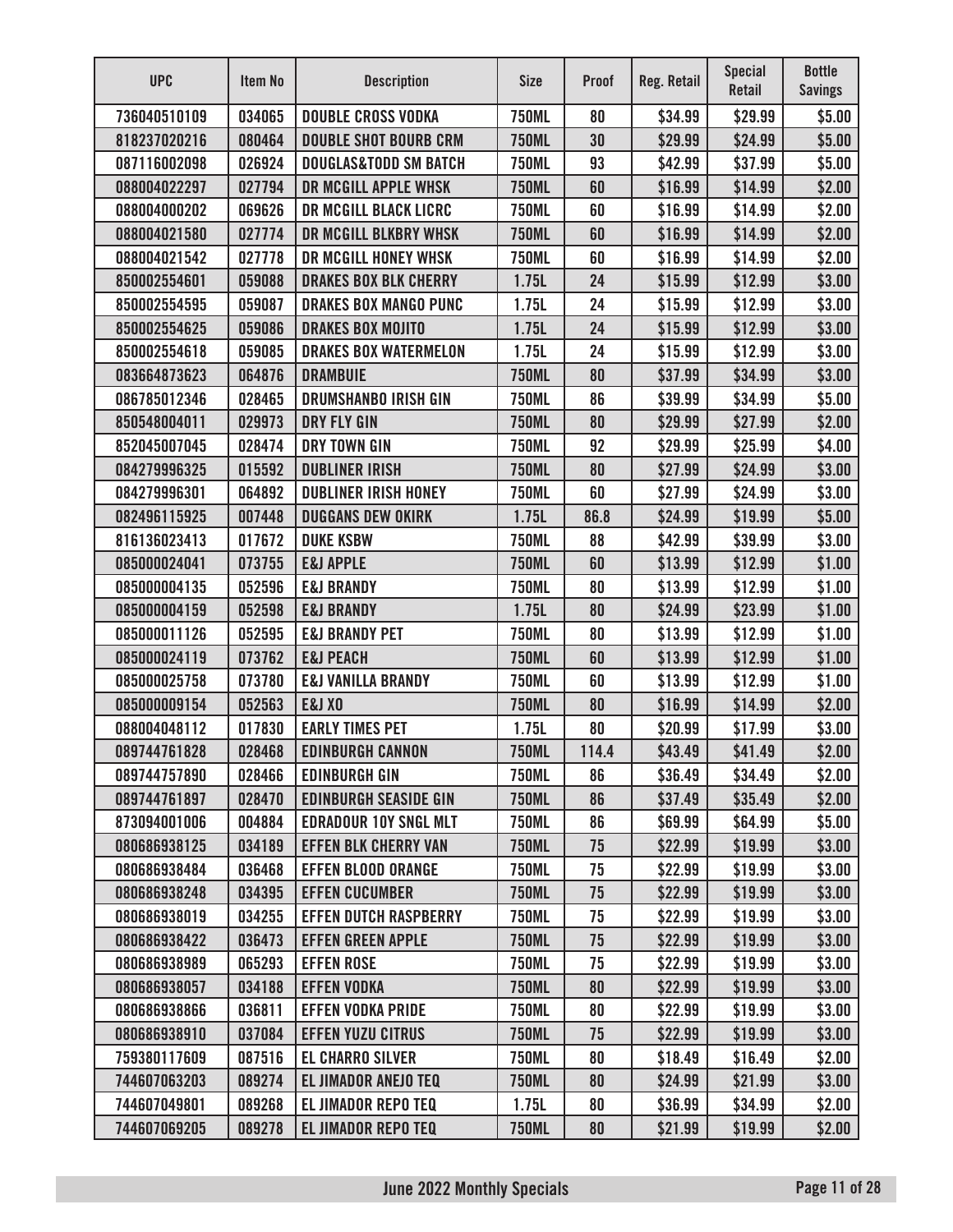| <b>UPC</b>    | <b>Item No</b> | <b>Description</b>           | <b>Size</b>  | <b>Proof</b> | <b>Reg. Retail</b> | <b>Special</b><br><b>Retail</b> | <b>Bottle</b><br><b>Savings</b> |
|---------------|----------------|------------------------------|--------------|--------------|--------------------|---------------------------------|---------------------------------|
| 080686761402  | 089267         | <b>EL TESORO ANEJO</b>       | <b>750ML</b> | 80           | \$79.99            | \$74.99                         | \$5.00                          |
| 7503005353025 | 088431         | EL TINIEBLO MEZ ANEJO        | <b>750ML</b> | 80           | \$69.99            | \$64.99                         | \$5.00                          |
| 7503005353001 | 088430         | <b>EL TINIEBLO MEZ JOVEN</b> | <b>750ML</b> | 80           | \$49.99            | \$44.99                         | \$5.00                          |
| 7503005353018 | 088432         | <b>EL TINIEBLO MEZ REPOS</b> | <b>750ML</b> | 80           | \$59.99            | \$54.99                         | \$5.00                          |
| 082928206948  | 089012         | EL TORO GOLD TEQ             | <b>750ML</b> | 80           | \$12.99            | \$11.99                         | \$1.00                          |
| 082928202940  | 087608         | <b>EL TORO SILVER TEQ</b>    | <b>750ML</b> | 80           | \$12.99            | \$11.99                         | \$1.00                          |
| 096749001873  | 017915         | <b>ELIJAH CRAIG SM BATCH</b> | 375ML        | 94           | \$17.99            | \$15.99                         | \$2.00                          |
| 096749000067  | 017916         | <b>ELIJAH CRAIG SM BATCH</b> | <b>750ML</b> | 94           | \$31.99            | \$28.99                         | \$3.00                          |
| 096749000074  | 017919         | <b>ELIJAH CRAIG SM BATCH</b> | 1.75L        | 94           | \$54.99            | \$49.99                         | \$5.00                          |
| 628451773108  | 028477         | <b>EMPRESS 1908 GIN</b>      | <b>750ML</b> | 85           | \$49.99            | \$46.99                         | \$3.00                          |
| 096749021284  | 073721         | <b>EVAN WILLAMS FIRE</b>     | <b>750ML</b> | 70           | \$14.99            | \$13.99                         | \$1.00                          |
| 096749021345  | 017956         | <b>EVAN WILLIAMS BLACK</b>   | <b>750ML</b> | 86           | \$14.99            | \$13.99                         | \$1.00                          |
| 096749021147  | 017958         | <b>EVAN WILLIAMS BLACK</b>   | 1.75L        | 86           | \$27.99            | \$24.99                         | \$3.00                          |
| 096749021376  | 016096         | <b>EVAN WILLIAMS WHITE</b>   | <b>750ML</b> | 100          | \$17.99            | \$15.99                         | \$2.00                          |
| 096749021857  | 073715         | <b>EVAN WILLMS CHERRY RS</b> | <b>750ML</b> | 70           | \$14.99            | \$13.99                         | \$1.00                          |
| 096749021802  | 073702         | <b>EVAN WILLMS HONEY RSV</b> | <b>750ML</b> | 70           | \$14.99            | \$13.99                         | \$1.00                          |
| 088352126517  | 087646         | <b>EXOTICO BLANCO TEQ</b>    | <b>750ML</b> | 80           | \$21.99            | \$19.99                         | \$2.00                          |
| 088352126609  | 089443         | <b>EXOTICO REPOSADO TEQ</b>  | <b>750ML</b> | 80           | \$21.99            | \$19.99                         | \$2.00                          |
| 088352131603  | 027167         | <b>EZRA BROOKS STR RYE</b>   | <b>750ML</b> | 90           | \$19.99            | \$17.99                         | \$2.00                          |
| 7503013890253 | 065022         | <b>FABRIQUERO SOTOL DURA</b> | <b>750ML</b> | 90           | \$69.99            | \$64.99                         | \$5.00                          |
| 617401004607  | 073732         | <b>FABRIZIA BLOOD ORANGE</b> | <b>750ML</b> | 54           | \$18.99            | \$16.99                         | \$2.00                          |
| 648609835052  | 073769         | <b>FABRIZIA CREMA LIMON</b>  | <b>750ML</b> | 54           | \$18.99            | \$16.99                         | \$2.00                          |
| 637801271225  | 059167         | <b>FABRIZIA ITAL MARG</b>    | <b>750ML</b> | 28           | \$12.99            | \$10.99                         | \$2.00                          |
| 641606999345  | 059170         | <b>FABRIZIA ITAL MARG</b>    | 1.75L        | 28           | \$19.99            | \$16.99                         | \$3.00                          |
| 718122340866  | 073709         | <b>FABRIZIA LIMONCELLO</b>   | <b>750ML</b> | 54           | \$18.99            | \$16.99                         | \$2.00                          |
| 812066020201  | 004936         | <b>FAMOUS GROUSE</b>         | <b>750ML</b> | 80           | \$24.99            | \$21.99                         | \$3.00                          |
| 812066020232  | 004938         | <b>FAMOUS GROUSE</b>         | 1.75L        | 80           | \$44.99            | \$39.99                         | \$5.00                          |
| 851348004171  | 043789         | <b>FARADAY WEST INDIES</b>   | <b>750ML</b> | 85           | \$39.99            | \$34.99                         | \$5.00                          |
| 096749121380  | 018276         | <b>FIGHTING COCK</b>         | <b>750ML</b> | 103          | \$18.99            | \$15.99                         | \$3.00                          |
| 088004144692  | 064865         | <b>FIREBALL CINN WHS PET</b> | <b>750ML</b> | 66           | \$16.99            | \$14.99                         | \$2.00                          |
| 088004026172  | 064904         | <b>FIREBALL CINNAMON PET</b> | 1.75L        | 66           | \$29.99            | \$24.99                         | \$5.00                          |
| 088004146689  | 064866         | <b>FIREBALL CINNAMON WHS</b> | <b>750ML</b> | 66           | \$16.99            | \$14.99                         | \$2.00                          |
| 088004009281  | 064868         | <b>FIREBALL CINNAMON WHS</b> | 1.75L        | 66           | \$29.99            | \$24.99                         | \$5.00                          |
| 088004029210  | 100423         | <b>FIREBALL COLD BOX 6PK</b> | <b>100ML</b> | 66           | \$16.99            | \$13.99                         | \$3.00                          |
| 897291000624  | 086685         | <b>FIREFLY BLACKBERRY</b>    | <b>750ML</b> | 71.4         | \$19.99            | \$17.99                         | \$2.00                          |
| 897291000679  | 086686         | <b>FIREFLY CARAMEL</b>       | <b>750ML</b> | 60           | \$19.99            | \$17.99                         | \$2.00                          |
| 897291000686  | 086680         | <b>FIREFLY CHERRY MOON</b>   | <b>750ML</b> | 60           | \$19.99            | \$17.99                         | \$2.00                          |
| 897291000617  | 086682         | <b>FIREFLY CN WHISKEY</b>    | <b>750ML</b> | 100.7        | \$19.99            | \$17.99                         | \$2.00                          |
| 897291000648  | 086681         | <b>FIREFLY PEACH</b>         | <b>750ML</b> | 60.9         | \$19.99            | \$17.99                         | \$2.00                          |
| 897291000693  | 086688         | <b>FIREFLY STRAWBERRY</b>    | <b>750ML</b> | 41.1         | \$19.99            | \$17.99                         | \$2.00                          |
| 083664873906  | 018290         | <b>FISTFUL OF BOURBON</b>    | <b>750ML</b> | 90           | \$24.99            | \$22.99                         | \$2.00                          |
| 085592157059  | 068340         | <b>FIVE FARMS IRISH CRM</b>  | <b>750ML</b> | 34           | \$36.99            | \$35.99                         | \$1.00                          |
| 082928304811  | 041482         | <b>FLEISCHMANNS ORANGE</b>   | 1.75L        | 60           | \$15.49            | \$13.99                         | \$1.50                          |
| 082928304415  | 041488         | <b>FLEISCHMANNS RASPBRY</b>  | 1.75L        | 60           | \$15.49            | \$13.99                         | \$1.50                          |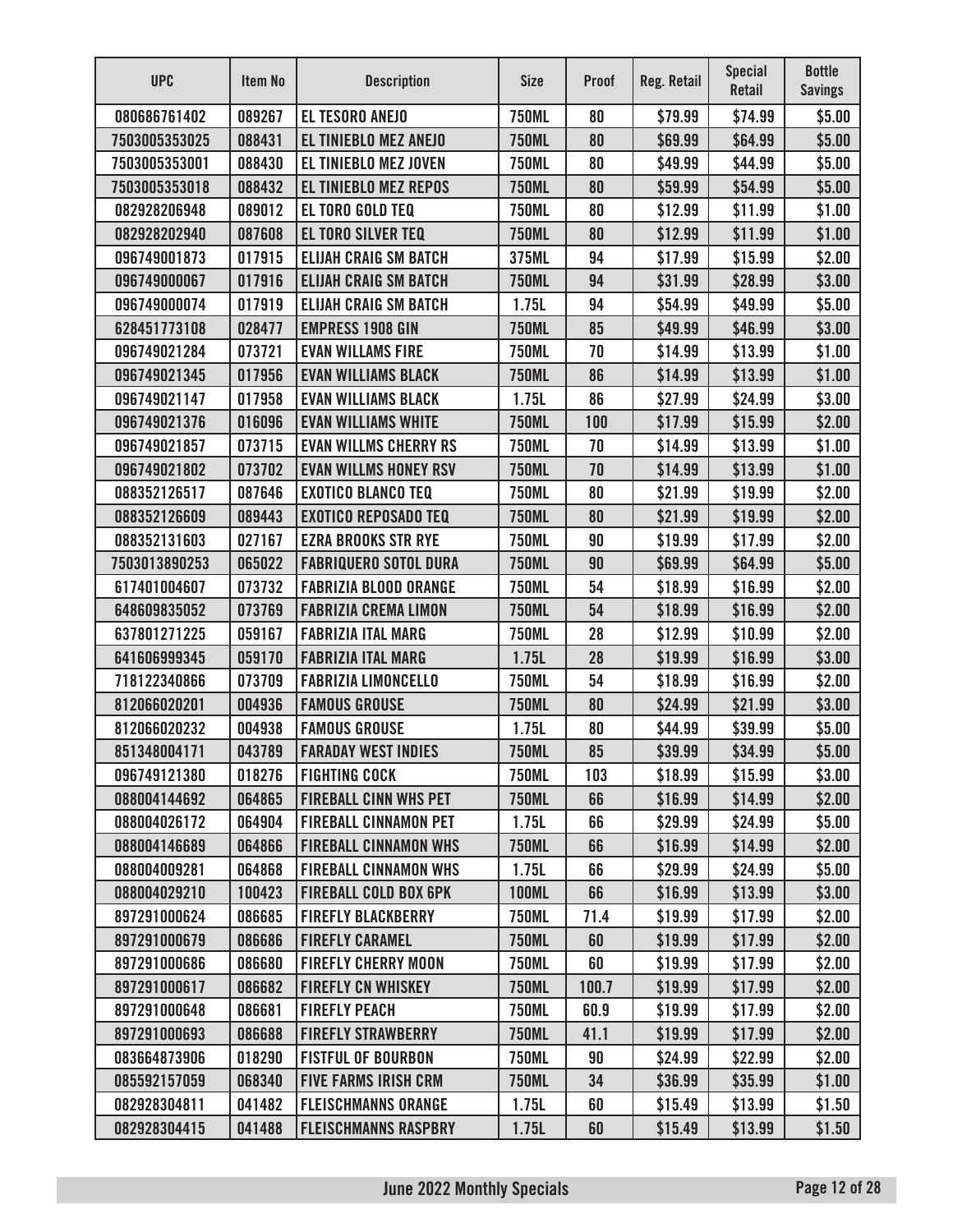| <b>UPC</b>    | Item No | <b>Description</b>           | <b>Size</b>    | <b>Proof</b> | Reg. Retail | <b>Special</b><br><b>Retail</b> | <b>Bottle</b><br><b>Savings</b> |
|---------------|---------|------------------------------|----------------|--------------|-------------|---------------------------------|---------------------------------|
| 082928214318  | 035948  | <b>FLEISCHMANNS VODKA</b>    | 1.75L          | 80           | \$15.99     | \$13.99                         | \$2.00                          |
| 721059987509  | 064996  | <b>FRANGELICO</b>            | <b>750ML</b>   | 40           | \$30.99     | \$28.99                         | \$2.00                          |
| 854439008263  | 039310  | <b>FRANKLY ORGANIC APPLE</b> | <b>750ML</b>   | 60           | \$21.99     | \$19.99                         | \$2.00                          |
| 854439008102  | 039312  | <b>FRANKLY ORGANIC GR FR</b> | <b>750ML</b>   | 60           | \$21.99     | \$19.99                         | \$2.00                          |
| 854439008348  | 039314  | <b>FRANKLY ORGANIC POMEG</b> | <b>750ML</b>   | 60           | \$21.99     | \$19.99                         | \$2.00                          |
| 854439008188  | 039317  | <b>FRANKLY ORGANIC STR</b>   | <b>750ML</b>   | 60           | \$21.99     | \$19.99                         | \$2.00                          |
| 854439008027  | 037421  | <b>FRANKLY ORGANIC VODKA</b> | <b>750ML</b>   | 80           | \$21.99     | \$19.99                         | \$2.00                          |
| 890355001391  | 073811  | <b>FRAPPACHATA ICED 4PK</b>  | <b>200ML</b>   | 25           | \$12.99     | \$11.99                         | \$1.00                          |
| 890355001414  | 073813  | <b>FRAPPACHATA MOCHA 4PK</b> | <b>200ML</b>   | 25           | \$12.99     | \$11.99                         | \$1.00                          |
| 088004026127  | 034366  | <b>FRIS VODKA</b>            | <b>750ML</b>   | 80           | \$7.99      | \$5.99                          | \$2.00                          |
| 080915112128  | 065015  | <b>GALLIANO LAUTENTIC</b>    | <b>750ML</b>   | 84.6         | \$29.99     | \$27.99                         | \$2.00                          |
| 082184038734  | 026582  | <b>GENTLEMAN JACK</b>        | 1 <sub>L</sub> | 80           | \$39.99     | \$36.99                         | \$3.00                          |
| 080686122128  | 030238  | <b>GILBEYS GIN</b>           | 1.75L          | 80           | \$20.99     | \$18.99                         | \$2.00                          |
| 080686125105  | 036108  | <b>GILBEYS VODKA</b>         | 1.75L          | 80           | \$19.99     | \$16.99                         | \$3.00                          |
| 5060119770282 | 028514  | <b>GIN LANE LONDON DRY</b>   | <b>750ML</b>   | 80           | \$29.99     | \$27.99                         | \$2.00                          |
| 5060119770305 | 028518  | <b>GIN LANE OLD TOM</b>      | <b>750ML</b>   | 80           | \$32.99     | \$30.99                         | \$2.00                          |
| 5060119770299 | 028520  | <b>GIN LANE VICT PINK</b>    | <b>750ML</b>   | 80           | \$36.99     | \$34.99                         | \$2.00                          |
| 084279981505  | 004959  | <b>GLEN MORAY 12 YR</b>      | <b>750ML</b>   | 80           | \$39.99     | \$34.99                         | \$5.00                          |
| 084279001517  | 005669  | <b>GLEN MORAY SHERRY CAS</b> | <b>750ML</b>   | 80           | \$31.99     | \$29.99                         | \$2.00                          |
| 081128002114  | 004972  | <b>GLENDRONACH 12YR</b>      | <b>750ML</b>   | 80           | \$64.99     | \$57.99                         | \$7.00                          |
| 083664107308  | 005008  | <b>GLENFIDDICH 12 YR</b>     | 1.75L          | 80           | \$95.99     | \$94.99                         | \$1.00                          |
| 083664873463  | 005159  | <b>GLENFIDDICH 14YR</b>      | <b>750ML</b>   | 86           | \$59.99     | \$54.99                         | \$5.00                          |
| 5060193840994 | 005185  | <b>GLENGLASSAUGH REVIVAL</b> | <b>750ML</b>   | 92           | \$59.99     | \$54.99                         | \$5.00                          |
| 088076171459  | 004982  | <b>GLENKINCHIE 12Y</b>       | <b>750ML</b>   | 86           | \$64.99     | \$59.99                         | \$5.00                          |
| 080432400708  | 005037  | <b>GLENLIVET</b>             | 1 <sub>L</sub> | 80           | \$59.99     | \$56.99                         | \$3.00                          |
| 080432400722  | 005038  | <b>GLENLIVET 12 YR</b>       | 1.75L          | 80           | \$95.99     | \$85.99                         | \$10.00                         |
| 080432114940  | 005841  | <b>GLENLIVET 14Y COGNAC</b>  | 375ML          | 80           | \$31.99     | \$29.99                         | \$2.00                          |
| 080432114926  | 005842  | <b>GLENLIVET 14Y COGNAC</b>  | <b>750ML</b>   | 80           | \$61.99     | \$56.99                         | \$5.00                          |
| 080432115794  | 005923  | <b>GLENLIVET CARRIBBEAN</b>  | 375ML          | 80           | \$24.99     | \$22.99                         | \$2.00                          |
| 080432115763  | 005924  | <b>GLENLIVET CARRIBBEAN</b>  | <b>750ML</b>   | 80           | \$44.99     | \$41.99                         | \$3.00                          |
| 080432115787  | 005925  | <b>GLENLIVET CARRIBBEAN</b>  | 1L             | 80           | \$49.99     | \$44.99                         | \$5.00                          |
| 080432109755  | 005153  | <b>GLENLIVET FOUNDERS</b>    | <b>750ML</b>   | 80           | \$44.99     | \$41.99                         | \$3.00                          |
| 080432100783  | 005061  | <b>GLENLIVET FRENCH OAK</b>  | <b>750ML</b>   | 80           | \$84.99     | \$74.99                         | \$10.00                         |
| 081753810863  | 005103  | <b>GLENMORANGIE LASANTA</b>  | <b>750ML</b>   | 92           | \$54.99     | \$48.99                         | \$6.00                          |
| 081753831493  | 005104  | <b>GLENMORANGIE NECTAR D</b> | <b>750ML</b>   | 86           | \$74.99     | \$65.99                         | \$9.00                          |
| 081753810849  | 005136  | <b>GLENMORANGIE ORIG 18Y</b> | <b>750ML</b>   | 86           | \$119.99    | \$103.99                        | \$16.00                         |
| 081753831486  | 005105  | <b>GLENMORANGIE QUINTA</b>   | <b>750ML</b>   | 92           | \$64.99     | \$55.99                         | \$9.00                          |
| 081753834395  | 006011  | <b>GLENMORANGIE X SGL ML</b> | <b>750ML</b>   | 80           | \$32.99     | \$30.99                         | \$2.00                          |
| 812066022625  | 005734  | <b>GLENROTHES 12Y SPEYSI</b> | <b>750ML</b>   | 80           | \$59.99     | \$54.99                         | \$5.00                          |
| 812066022649  | 005735  | <b>GLENROTHES 18Y SPEYSI</b> | <b>750ML</b>   | 86           | \$174.99    | \$159.99                        | \$15.00                         |
| 087229176020  | 005168  | <b>GLENROTHES BOUR CASK</b>  | <b>750ML</b>   | 80           | \$49.99     | \$44.99                         | \$5.00                          |
| 812066022632  | 005736  | <b>GLNEROTHES WHISKY MAK</b> | <b>750ML</b>   | 86           | \$79.99     | \$69.99                         | \$10.00                         |
| 089552912276  | 056406  | <b>GOLD CROWN COFFEE</b>     | <b>750ML</b>   | 60           | \$11.49     | \$10.49                         | \$1.00                          |
| 721094199059  | 042566  | <b>GOSLINGS BLACK SEAL</b>   | <b>750ML</b>   | 80           | \$18.99     | \$16.99                         | \$2.00                          |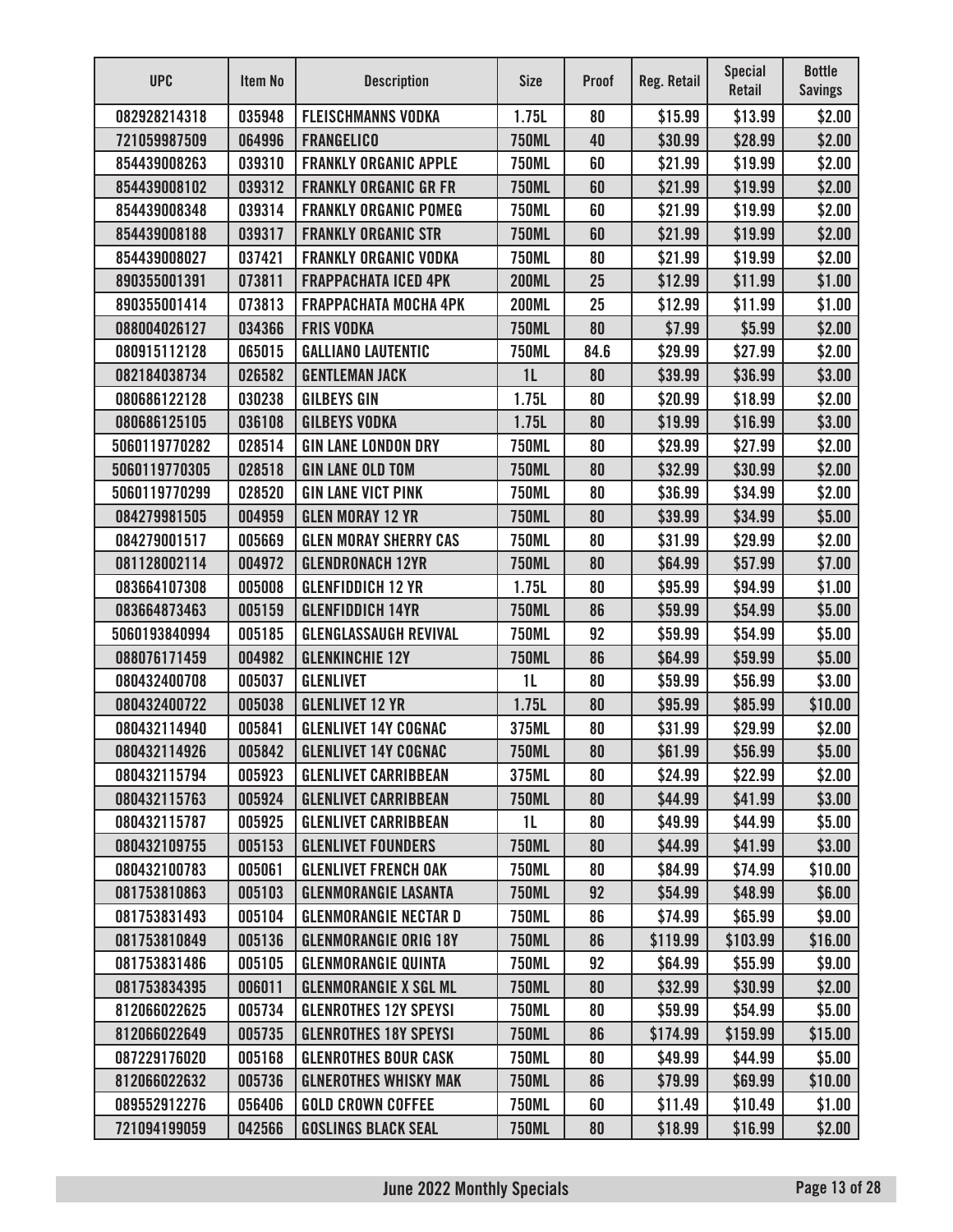| <b>UPC</b>   | Item No | <b>Description</b>               | <b>Size</b>    | <b>Proof</b> | <b>Reg. Retail</b> | <b>Special</b><br><b>Retail</b> | <b>Bottle</b><br><b>Savings</b> |
|--------------|---------|----------------------------------|----------------|--------------|--------------------|---------------------------------|---------------------------------|
| 721094199042 | 042567  | <b>GOSLINGS BLACK SEAL</b>       | 1 <sub>L</sub> | 80           | \$20.49            | \$18.49                         | \$2.00                          |
| 721094199035 | 042568  | <b>GOSLINGS BLACK SEAL</b>       | 1.75L          | 80           | \$31.99            | \$27.99                         | \$4.00                          |
| 086785890012 | 087793  | <b>GRACIAS A DIOS MEZCAL</b>     | <b>750ML</b>   | 90           | \$39.99            | \$34.99                         | \$5.00                          |
| 089552082849 | 031132  | <b>GRAINGERS ORGANIC</b>         | <b>750ML</b>   | 80           | \$16.99            | \$14.99                         | \$2.00                          |
| 089552082863 | 031134  | <b>GRAINGERS ORGANIC</b>         | 1.75L          | 80           | \$27.99            | \$25.99                         | \$2.00                          |
| 811538014038 | 089292  | <b>GRAN CENTENARIO ANEJO</b>     | <b>750ML</b>   | 80           | \$47.99            | \$42.99                         | \$5.00                          |
| 811538014137 | 087506  | <b>GRAN CENTENARIO PLATA</b>     | <b>750ML</b>   | 80           | \$42.99            | \$38.99                         | \$4.00                          |
| 811538014236 | 089256  | <b>GRAN CENTENARIO REPOS</b>     | <b>750ML</b>   | 80           | \$42.99            | \$38.99                         | \$4.00                          |
| 721733000913 | 088300  | <b>GRAN PATRON PLATINUM</b>      | <b>750ML</b>   | 80           | \$214.99           | \$199.99                        | \$15.00                         |
| 649188900476 | 065126  | <b>GRAND MARNIER</b>             | <b>750ML</b>   | 80           | \$39.99            | \$34.99                         | \$5.00                          |
| 649188900490 | 065128  | <b>GRAND MARNIER</b>             | 1.75L          | 80           | \$81.99            | \$76.99                         | \$5.00                          |
| 649188900407 | 065090  | <b>GRAND MARNIER 100 YR</b>      | <b>750ML</b>   | 80           | \$191.99           | \$171.99                        | \$20.00                         |
| 861602000412 | 030322  | <b>GRAY WHALE GIN</b>            | <b>750ML</b>   | 86           | \$39.99            | \$36.99                         | \$3.00                          |
| 080480985745 | 065457  | <b>GREY GOOSE PEACH&amp;ROSE</b> | <b>750ML</b>   | 60           | \$29.99            | \$24.99                         | \$5.00                          |
| 080480985707 | 065451  | <b>GREY GOOSE STR &amp; LEM</b>  | <b>750ML</b>   | 60           | \$29.99            | \$24.99                         | \$5.00                          |
| 080480280024 | 034433  | <b>GREY GOOSE VODKA</b>          | <b>750ML</b>   | 80           | \$29.99            | \$24.99                         | \$5.00                          |
| 080480985721 | 065454  | <b>GREY GOOSE WATERM&amp;BAS</b> | <b>750ML</b>   | 60           | \$29.99            | \$24.99                         | \$5.00                          |
| 088004037956 | 074142  | <b>GRIND ESPRESSO SHOT</b>       | <b>750ML</b>   | 60           | \$17.99            | \$15.99                         | \$2.00                          |
| 811538010641 | 041506  | <b>HANGAR ONE CITRON</b>         | <b>750ML</b>   | 80           | \$32.99            | \$29.99                         | \$3.00                          |
| 811538010634 | 041516  | <b>HANGAR ONE KAFFR LIME</b>     | <b>750ML</b>   | 80           | \$32.99            | \$29.99                         | \$3.00                          |
| 811538010627 | 041510  | <b>HANGAR ONE MANDRN BLS</b>     | <b>750ML</b>   | 80           | \$32.99            | \$29.99                         | \$3.00                          |
| 811538010597 | 036261  | <b>HANGAR ONE STRAIGHT</b>       | <b>750ML</b>   | 80           | \$32.99            | \$29.99                         | \$3.00                          |
| 850003649245 | 078288  | <b>HARD TRUTH COCO CREAM</b>     | <b>750ML</b>   | 34           | \$28.99            | \$26.99                         | \$2.00                          |
| 850003649214 | 078287  | <b>HARD TRUTH TOASTED CO</b>     | <b>750ML</b>   | 42           | \$28.99            | \$26.99                         | \$2.00                          |
| 080660582573 | 052656  | <b>HARTLEY BRANDY</b>            | <b>750ML</b>   | 80           | \$11.49            | \$10.49                         | \$1.00                          |
| 080660582511 | 052658  | <b>HARTLEY BRANDY</b>            | 1.75L          | 80           | \$20.99            | \$19.99                         | \$1.00                          |
| 096749400508 | 013248  | <b>HARWOOD CANADIAN</b>          | 1.75L          | 80           | \$19.49            | \$18.49                         | \$1.00                          |
| 860776000228 | 074663  | <b>HEET CINNAMON VODKA</b>       | <b>750ML</b>   | 68           | \$34.99            | \$29.99                         | \$5.00                          |
| 087116000582 | 015604  | <b>HELL CAT MAGGIE</b>           | <b>750ML</b>   | 80           | \$23.99            | \$19.99                         | \$4.00                          |
| 083664873449 | 028624  | <b>HENDRICKS GIN</b>             | 375ML          | 88           | \$21.99            | \$19.99                         | \$2.00                          |
| 083664990436 | 028625  | <b>HENDRICKS GIN</b>             | <b>750ML</b>   | 88           | \$36.99            | \$33.99                         | \$3.00                          |
| 083664869756 | 028628  | <b>HENDRICKS GIN</b>             | 1.75L          | 88           | \$69.99            | \$59.99                         | \$10.00                         |
| 088110153052 | 048122  | <b>HENNESSY XO</b>               | <b>750ML</b>   | 80           | \$209.99           | \$189.99                        | \$20.00                         |
| 744607003728 | 100104  | <b>HERRADURA ULTRA ANEJO</b>     | <b>750ML</b>   | 80           | \$59.99            | \$54.99                         | \$5.00                          |
| 812066020300 | 005247  | <b>HIGHLAND PARK 12Y VIK</b>     | <b>750ML</b>   | 86           | \$57.99            | \$52.99                         | \$5.00                          |
| 089540136554 | 056418  | <b>HIRAM WALKER COFFEE</b>       | 1.75L          | 60           | \$22.99            | \$19.99                         | \$3.00                          |
| 898804009004 | 074740  | <b>HOCHSTADTERS SLOW&amp;LOW</b> | <b>750ML</b>   | 84           | \$26.99            | \$22.99                         | \$4.00                          |
| 080686835585 | 088841  | <b>HORNITOS BLACK BARREL</b>     | <b>750ML</b>   | 80           | \$34.99            | \$32.99                         | \$2.00                          |
| 080686835806 | 088205  | <b>HORNITOS CRISTALINO</b>       | <b>750ML</b>   | 80           | \$34.99            | \$32.99                         | \$2.00                          |
| 080686835486 | 088540  | <b>HORNITOS LIME SHOT</b>        | <b>750ML</b>   | 70           | \$28.99            | \$26.99                         | \$2.00                          |
| 080686835349 | 088546  | <b>HORNITOS PLATA TEQ</b>        | 1.75L          | 80           | \$41.99            | \$37.99                         | \$4.00                          |
| 080686835059 | 089838  | <b>HORNITOS REPOSADO TEQ</b>     | 1.75L          | 80           | \$41.99            | \$37.99                         | \$4.00                          |
| 736040011064 | 065195  | <b>HPNOTIQ</b>                   | <b>750ML</b>   | 34           | \$21.99            | \$19.99                         | \$2.00                          |
| 085592151453 | 089665  | <b>HUSSONG PLATINUM ANEJ</b>     | <b>750ML</b>   | 80           | \$62.99            | \$59.99                         | \$3.00                          |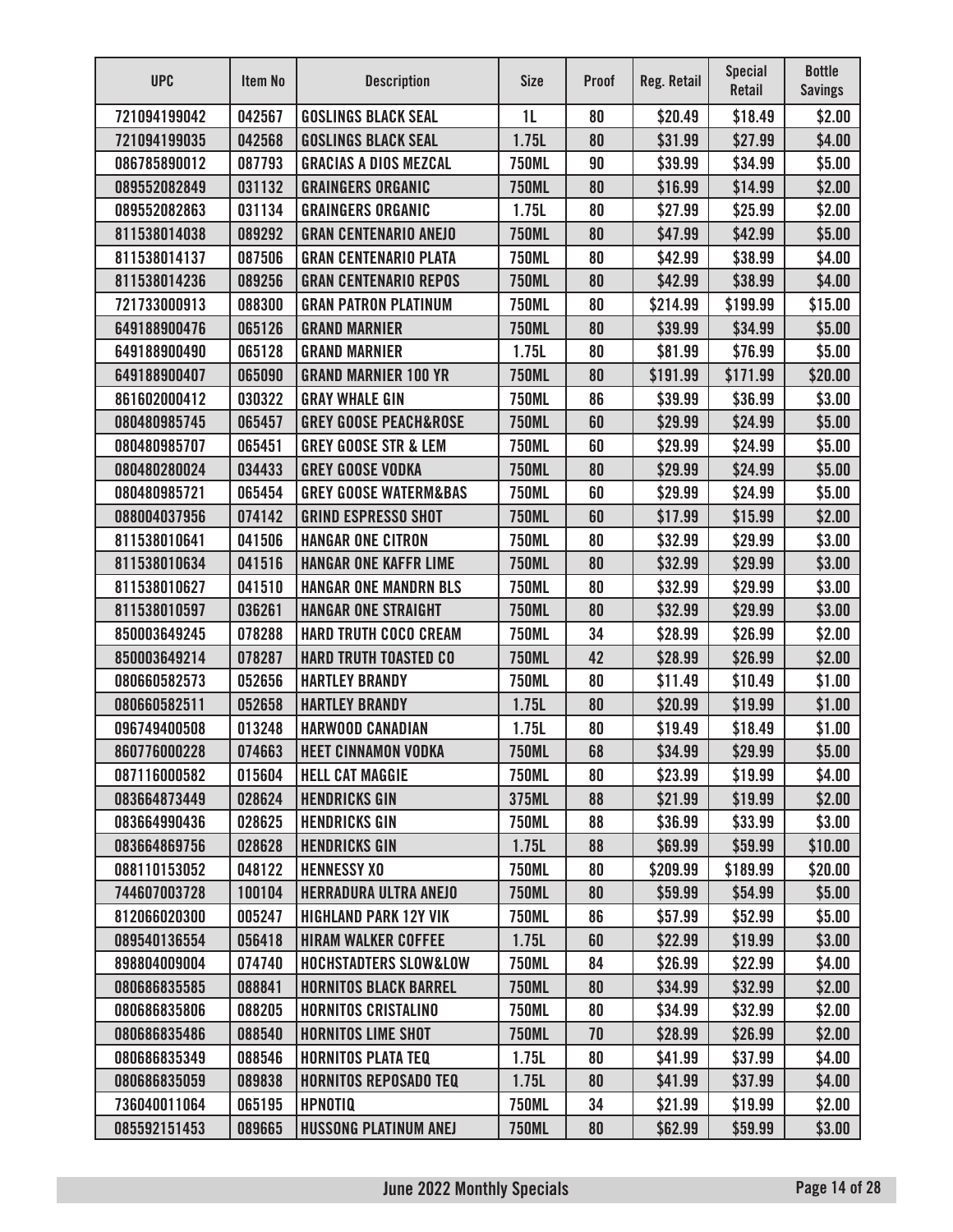| <b>UPC</b>   | Item No | <b>Description</b>           | <b>Size</b>    | <b>Proof</b> | Reg. Retail | <b>Special</b><br><b>Retail</b> | <b>Bottle</b><br><b>Savings</b> |
|--------------|---------|------------------------------|----------------|--------------|-------------|---------------------------------|---------------------------------|
| 085592123344 | 089343  | <b>HUSSONG REPOSADO</b>      | <b>750ML</b>   | 80           | \$44.99     | \$41.99                         | \$3.00                          |
| 780369883512 | 039360  | <b>ICE PIK BLUEBERRY</b>     | <b>750ML</b>   | 80           | \$14.99     | \$13.99                         | \$1.00                          |
| 780369881518 | 036430  | <b>ICE PIK VODKA</b>         | <b>750ML</b>   | 80           | \$15.99     | \$13.99                         | \$2.00                          |
| 084279979472 | 065144  | IL TRAMONTO LIMONCELL        | <b>750ML</b>   | 60           | \$19.49     | \$17.49                         | \$2.00                          |
| 089744757340 | 089503  | <b>ILEGAL MEZCAL ANEJO</b>   | <b>750ML</b>   | 80           | \$89.99     | \$82.99                         | \$7.00                          |
| 089744757333 | 089504  | <b>ILEGAL MEZCAL REPOSAD</b> | <b>750ML</b>   | 80           | \$59.99     | \$54.99                         | \$5.00                          |
| 084279004792 | 033110  | <b>INDOGGO STRAWBERR GIN</b> | <b>750ML</b>   | 80           | \$29.99     | \$27.99                         | \$2.00                          |
| 082928236341 | 008346  | <b>INVER HOUSE RARE</b>      | <b>750ML</b>   | 80           | \$11.49     | \$10.49                         | \$1.00                          |
| 751778994328 | 030648  | <b>IRVINES AMERICAN DR</b>   | <b>750ML</b>   | 40           | \$28.99     | \$26.99                         | \$2.00                          |
| 751778994335 | 037464  | <b>IRVINES PRECISION D</b>   | <b>750ML</b>   | 40           | \$22.99     | \$19.99                         | \$3.00                          |
| 087647081425 | 005286  | <b>ISLE OF JURA SCOTCH</b>   | <b>750ML</b>   | 86           | \$49.99     | \$39.99                         | \$10.00                         |
| 816136021556 | 065235  | <b>ITALICUS ROSOLIO</b>      | <b>750ML</b>   | 40           | \$39.99     | \$34.99                         | \$5.00                          |
| 082184004371 | 074801  | <b>JACK DANIELS APPLE</b>    | <b>750ML</b>   | 70           | \$26.99     | \$23.99                         | \$3.00                          |
| 082184090466 | 026826  | <b>JACK DANIELS BLACK</b>    | <b>750ML</b>   | 80           | \$26.99     | \$23.99                         | \$3.00                          |
| 082184001172 | 086692  | <b>JACK DANIELS FIRE</b>     | <b>750ML</b>   | 70           | \$26.99     | \$23.99                         | \$3.00                          |
| 082184000335 | 086670  | <b>JACK DANIELS HONEY</b>    | <b>750ML</b>   | 70           | \$26.99     | \$23.99                         | \$3.00                          |
| 082184003459 | 027181  | <b>JACK DANIELS RYE</b>      | <b>750ML</b>   | 90           | \$26.99     | \$23.99                         | \$3.00                          |
| 080432107294 | 015664  | <b>JAMESON BLACK BARREL</b>  | 1 <sub>L</sub> | 80           | \$47.99     | \$45.99                         | \$2.00                          |
| 080432107263 | 015667  | <b>JAMESON BLACK BARREL</b>  | <b>750ML</b>   | 80           | \$42.99     | \$38.99                         | \$4.00                          |
| 080432115114 | 015779  | <b>JAMESON BLACK BARREL</b>  | 375ML          | 80           | \$25.99     | \$23.99                         | \$2.00                          |
| 080432115619 | 065416  | <b>JAMESON COLD BREW</b>     | <b>750ML</b>   | 60           | \$31.99     | \$27.99                         | \$4.00                          |
| 080432112199 | 015648  | <b>JAMESON CSKMTES IPA</b>   | <b>750ML</b>   | 80           | \$36.99     | \$32.99                         | \$4.00                          |
| 080432109922 | 015658  | <b>JAMESON CSKMTES STOUT</b> | <b>750ML</b>   | 80           | \$36.99     | \$32.99                         | \$4.00                          |
| 080432500118 | 015627  | <b>JAMESON IRISH WHISKEY</b> | 1L             | 80           | \$37.99     | \$35.99                         | \$2.00                          |
| 080432117330 | 065487  | <b>JAMESON ORANGE IRISH</b>  | <b>750ML</b>   | 80           | \$31.99     | \$27.99                         | \$4.00                          |
| 655709000303 | 019009  | <b>JEFFERSONS KENTUCKY</b>   | <b>750ML</b>   | 82.3         | \$31.99     | \$28.99                         | \$3.00                          |
| 655709000013 | 019006  | <b>JEFFERSONS RESERVE</b>    | <b>750ML</b>   | 90.2         | \$56.99     | \$51.99                         | \$5.00                          |
| 080686001614 | 019060  | <b>JIM BEAM</b>              | 375ML          | 80           | \$10.99     | \$9.99                          | \$1.00                          |
| 080686001409 | 019066  | <b>JIM BEAM</b>              | <b>750ML</b>   | 80           | \$18.99     | \$15.99                         | \$3.00                          |
| 080686006558 | 027783  | <b>JIM BEAM APPLE</b>        | <b>750ML</b>   | 65           | \$18.99     | \$15.99                         | \$3.00                          |
| 080686034407 | 019026  | <b>JIM BEAM BLACK</b>        | <b>750ML</b>   | 86           | \$25.99     | \$23.99                         | \$2.00                          |
| 080686005018 | 019112  | <b>JIM BEAM DEVILS CUT</b>   | <b>750ML</b>   | 90           | \$25.99     | \$23.99                         | \$2.00                          |
| 080686018094 | 019048  | <b>JIM BEAM DOUBLE OAK</b>   | <b>750ML</b>   | 86           | \$25.99     | \$23.99                         | \$2.00                          |
| 080686006060 | 027410  | <b>JIM BEAM HONEY</b>        | <b>750ML</b>   | 65           | \$18.99     | \$15.99                         | \$3.00                          |
| 080686006381 | 027682  | <b>JIM BEAM KENTUCKY</b>     | <b>750ML</b>   | 65           | \$18.99     | \$15.99                         | \$3.00                          |
| 080686021780 | 026370  | <b>JIM BEAM ORANGE</b>       | <b>750ML</b>   | 65           | \$18.99     | \$15.99                         | \$3.00                          |
| 080686021148 | 028279  | <b>JIM BEAM PEACH</b>        | <b>750ML</b>   | 65           | \$18.99     | \$15.99                         | \$3.00                          |
| 080686001607 | 019064  | <b>JIM BEAM PET</b>          | 375ML          | 80           | \$10.99     | \$9.99                          | \$1.00                          |
| 080686010401 | 027056  | <b>JIM BEAM RYE</b>          | <b>750ML</b>   | 90           | \$25.99     | \$23.99                         | \$2.00                          |
| 080686001430 | 019096  | <b>JIM BEAM TRAVLR</b>       | <b>750ML</b>   | 80           | \$18.99     | \$15.99                         | \$3.00                          |
| 080686006855 | 028043  | <b>JIM BEAM VANILLA</b>      | <b>750ML</b>   | 65           | \$18.99     | \$15.99                         | \$3.00                          |
| 087647112334 | 005360  | <b>JOHN BARR RSV BLEND</b>   | 1.75L          | 80           | \$32.99     | \$29.99                         | \$3.00                          |
| 087647111962 | 005362  | <b>JOHN BARR RSV BLEND</b>   | <b>750ML</b>   | 80           | \$22.99     | \$19.99                         | \$3.00                          |
| 088076181366 | 005242  | <b>JOHNNIE WALKER 18Y</b>    | <b>750ML</b>   | 80           | \$89.99     | \$80.99                         | \$9.00                          |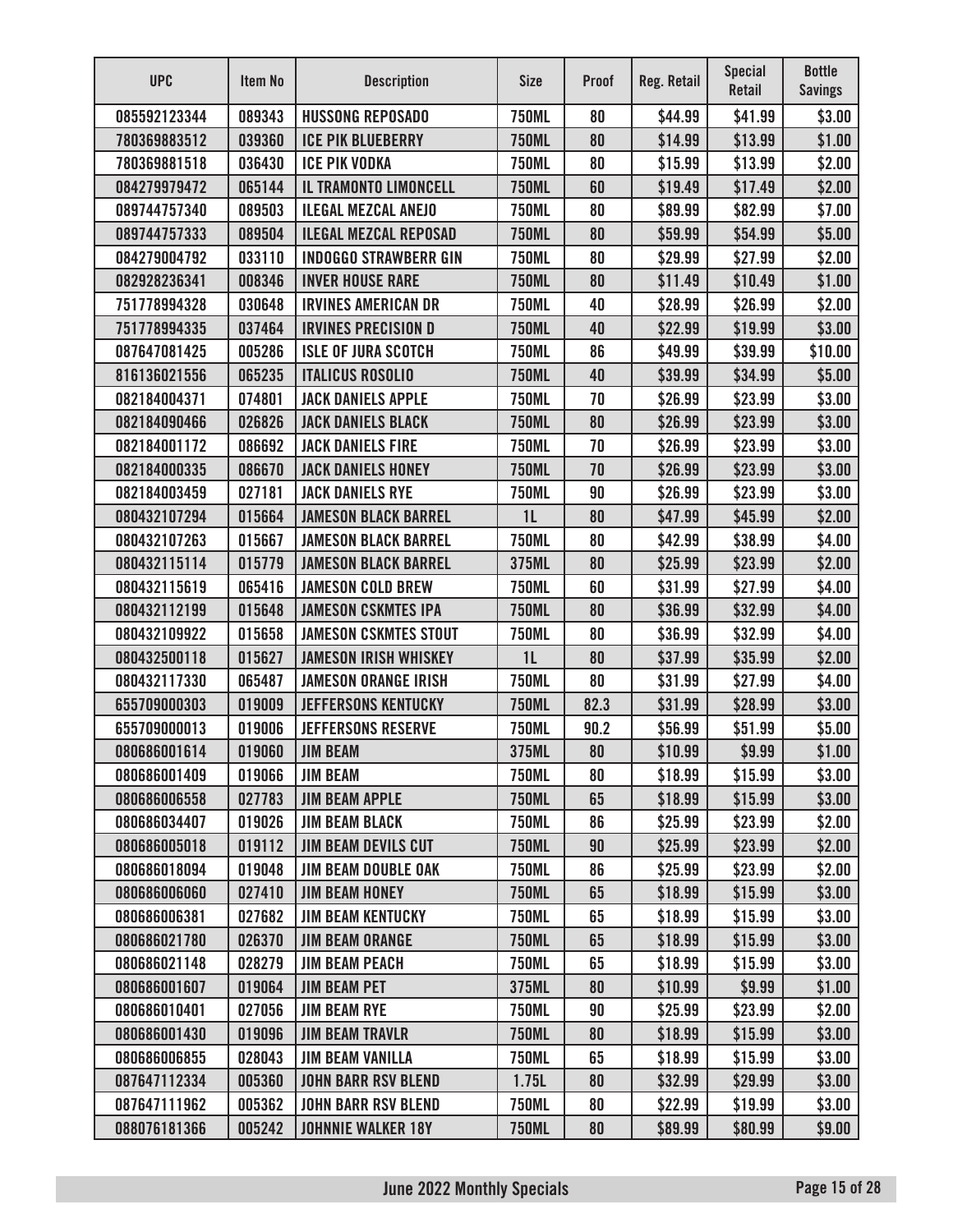| <b>UPC</b>   | <b>Item No</b> | <b>Description</b>            | <b>Size</b>  | <b>Proof</b> | <b>Reg. Retail</b> | <b>Special</b><br>Retail | <b>Bottle</b><br><b>Savings</b> |
|--------------|----------------|-------------------------------|--------------|--------------|--------------------|--------------------------|---------------------------------|
| 088110011307 | 005326         | <b>JOHNNIE WALKER BLK</b>     | <b>750ML</b> | 80           | \$36.99            | \$33.99                  | \$3.00                          |
| 088076178243 | 005316         | <b>JOHNNIE WALKER GOLD R</b>  | <b>750ML</b> | 80           | \$74.99            | \$69.99                  | \$5.00                          |
| 088076163164 | 005349         | <b>JOHNNIE WALKER RED-SQ</b>  | 1.75L        | 80           | \$44.99            | \$39.99                  | \$5.00                          |
| 013964514780 | 026378         | <b>JOURNEYMAN FEATHERBON</b>  | <b>750ML</b> | 90           | \$49.99            | \$46.99                  | \$3.00                          |
| 048415540605 | 063998         | <b>JP WISER OLD FASHION</b>   | <b>750ML</b> | 70           | \$21.99            | \$18.99                  | \$3.00                          |
| 087647113447 | 005918         | <b>JURA 12Y SINGLE MALT</b>   | <b>750ML</b> | 80           | \$54.99            | \$44.99                  | \$10.00                         |
| 089540122694 | 067528         | <b>KAHLUA</b>                 | 1.75L        | 40           | \$46.99            | \$42.99                  | \$4.00                          |
| 089540535548 | 067538         | <b>KAHLUA BLONDE ROAST</b>    | <b>750ML</b> | 40           | \$25.99            | \$23.99                  | \$2.00                          |
| 089540447063 | 067536         | <b>KAHLUA ESPECIAL</b>        | <b>750ML</b> | 70           | \$25.99            | \$23.99                  | \$2.00                          |
| 089540416373 | 062061         | <b>KAHLUA MUDSLIDE</b>        | 1.75L        | 25           | \$19.99            | \$17.99                  | \$2.00                          |
| 089540504926 | 067578         | <b>KAHLUA SALTED CARAMEL</b>  | <b>750ML</b> | 40           | \$25.99            | \$23.99                  | \$2.00                          |
| 089540423241 | 062089         | <b>KAHLUA WHITE RUSSIAN</b>   | 1.75L        | 25           | \$19.99            | \$17.99                  | \$2.00                          |
| 088004016883 | 067588         | <b>KAPALI COFFEE</b>          | 1.75L        | 40           | \$22.99            | \$19.99                  | \$3.00                          |
| 857361007052 | 019320         | <b>KENTUCKY OWL CONFIS</b>    | <b>750ML</b> | 96.4         | \$124.99           | \$114.99                 | \$10.00                         |
| 085156515417 | 034456         | <b>KETEL ONE VODKA</b>        | <b>750ML</b> | 80           | \$24.99            | \$22.99                  | \$2.00                          |
| 085156803682 | 034458         | <b>KETEL ONE VODKA</b>        | 1.75L        | 80           | \$36.99            | \$30.99                  | \$6.00                          |
| 084279002101 | 075197         | <b>KINKY ALOHA LIQUOR</b>     | <b>750ML</b> | 34           | \$19.99            | \$15.99                  | \$4.00                          |
| 084279991535 | 075198         | <b>KINKY BLUE LIQUEUR</b>     | <b>750ML</b> | 34           | \$19.99            | \$15.99                  | \$4.00                          |
| 084279005553 | 075264         | <b>KINKY FRUIT PUNCH</b>      | <b>750ML</b> | 34           | \$19.99            | \$15.99                  | \$4.00                          |
| 084279983431 | 075210         | <b>KINKY PINK LIQUEUR</b>     | <b>750ML</b> | 34           | \$19.99            | \$15.99                  | \$4.00                          |
| 084279003054 | 075243         | <b>KINKY RUBY LIQUEUR</b>     | <b>750ML</b> | 34           | \$19.99            | \$15.99                  | \$4.00                          |
| 856442005086 | 042511         | <b>KIRK &amp; SWEENEY 12Y</b> | <b>750ML</b> | 80           | \$39.99            | \$36.99                  | \$3.00                          |
| 856442005093 | 043590         | <b>KIRK &amp; SWEENEY 18Y</b> | <b>750ML</b> | 80           | \$49.99            | \$44.99                  | \$5.00                          |
| 080686016953 | 027131         | <b>KNOB CREEK RYE</b>         | 1.75L        | 100          | \$64.99            | \$59.99                  | \$5.00                          |
| 813742010103 | 062128         | <b>KOLOA MAI TAI</b>          | 1.75L        | 34           | \$27.99            | \$24.99                  | \$3.00                          |
| 811538013949 | 046497         | <b>KRAKEN BLACK RUM</b>       | <b>750ML</b> | 70           | \$19.99            | \$17.99                  | \$2.00                          |
| 084848112316 | 053692         | <b>LAIRDS APPLE BRANDY</b>    | <b>750ML</b> | 86           | \$24.99            | \$22.99                  | \$2.00                          |
| 084848110343 | 053686         | <b>LAIRDS BOND APPLE</b>      | <b>750ML</b> | 100          | \$31.99            | \$29.99                  | \$2.00                          |
| 080686813019 | 005446         | <b>LAPHROAIG 10 YR</b>        | <b>750ML</b> | 86           | \$59.99            | \$57.99                  | \$2.00                          |
| 080686812128 | 005434         | <b>LAPHROAIG CAIRDEAS</b>     | <b>750ML</b> | 119          | \$99.99            | \$89.99                  | \$10.00                         |
| 080686813071 | 005545         | <b>LAPHROAIG LORE SM</b>      | <b>750ML</b> | 96           | \$159.99           | \$154.99                 | \$5.00                          |
| 080686813064 | 005404         | <b>LAPHROAIG SELECT</b>       | <b>750ML</b> | 80           | \$54.99            | \$51.99                  | \$3.00                          |
| 096749031559 | 018856         | <b>LARCENY BOURBON</b>        | <b>750ML</b> | 92           | \$27.99            | \$24.99                  | \$3.00                          |
| 080660365015 | 008828         | <b>LAUDERS</b>                | 1.75L        | 80           | \$20.99            | \$18.99                  | \$2.00                          |
| 851020006295 | 030826         | <b>LAWLEYS HARBOR GIN</b>     | <b>750ML</b> | 90           | \$29.99            | \$24.99                  | \$5.00                          |
| 084848728302 | 066127         | <b>LAZZARONI LIMONCELLO</b>   | <b>750ML</b> | 52           | \$19.99            | \$17.99                  | \$2.00                          |
| 084848722300 | 067688         | <b>LAZZARONI MARASCHINO</b>   | <b>750ML</b> | 50           | \$23.99            | \$21.99                  | \$2.00                          |
| 849834000653 | 065395         | <b>LE VERGER LIQUEUR</b>      | <b>750ML</b> | 50           | \$29.99            | \$26.99                  | \$3.00                          |
| 029929115411 | 065426         | <b>LICOR 43</b>               | <b>750ML</b> | 62           | \$25.99            | \$22.99                  | \$3.00                          |
| 088320330007 | 065496         | <b>LIQUORE STREGA</b>         | <b>750ML</b> | 80           | \$35.99            | \$33.99                  | \$2.00                          |
| 814065020558 | 005560         | <b>LOCH LOMOND ORIGINAL</b>   | <b>750ML</b> | 80           | \$24.99            | \$21.99                  | \$3.00                          |
| 088352129341 | 013638         | <b>LORD CALVERT CANADIAN</b>  | 1.75L        | 80           | \$21.99            | \$19.99                  | \$2.00                          |
| 088352129594 | 013647         | <b>LORD CALVERT CANADIAN</b>  | <b>750ML</b> | 80           | \$11.99            | \$10.99                  | \$1.00                          |
| 854533007001 | 087880         | <b>LOS SUNDAYS BLANCO</b>     | <b>750ML</b> | 80           | \$37.99            | \$35.99                  | \$2.00                          |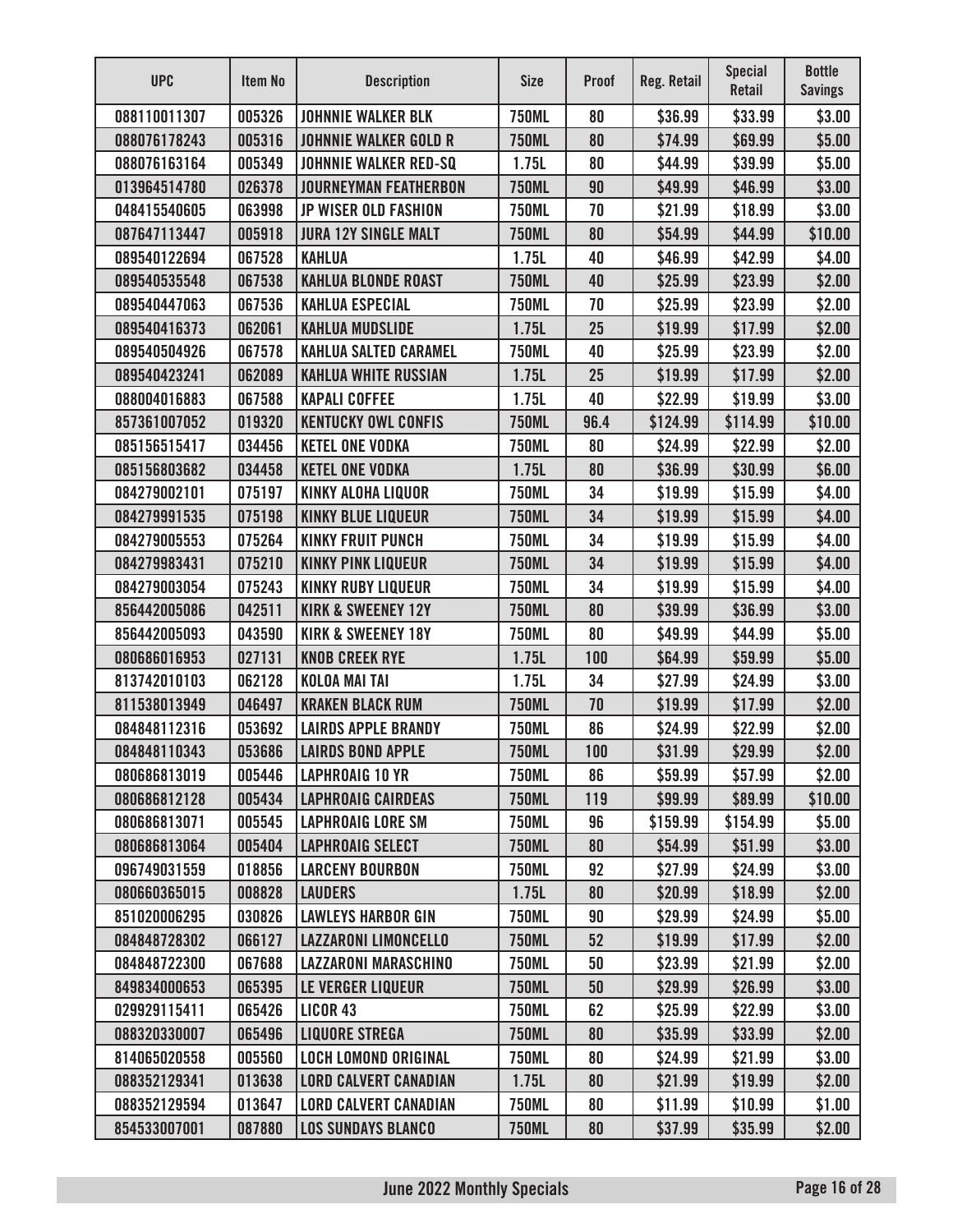| <b>UPC</b>   | Item No | <b>Description</b>           | <b>Size</b>    | <b>Proof</b> | Reg. Retail | <b>Special</b><br><b>Retail</b> | <b>Bottle</b><br><b>Savings</b> |
|--------------|---------|------------------------------|----------------|--------------|-------------|---------------------------------|---------------------------------|
| 854533007025 | 065510  | <b>LOS SUNDAYS COCONUT</b>   | <b>750ML</b>   | 70           | \$33.99     | \$31.99                         | \$2.00                          |
| 854533007018 | 087963  | <b>LOS SUNDAYS REPOSADO</b>  | <b>750ML</b>   | 80           | \$43.99     | \$41.99                         | \$2.00                          |
| 048415520041 | 011020  | <b>LOT 40 CANADIAN WHISK</b> | <b>750ML</b>   | 86           | \$39.99     | \$36.99                         | \$3.00                          |
| 084104440016 | 065536  | <b>LUCID</b>                 | <b>750ML</b>   | 124          | \$59.99     | \$55.99                         | \$4.00                          |
| 630328000477 | 037001  | <b>LUKSUSOVA POTATO VODK</b> | 375ML          | 80           | \$9.99      | \$7.99                          | \$2.00                          |
| 630328000378 | 034596  | <b>LUKSUSOWA POTATO VODK</b> | <b>750ML</b>   | 80           | \$16.99     | \$14.99                         | \$2.00                          |
| 096749908028 | 088014  | <b>LUNAZUL BLANCO TEQ</b>    | 1 <sub>L</sub> | 80           | \$23.99     | \$21.99                         | \$2.00                          |
| 096749908547 | 088015  | <b>LUNAZUL BLANCO TEQ</b>    | 1.75L          | 80           | \$35.99     | \$32.99                         | \$3.00                          |
| 096749908035 | 088018  | <b>LUNAZUL BLANCO TEQ</b>    | <b>750ML</b>   | 80           | \$21.99     | \$18.99                         | \$3.00                          |
| 096749908011 | 089467  | <b>LUNAZUL REPOSADO</b>      | 1 <sub>L</sub> | 80           | \$23.99     | \$21.99                         | \$2.00                          |
| 096749908042 | 089468  | <b>LUNAZUL REPOSADO</b>      | <b>750ML</b>   | 80           | \$21.99     | \$18.99                         | \$3.00                          |
| 812066020553 | 005486  | <b>MACALLAN 12 YR</b>        | <b>750ML</b>   | 86           | \$84.99     | \$79.99                         | \$5.00                          |
| 812066021598 | 005555  | <b>MACALLAN DBL CASK 12Y</b> | <b>750ML</b>   | 86           | \$72.99     | \$67.99                         | \$5.00                          |
| 812066021840 | 005586  | <b>MACALLAN DOUBLE 12Y</b>   | 375ML          | 86           | \$42.99     | \$37.99                         | \$5.00                          |
| 812066021758 | 005587  | <b>MACALLAN DOUBLE 12Y</b>   | 1.75L          | 86           | \$169.99    | \$159.99                        | \$10.00                         |
| 811538012034 | 089488  | <b>MAESTRO DOBEL DIAMOND</b> | <b>750ML</b>   | 80           | \$51.99     | \$46.99                         | \$5.00                          |
| 818844022535 | 065740  | <b>MAESTRO DOBEL PAVITO</b>  | <b>750ML</b>   | 80           | \$59.99     | \$54.99                         | \$5.00                          |
| 689768903008 | 028666  | <b>MAGELLAN GIN</b>          | <b>750ML</b>   | 88           | \$32.49     | \$28.49                         | \$4.00                          |
| 085246139424 | 019477  | <b>MAKERS MARK</b>           | 1 <sub>L</sub> | 90           | \$37.99     | \$35.99                         | \$2.00                          |
| 085246139417 | 019478  | <b>MAKERS MARK</b>           | 1.75L          | 90           | \$57.99     | \$54.99                         | \$3.00                          |
| 085246501221 | 019481  | <b>MAKERS MARK CASK</b>      | <b>750ML</b>   | 110.1        | \$44.99     | \$42.99                         | \$2.00                          |
| 080432116692 | 028648  | <b>MALFY BLOOD ORANGE</b>    | <b>750ML</b>   | 82           | \$31.99     | \$29.99                         | \$2.00                          |
| 080432116715 | 028650  | <b>MALFY GIN CON LIMONE</b>  | <b>750ML</b>   | 82           | \$31.99     | \$29.99                         | \$2.00                          |
| 080432116708 | 028655  | <b>MALFY PINK GRAPEFRUIT</b> | <b>750ML</b>   | 82           | \$31.99     | \$29.99                         | \$2.00                          |
| 089540520100 | 042687  | <b>MALIBU BLACK</b>          | <b>750ML</b>   | 70           | \$17.99     | \$14.99                         | \$3.00                          |
| 089540520155 | 042691  | <b>MALIBU BLACK</b>          | 1.75L          | 70           | \$29.99     | \$25.99                         | \$4.00                          |
| 089540520575 | 062369  | <b>MALIBU BLUE HAWAIIAN</b>  | 1.75L          | 25           | \$19.99     | \$17.99                         | \$2.00                          |
| 089540466446 | 042715  | <b>MALIBU COCONUT PET</b>    | <b>750ML</b>   | 42           | \$17.99     | \$14.99                         | \$3.00                          |
| 089540448992 | 042716  | <b>MALIBU COCONUT RUM</b>    | <b>750ML</b>   | 42           | \$17.99     | \$14.99                         | \$3.00                          |
| 089540448978 | 042717  | <b>MALIBU COCONUT RUM</b>    | 1L             | 42           | \$21.99     | \$19.99                         | \$2.00                          |
| 089540540047 | 043615  | <b>MALIBU LIME</b>           | <b>750ML</b>   | 42           | \$17.99     | \$15.99                         | \$2.00                          |
| 089540540054 | 043616  | <b>MALIBU LIME</b>           | 1 <sub>L</sub> | 42           | \$21.99     | \$19.99                         | \$2.00                          |
| 089540463070 | 042698  | <b>MALIBU MANGO</b>          | 1L             | 42           | \$21.99     | \$19.99                         | \$2.00                          |
| 089540463087 | 042699  | <b>MALIBU MANGO</b>          | <b>750ML</b>   | 42           | \$17.99     | \$15.99                         | \$2.00                          |
| 089540472393 | 042676  | <b>MALIBU PASSION FRUIT</b>  | <b>750ML</b>   | 42           | \$17.99     | \$15.99                         | \$2.00                          |
| 089540472720 | 042677  | <b>MALIBU PASSION FRUIT</b>  | 1 <sub>L</sub> | 42           | \$21.99     | \$19.99                         | \$2.00                          |
| 089540463124 | 042702  | <b>MALIBU PINEAPPLE</b>      | 1L             | 42           | \$21.99     | \$19.99                         | \$2.00                          |
| 089540463131 | 042703  | <b>MALIBU PINEAPPLE</b>      | <b>750ML</b>   | 42           | \$17.99     | \$14.99                         | \$3.00                          |
| 089540520032 | 062387  | <b>MALIBU RUM PUNCH CKTL</b> | 1.75L          | 25           | \$19.99     | \$17.99                         | \$2.00                          |
| 089540540108 | 043902  | <b>MALIBU STRAWBERRY</b>     | <b>750ML</b>   | 42           | \$17.99     | \$14.99                         | \$3.00                          |
| 089540540115 | 043903  | <b>MALIBU STRAWBERRY</b>     | 1L             | 42           | \$21.99     | \$19.99                         | \$2.00                          |
| 089540493367 | 042609  | <b>MALIBU TROP BANANA</b>    | 1 <sub>L</sub> | 42           | \$21.99     | \$19.99                         | \$2.00                          |
| 089540493343 | 042610  | <b>MALIBU TROP BANANA</b>    | <b>750ML</b>   | 42           | \$17.99     | \$15.99                         | \$2.00                          |
| 089540535555 | 043860  | <b>MALIBU WATERMELON</b>     | <b>750ML</b>   | 42           | \$17.99     | \$14.99                         | \$3.00                          |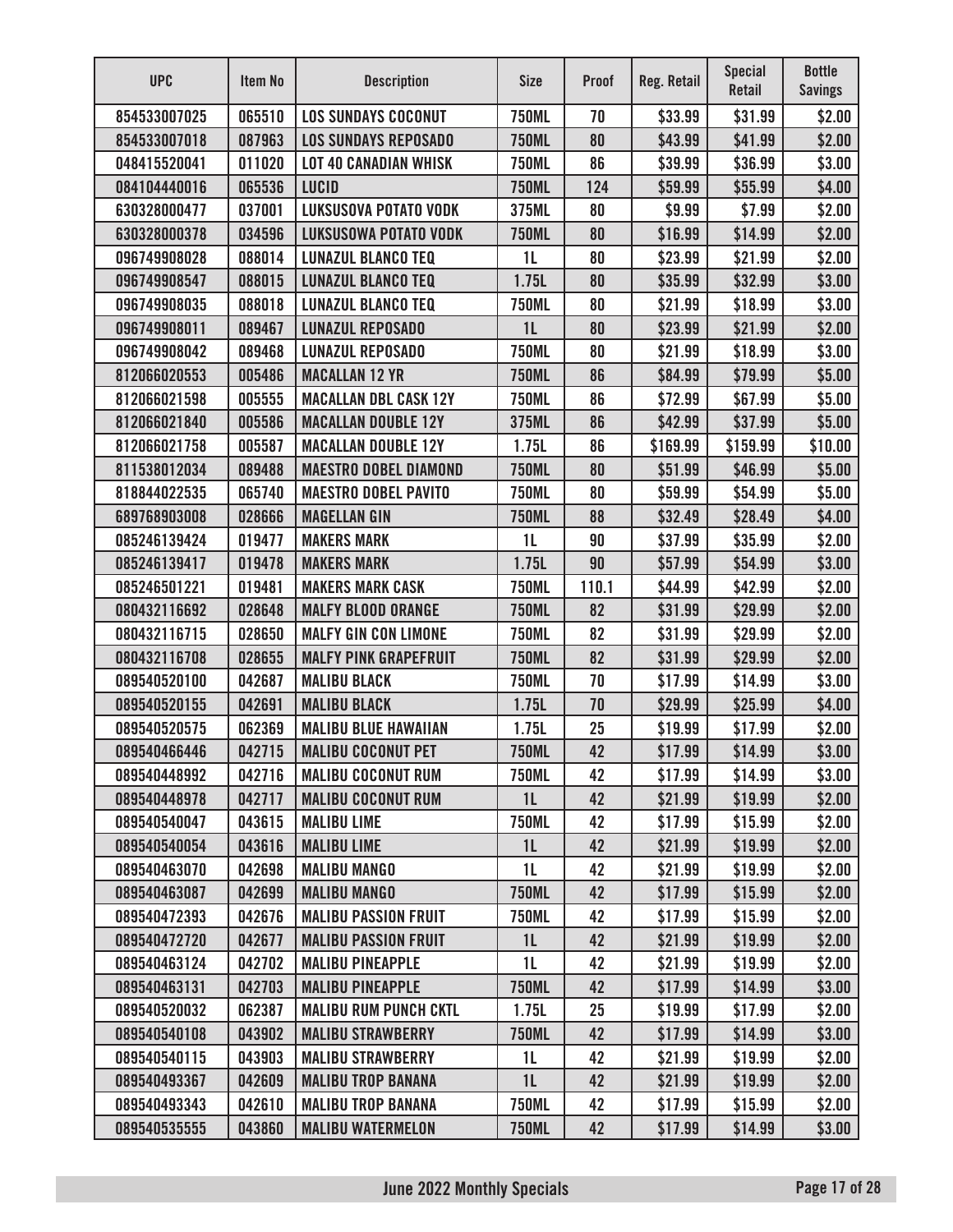| <b>UPC</b>   | Item No | <b>Description</b>           | <b>Size</b>    | <b>Proof</b> | <b>Reg. Retail</b> | <b>Special</b><br>Retail | <b>Bottle</b><br><b>Savings</b> |
|--------------|---------|------------------------------|----------------|--------------|--------------------|--------------------------|---------------------------------|
| 089540535562 | 043862  | <b>MALIBU WATERMELON</b>     | 1 <sub>L</sub> | 42           | \$21.99            | \$19.99                  | \$2.00                          |
| 698450950053 | 088136  | <b>MARACAME ANEJO TEQU</b>   | <b>750ML</b>   | 80           | \$58.99            | \$56.99                  | \$2.00                          |
| 698450940054 | 088142  | <b>MARACAME PLATA TEQU</b>   | <b>750ML</b>   | 80           | \$38.99            | \$36.99                  | \$2.00                          |
| 698450930055 | 088139  | <b>MARACAME REPOSADO</b>     | <b>750ML</b>   | 80           | \$48.99            | \$46.99                  | \$2.00                          |
| 086024008802 | 042127  | <b>MARGARITAVLLE DARK</b>    | <b>750ML</b>   | 80           | \$15.99            | \$13.99                  | \$2.00                          |
| 086024008796 | 042129  | <b>MARGARITAVLLE DARK</b>    | 1.75L          | 80           | \$24.99            | \$22.99                  | \$2.00                          |
| 086024008864 | 042137  | <b>MARGARITAVLLE SPICED</b>  | <b>750ML</b>   | 70           | \$15.99            | \$13.99                  | \$2.00                          |
| 086024008857 | 042139  | <b>MARGARITAVLLE SPICED</b>  | 1.75L          | 70           | \$24.99            | \$22.99                  | \$2.00                          |
| 080432110829 | 065793  | <b>MARTELL BLUE SWIFT</b>    | <b>750ML</b>   | 80           | \$54.99            | \$52.99                  | \$2.00                          |
| 080432400814 | 048696  | <b>MARTELL VS</b>            | <b>750ML</b>   | 80           | \$35.99            | \$33.99                  | \$2.00                          |
| 080432113226 | 048706  | <b>MARTELL VSOP COGNAC</b>   | <b>750ML</b>   | 80           | \$49.99            | \$47.99                  | \$2.00                          |
| 810108010197 | 028686  | <b>MARTIN MILLERS GIN</b>    | <b>750ML</b>   | 80           | \$34.99            | \$29.99                  | \$5.00                          |
| 859141004008 | 005596  | <b>MCCLELLAND HIGHLAND</b>   | <b>750ML</b>   | 80           | \$29.99            | \$27.99                  | \$2.00                          |
| 859141004015 | 005606  | <b>MCCLELLAND ISLAY</b>      | <b>750ML</b>   | 80           | \$31.99            | \$29.99                  | \$2.00                          |
| 859141004022 | 005616  | <b>MCCLELLAND LOWLAND</b>    | <b>750ML</b>   | 80           | \$31.99            | \$29.99                  | \$2.00                          |
| 859141004039 | 005620  | <b>MCCLELLAND SPEYSIDE</b>   | <b>750ML</b>   | 80           | \$29.99            | \$27.99                  | \$2.00                          |
| 736040543763 | 015745  | <b>MCCONNELLS OLD IRISH</b>  | <b>750ML</b>   | 84           | \$32.99            | \$29.99                  | \$3.00                          |
| 813497007168 | 028675  | <b>MCQUEEN VIOLET FOG</b>    | <b>750ML</b>   | 80           | \$36.99            | \$34.99                  | \$2.00                          |
| 039383005944 | 027516  | <b>MICHTERS US 1</b>         | <b>750ML</b>   | 83.4         | \$53.99            | \$50.99                  | \$3.00                          |
| 851767001829 | 100617  | <b>MIDNIGHT APPLE PACK</b>   | <b>750ML</b>   | 70           | \$26.99            | \$23.99                  | \$3.00                          |
| 851767001294 | 076049  | <b>MIDNIGHT MOON</b>         | <b>750ML</b>   | 100          | \$26.99            | \$23.99                  | \$3.00                          |
| 851767001140 | 076036  | <b>MIDNIGHT MOON APPLE</b>   | <b>750ML</b>   | 70           | \$26.99            | \$23.99                  | \$3.00                          |
| 851767001201 | 076042  | <b>MIDNIGHT MOON BLKBRY</b>  | <b>750ML</b>   | 100          | \$26.99            | \$23.99                  | \$3.00                          |
| 851767001195 | 076044  | <b>MIDNIGHT MOON BLUEB</b>   | <b>750ML</b>   | 100          | \$26.99            | \$23.99                  | \$3.00                          |
| 851767001157 | 076038  | <b>MIDNIGHT MOON CHERRY</b>  | <b>750ML</b>   | 100          | \$26.99            | \$23.99                  | \$3.00                          |
| 850015676086 | 076079  | <b>MIDNIGHT MOON LEMONAD</b> | <b>750ML</b>   | 70           | \$26.99            | \$23.99                  | \$3.00                          |
| 851767001027 | 076032  | <b>MIDNIGHT MOON ORIG</b>    | <b>750ML</b>   | 80           | \$26.99            | \$23.99                  | \$3.00                          |
| 851767001355 | 076033  | <b>MIDNIGHT MOON PEACH</b>   | <b>750ML</b>   | 70           | \$26.99            | \$23.99                  | \$3.00                          |
| 851767001997 | 076075  | <b>MIDNIGHT MOON PICKLES</b> | <b>750ML</b>   | 60           | \$26.99            | \$23.99                  | \$3.00                          |
| 851767001379 | 076047  | <b>MIDNIGHT MOON RASPBRY</b> | <b>750ML</b>   | 90           | \$26.99            | \$23.99                  | \$3.00                          |
| 851767001164 | 076040  | <b>MIDNIGHT MOON STRBRY</b>  | <b>750ML</b>   | 100          | \$26.99            | \$23.99                  | \$3.00                          |
| 850015676017 | 076072  | <b>MIDNIGHT MOON WATERME</b> | <b>750ML</b>   | 70           | \$26.99            | \$23.99                  | \$3.00                          |
| 083664868902 | 088118  | <b>MILAGRO TEQ SILVER</b>    | 1.75L          | 80           | \$56.99            | \$52.99                  | \$4.00                          |
| 083089410359 | 028699  | <b>MONKEY 47</b>             | 375ML          | 94           | \$39.99            | \$36.99                  | \$3.00                          |
| 083664874224 | 005844  | <b>MONKEY SHOULDER</b>       | 1.75L          | 86           | \$62.99            | \$59.99                  | \$3.00                          |
| 083664872541 | 005635  | <b>MONKEY SHOULDER WHSKY</b> | <b>750ML</b>   | 86           | \$34.99            | \$31.99                  | \$3.00                          |
| 089000577309 | 088100  | <b>MONTE ALBAN SILVER</b>    | <b>750ML</b>   | 80           | \$20.99            | \$17.99                  | \$3.00                          |
| 087236950705 | 042736  | MT GAY 1703 OLD CASK         | <b>750ML</b>   | 86           | \$199.99           | \$179.99                 | \$20.00                         |
| 087236950538 | 043775  | <b>MT GAY BLACK BARREL</b>   | <b>750ML</b>   | 86           | \$44.99            | \$39.99                  | \$5.00                          |
| 088004036546 | 043621  | <b>MYERS ORIG DARK PET</b>   | <b>750ML</b>   | 80           | \$19.99            | \$17.99                  | \$2.00                          |
| 088004035471 | 042166  | <b>MYERS ORIGINAL DARK</b>   | <b>750ML</b>   | 80           | \$19.99            | \$17.99                  | \$2.00                          |
| 087000007536 | 042186  | <b>MYERS PLATINUM</b>        | <b>750ML</b>   | 80           | \$17.99            | \$15.99                  | \$2.00                          |
| 085000024881 | 039919  | <b>NEW AMSTERDAM APPLE</b>   | 1.75L          | 70           | \$20.99            | \$19.99                  | \$1.00                          |
| 085000021699 | 040291  | <b>NEW AMSTERDAM COCONUT</b> | 1.75L          | 70           | \$20.99            | \$19.99                  | \$1.00                          |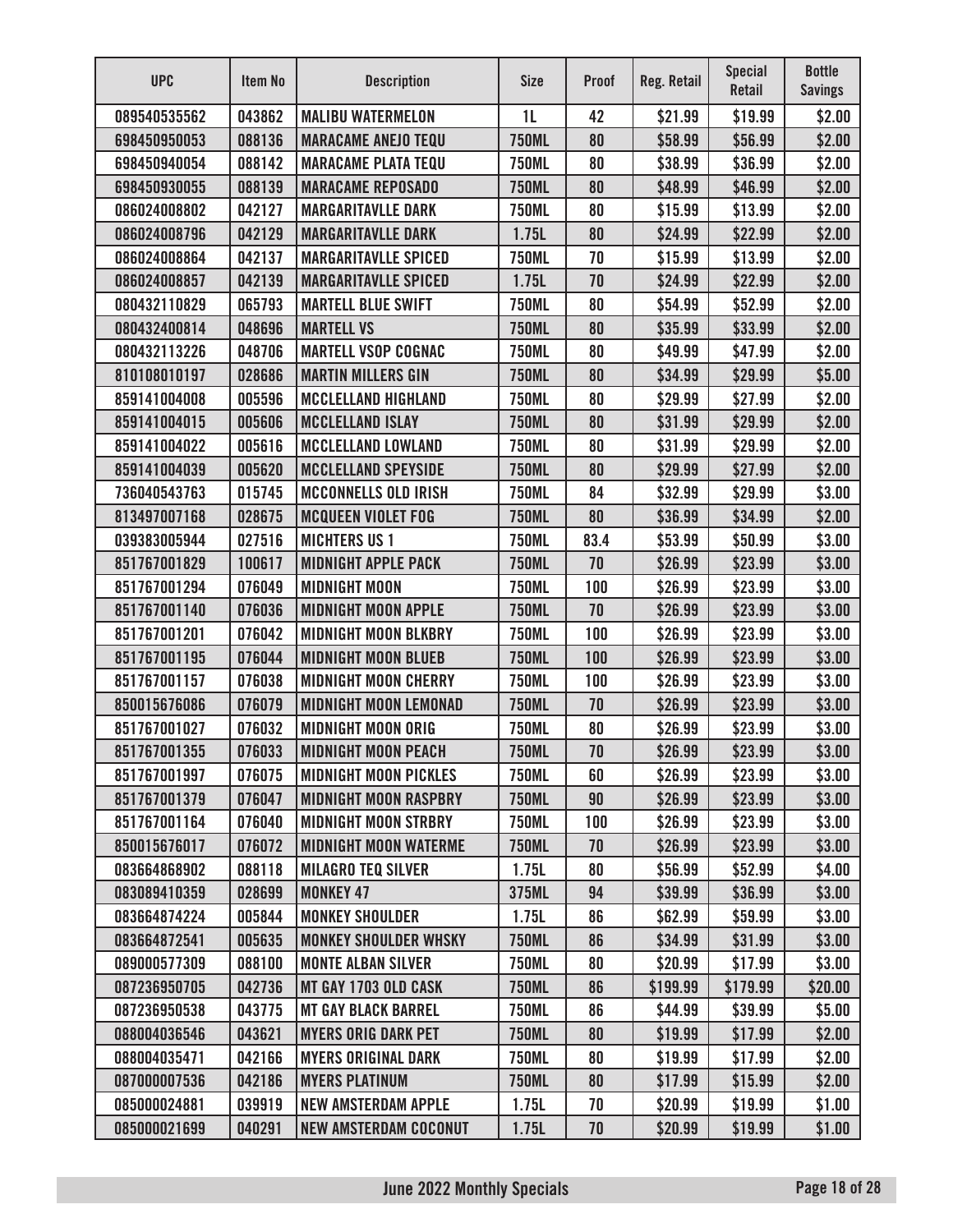| <b>UPC</b>    | Item No | <b>Description</b>           | <b>Size</b>    | <b>Proof</b> | Reg. Retail | <b>Special</b><br>Retail | <b>Bottle</b><br><b>Savings</b> |
|---------------|---------|------------------------------|----------------|--------------|-------------|--------------------------|---------------------------------|
| 085000019481  | 036968  | <b>NEW AMSTERDAM FLASK</b>   | 375ML          | 80           | \$8.99      | \$7.99                   | \$1.00                          |
| 085000028650  | 036984  | <b>NEW AMSTERDAM GF VOD</b>  | 1.75L          | 80           | \$20.99     | \$19.99                  | \$1.00                          |
| 085000014301  | 031473  | <b>NEW AMSTERDAM GIN</b>     | 1.75L          | 80           | \$26.99     | \$24.99                  | \$2.00                          |
| 085000014325  | 031474  | <b>NEW AMSTERDAM GIN</b>     | 375ML          | 80           | \$7.99      | \$6.99                   | \$1.00                          |
| 085000014318  | 031475  | <b>NEW AMSTERDAM GIN</b>     | <b>750ML</b>   | 80           | \$18.99     | \$14.99                  | \$4.00                          |
| 085000023761  | 040034  | <b>NEW AMSTERDAM GRAPEFR</b> | 1.75L          | 70           | \$20.99     | \$19.99                  | \$1.00                          |
| 085000026540  | 039727  | <b>NEW AMSTERDAM LEMON</b>   | 1.75L          | 70           | \$20.99     | \$19.99                  | \$1.00                          |
| 085000023204  | 040073  | <b>NEW AMSTERDAM MANGO</b>   | 1.75L          | 70           | \$20.99     | \$19.99                  | \$1.00                          |
| 085000022399  | 040188  | <b>NEW AMSTERDAM ORANGE</b>  | 1.75L          | 70           | \$20.99     | \$19.99                  | \$1.00                          |
| 085000021651  | 040313  | <b>NEW AMSTERDAM PEACH</b>   | 1.75L          | 70           | \$20.99     | \$19.99                  | \$1.00                          |
| 085000031087  | 037233  | <b>NEW AMSTERDAM PET</b>     | <b>750ML</b>   | 80           | \$11.99     | \$10.99                  | \$1.00                          |
| 085000022337  | 040195  | <b>NEW AMSTERDAM PINEAPL</b> | 1.75L          | 70           | \$20.99     | \$19.99                  | \$1.00                          |
| 085000032541  | 039382  | <b>NEW AMSTERDAM PINK WH</b> | 375ML          | 60           | \$8.99      | \$7.99                   | \$1.00                          |
| 085000029626  | 039492  | <b>NEW AMSTERDAM PINK WH</b> | <b>750ML</b>   | 60           | \$14.99     | \$10.99                  | \$4.00                          |
| 085000026175  | 036620  | <b>NEW AMSTERDAM RASP</b>    | 1.75L          | 70           | \$20.99     | \$19.99                  | \$1.00                          |
| 085000021675  | 040315  | <b>NEW AMSTERDAM RED BRY</b> | 1.75L          | 70           | \$20.99     | \$19.99                  | \$1.00                          |
| 085000028285  | 031493  | <b>NEW AMSTERDAM STRAT</b>   | <b>750ML</b>   | 94.6         | \$21.99     | \$18.99                  | \$3.00                          |
| 085000028308  | 031496  | <b>NEW AMSTERDAM STRAT</b>   | 1.75L          | 94.6         | \$32.99     | \$29.99                  | \$3.00                          |
| 085000024317  | 039466  | <b>NEW AMSTERDAM VODKA</b>   | <b>750ML</b>   | 100          | \$17.99     | \$14.99                  | \$3.00                          |
| 085000024560  | 039468  | <b>NEW AMSTERDAM VODKA</b>   | 1.75L          | 100          | \$29.99     | \$27.99                  | \$2.00                          |
| 085000019498  | 036969  | <b>NEW AMSTERDAM VODKA</b>   | <b>750ML</b>   | 80           | \$14.99     | \$10.99                  | \$4.00                          |
| 085000019511  | 036971  | <b>NEW AMSTERDAM VODKA</b>   | 1.75L          | 80           | \$25.99     | \$22.99                  | \$3.00                          |
| 085000030943  | 039421  | <b>NEW AMSTERDAM WATERME</b> | 1.75L          | 70           | \$20.99     | \$19.99                  | \$1.00                          |
| 4904230033578 | 015962  | <b>NIKKA COFFEY GRAIN</b>    | <b>750ML</b>   | 90           | \$84.99     | \$74.99                  | \$10.00                         |
| 4904230035800 | 015967  | <b>NIKKA PURE MALT</b>       | <b>750ML</b>   | 86           | \$89.99     | \$84.99                  | \$5.00                          |
| 812066022076  | 086912  | <b>NOBLE OAK BOURBON</b>     | <b>750ML</b>   | 90           | \$36.99     | \$31.99                  | \$5.00                          |
| 812066022915  | 086979  | <b>NOBLE OAK RYE</b>         | <b>750ML</b>   | 96           | \$41.99     | \$36.99                  | \$5.00                          |
| 088110160050  | 005696  | <b>OBAN 14 YR</b>            | <b>750ML</b>   | 86           | \$79.99     | \$66.99                  | \$13.00                         |
| 088076179806  | 005701  | <b>OBAN LITTLE BAY</b>       | <b>750ML</b>   | 86           | \$79.99     | \$69.99                  | \$10.00                         |
| 856695001002  | 037040  | <b>OCEAN VODKA</b>           | <b>750ML</b>   | 80           | \$29.99     | \$27.99                  | \$2.00                          |
| 080686507123  | 020248  | <b>OLD CROW</b>              | 1.75L          | 80           | \$22.99     | \$19.99                  | \$3.00                          |
| 852045007106  | 026475  | <b>OLD ELK 5YR RYE</b>       | <b>750ML</b>   | 100          | \$89.99     | \$82.99                  | \$7.00                          |
| 852045007014  | 023536  | <b>OLD ELK BOURBON</b>       | <b>750ML</b>   | 88           | \$49.99     | \$45.99                  | \$4.00                          |
| 081128001155  | 020376  | OLD FORESTER 1920            | <b>750ML</b>   | 115          | \$59.99     | \$52.99                  | \$7.00                          |
| 080686418078  | 020454  | <b>OLD GRAND DAD</b>         | <b>750ML</b>   | 80           | \$17.99     | \$16.99                  | \$1.00                          |
| 850008901218  | 020461  | <b>OLD HAMER SGL BRL</b>     | <b>750ML</b>   | 100          | \$41.99     | \$39.99                  | \$2.00                          |
| 850008901119  | 025268  | <b>OLD HAMER STR RYE</b>     | <b>750ML</b>   | 90           | \$35.99     | \$33.99                  | \$2.00                          |
| 860465000164  | 046649  | <b>OLD HARBOR ADV RUM</b>    | <b>750ML</b>   | 80           | \$16.99     | \$15.99                  | \$1.00                          |
| 860465000157  | 037446  | <b>OLD HARBOR ADV VODKA</b>  | <b>750ML</b>   | 80           | \$16.99     | \$14.99                  | \$2.00                          |
| 080686436409  | 027066  | <b>OLD OVERHOLT RYE 3YR</b>  | <b>750ML</b>   | 86           | \$19.99     | \$17.99                  | \$2.00                          |
| 088320004014  | 009277  | <b>OLD SMUGGLER</b>          | 1 <sub>L</sub> | 80           | \$14.49     | \$13.49                  | \$1.00                          |
| 088320004007  | 009278  | <b>OLD SMUGGLER</b>          | 1.75L          | 80           | \$24.49     | \$23.49                  | \$1.00                          |
| 853915008995  | 080363  | <b>OLE SMOKY BANANA</b>      | <b>750ML</b>   | 35           | \$19.99     | \$17.99                  | \$2.00                          |
| 854628006728  | 076413  | <b>OLE SMOKY BUTTER PEC</b>  | <b>750ML</b>   | 35           | \$23.99     | \$21.99                  | \$2.00                          |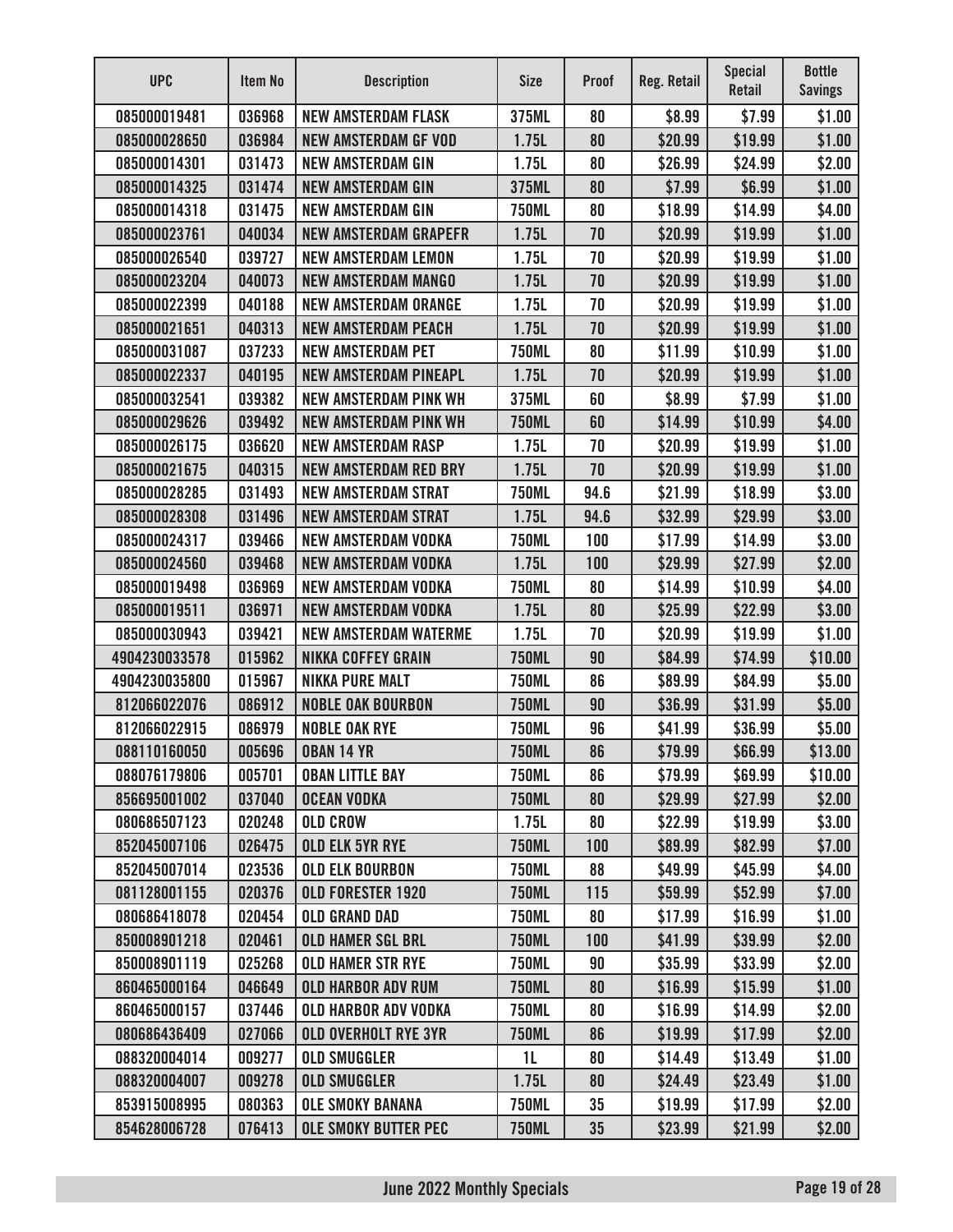| <b>UPC</b>    | Item No | <b>Description</b>            | <b>Size</b>    | <b>Proof</b> | <b>Reg. Retail</b> | <b>Special</b><br><b>Retail</b> | <b>Bottle</b><br><b>Savings</b> |
|---------------|---------|-------------------------------|----------------|--------------|--------------------|---------------------------------|---------------------------------|
| 856011004861  | 086781  | <b>OLE SMOKY PEACHES</b>      | <b>750ML</b>   | 65           | \$23.99            | \$21.99                         | \$2.00                          |
| 853915008247  | 076414  | <b>OLE SMOKY PICKLES</b>      | <b>750ML</b>   | 40           | \$23.99            | \$21.99                         | \$2.00                          |
| 856011004076  | 086751  | <b>OLE SMOKY PUNCH MNSH</b>   | <b>750ML</b>   | 80           | \$23.99            | \$21.99                         | \$2.00                          |
| 856011004014  | 086771  | <b>OLE SMOKY WHITE LIGH</b>   | <b>750ML</b>   | 100          | \$23.99            | \$21.99                         | \$2.00                          |
| 080432106846  | 088186  | <b>OLMECA ALTOS PLATA</b>     | <b>750ML</b>   | 80           | \$31.99            | \$29.99                         | \$2.00                          |
| 080432106983  | 088187  | <b>OLMECA ALTOS PLATA</b>     | 1 <sub>L</sub> | 80           | \$34.99            | \$31.99                         | \$3.00                          |
| 080432108253  | 088188  | <b>OLMECA ALTOS PLATA</b>     | 1.75L          | 80           | \$51.99            | \$49.99                         | \$2.00                          |
| 080432106990  | 089609  | <b>OLMECA ALTOS REPOSADO</b>  | 1 <sub>L</sub> | 80           | \$34.99            | \$31.99                         | \$3.00                          |
| 080432106853  | 089610  | <b>OLMECA ALTOS REPOSADO</b>  | <b>750ML</b>   | 80           | \$31.99            | \$29.99                         | \$2.00                          |
| 080432108291  | 089621  | <b>OLMECA ALTOS REPOSADO</b>  | 1.75L          | 80           | \$51.99            | \$49.99                         | \$2.00                          |
| 089552915307  | 040263  | <b>ORLOFF RASPBERRY</b>       | 1.75L          | 60           | \$15.99            | \$14.99                         | \$1.00                          |
| 860229000386  | 045308  | <b>PARCE RUM BROS BLEND</b>   | <b>750ML</b>   | 80           | \$34.99            | \$32.99                         | \$2.00                          |
| 088004036577  | 043319  | <b>PARROT BAY COCON PET</b>   | <b>750ML</b>   | 42           | \$15.99            | \$13.99                         | \$2.00                          |
| 088004037000  | 043408  | <b>PARROT BAY COCON PET</b>   | 1.75L          | 42           | \$22.99            | \$18.99                         | \$4.00                          |
| 088004037017  | 043409  | <b>PARROT BAY COCONUT</b>     | 1 <sub>L</sub> | 42           | \$17.49            | \$15.49                         | \$2.00                          |
| 088004043025  | 046620  | <b>PARROT BAY GOLD RUM</b>    | <b>750ML</b>   | 80           | \$14.99            | \$12.99                         | \$2.00                          |
| 088004043049  | 046621  | <b>PARROT BAY GOLD RUM</b>    | 1 <sub>L</sub> | 80           | \$16.99            | \$14.99                         | \$2.00                          |
| 088004037055  | 043645  | <b>PARROT BAY MANGO PET</b>   | <b>750ML</b>   | 42           | \$15.99            | \$13.99                         | \$2.00                          |
| 087000505063  | 043647  | <b>PARROT BAY PINEAP PET</b>  | <b>750ML</b>   | 42           | \$15.99            | \$13.99                         | \$2.00                          |
| 088004052973  | 066254  | <b>PARROT BAY SPICED RUM</b>  | 1L             | 70           | \$16.99            | \$14.99                         | \$2.00                          |
| 088004052966  | 066256  | <b>PARROT BAY SPICED RUM</b>  | <b>750ML</b>   | 70           | \$14.99            | \$12.99                         | \$2.00                          |
| 088004043018  | 046623  | <b>PARROT BAY WHITE RUM</b>   | <b>750ML</b>   | 80           | \$14.99            | \$12.99                         | \$2.00                          |
| 088004043032  | 046624  | <b>PARROT BAY WHITE RUM</b>   | 1 <sub>L</sub> | 80           | \$16.99            | \$14.99                         | \$2.00                          |
| 856442005192  | 088990  | <b>PASOTE ANEJO TEQUILA</b>   | <b>750ML</b>   | 80           | \$69.99            | \$64.99                         | \$5.00                          |
| 856442005178  | 088280  | <b>PASOTE BLANCO TEQUILA</b>  | <b>750ML</b>   | 80           | \$49.99            | \$44.99                         | \$5.00                          |
| 856442005185  | 088992  | <b>PASOTE REPOSADO TEQ</b>    | <b>750ML</b>   | 80           | \$59.99            | \$54.99                         | \$5.00                          |
| 721733000012  | 089646  | <b>PATRON ANEJO</b>           | <b>750ML</b>   | 80           | \$66.99            | \$61.99                         | \$5.00                          |
| 721733003068  | 099800  | <b>PATRON ANEJO BARREL</b>    | <b>750ML</b>   | 80           | \$66.99            | \$61.99                         | \$5.00                          |
| 721733001699  | 089640  | <b>PATRON PIEDRA EXTRA</b>    | <b>750ML</b>   | 80           | \$409.99           | \$399.99                        | \$10.00                         |
| 721733000159  | 089626  | <b>PATRON REPOSADO</b>        | <b>750ML</b>   | 80           | \$61.99            | \$56.99                         | \$5.00                          |
| 8904014802723 | 016039  | <b>PAUL JOHN NIRVANA</b>      | <b>750ML</b>   | 80           | \$29.99            | \$26.99                         | \$3.00                          |
| 021296620277  | 056793  | <b>PAUL MASSON APPLE</b>      | <b>750ML</b>   | 54           | \$12.99            | \$9.99                          | \$3.00                          |
| 021296600309  | 053218  | <b>PAUL MASSON BRANDY</b>     | 1.75L          | 80           | \$22.49            | \$19.99                         | \$2.50                          |
| 021296620376  | 056768  | <b>PAUL MASSON MANGO</b>      | <b>750ML</b>   | 54           | \$12.99            | \$9.99                          | \$3.00                          |
| 021296620024  | 056196  | <b>PAUL MASSON PEACH</b>      | <b>750ML</b>   | 54           | \$12.99            | \$9.99                          | \$3.00                          |
| 021296620215  | 056798  | <b>PAUL MASSON PINEAPPLE</b>  | <b>750ML</b>   | 54           | \$12.99            | \$9.99                          | \$3.00                          |
| 021296620079  | 056805  | <b>PAUL MASSON RED BERRY</b>  | <b>750ML</b>   | 54           | \$12.99            | \$9.99                          | \$3.00                          |
| 088004045777  | 053216  | <b>PAUL MASSON VS</b>         | <b>750ML</b>   | 80           | \$12.99            | \$9.99                          | \$3.00                          |
| 852045007304  | 026563  | <b>PB&amp;W PEANUT BUTTER</b> | <b>750ML</b>   | 70           | \$24.99            | \$21.99                         | \$3.00                          |
| 088352126654  | 034566  | <b>PEARL VODKA PET</b>        | 1.75L          | 80           | \$19.99            | \$17.99                         | \$2.00                          |
| 811538019415  | 001435  | <b>PENDLETON 20YR RSV</b>     | <b>750ML</b>   | 80           | \$199.99           | \$189.99                        | \$10.00                         |
| 695521121213  | 049026  | <b>PIERRE FERRAND ANGES</b>   | <b>750ML</b>   | 80           | \$232.99           | \$222.99                        | \$10.00                         |
| 088320541076  | 005809  | <b>PIGS NOSE SCOTCH</b>       | <b>750ML</b>   | 80           | \$28.99            | \$26.99                         | \$2.00                          |
| 854960004017  | 046688  | <b>PILAR BLONDE RUM</b>       | <b>750ML</b>   | 42           | \$35.99            | \$33.99                         | \$2.00                          |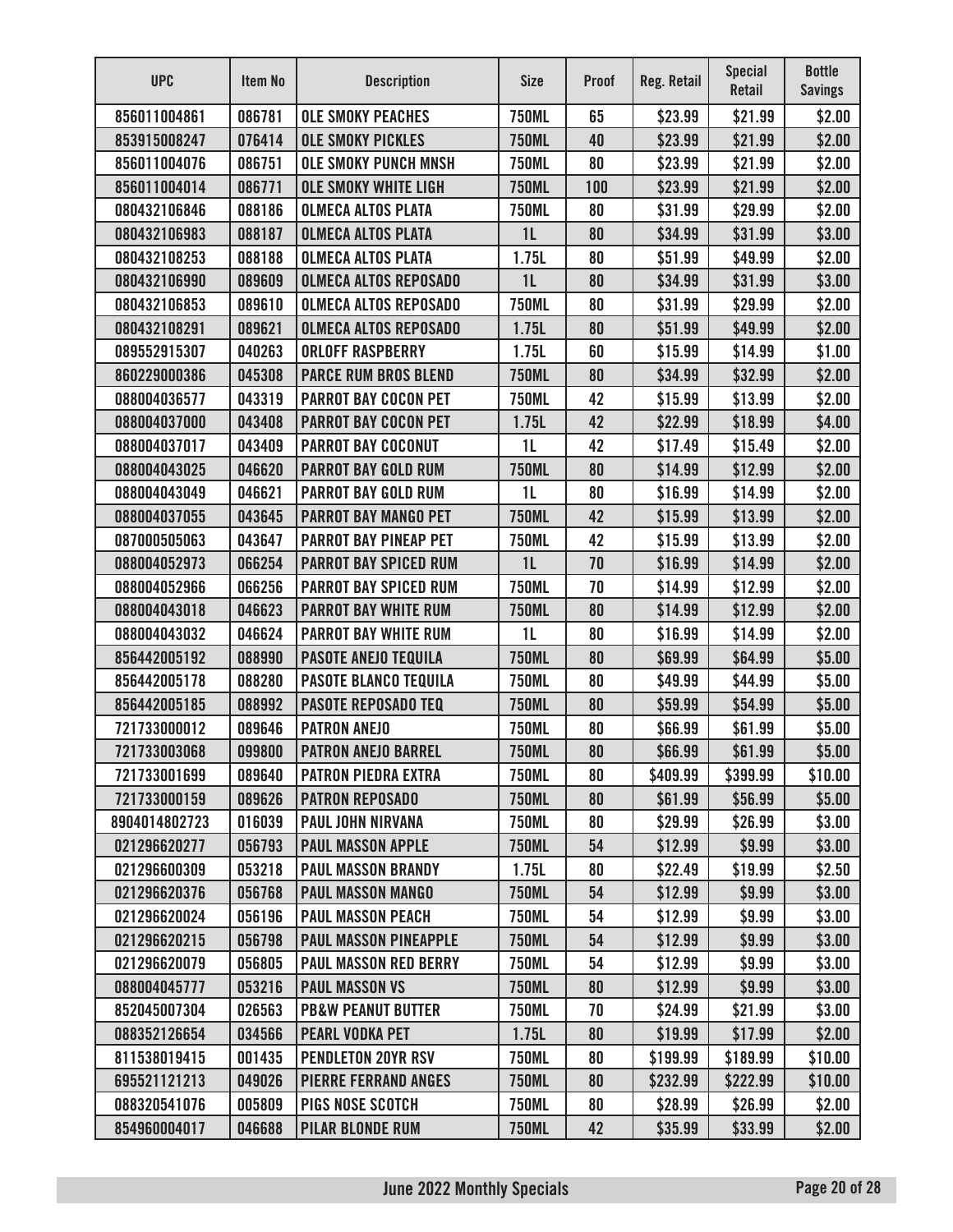| <b>UPC</b>   | Item No | <b>Description</b>           | <b>Size</b>  | <b>Proof</b> | Reg. Retail | <b>Special</b><br><b>Retail</b> | <b>Bottle</b><br><b>Savings</b> |
|--------------|---------|------------------------------|--------------|--------------|-------------|---------------------------------|---------------------------------|
| 854960004000 | 046689  | <b>PILAR DARK RUM</b>        | <b>750ML</b> | 43           | \$43.99     | \$41.99                         | \$2.00                          |
| 079753001916 | 066192  | <b>PINA LOCA PINEAPPLE</b>   | <b>750ML</b> | 69           | \$32.99     | \$30.99                         | \$2.00                          |
| 611517505997 | 038007  | <b>PINK LABEL GFO VODKA</b>  | <b>750ML</b> | 80           | \$29.99     | \$26.99                         | \$3.00                          |
| 080686929062 | 036002  | <b>PINNACLE BLACKBERRY</b>   | <b>750ML</b> | 60           | \$13.99     | \$11.99                         | \$2.00                          |
| 080686926931 | 035391  | <b>PINNACLE BLUEBERRY</b>    | 1.75L        | 60           | \$24.99     | \$19.99                         | \$5.00                          |
| 080686929017 | 035780  | <b>PINNACLE CAKE</b>         | <b>750ML</b> | 60           | \$13.99     | \$11.99                         | \$2.00                          |
| 080686926467 | 034642  | <b>PINNACLE CHERRY</b>       | <b>750ML</b> | 60           | \$13.99     | \$11.99                         | \$2.00                          |
| 080686926504 | 034643  | <b>PINNACLE CHERRY</b>       | 1.75L        | 60           | \$24.99     | \$19.99                         | \$5.00                          |
| 080686929109 | 035743  | <b>PINNACLE CHOC WHIPPED</b> | <b>750ML</b> | 60           | \$13.99     | \$11.99                         | \$2.00                          |
| 080686929147 | 035745  | <b>PINNACLE CHOC WHIPPED</b> | 1.75L        | 60           | \$24.99     | \$19.99                         | \$5.00                          |
| 080686926320 | 034623  | <b>PINNACLE CITRUS</b>       | 1.75L        | 60           | \$24.99     | \$19.99                         | \$5.00                          |
| 080686926771 | 035791  | <b>PINNACLE COCONUT</b>      | 1.75L        | 60           | \$24.99     | \$19.99                         | \$5.00                          |
| 080686926795 | 036007  | <b>PINNACLE CUCMBR WTRML</b> | <b>750ML</b> | 60           | \$13.99     | \$11.99                         | \$2.00                          |
| 080686927068 | 028716  | <b>PINNACLE GIN</b>          | <b>750ML</b> | 80           | \$13.99     | \$11.99                         | \$2.00                          |
| 080686926283 | 034782  | <b>PINNACLE GRAPE</b>        | 1.75L        | 60           | \$24.99     | \$19.99                         | \$5.00                          |
| 080686926368 | 034785  | <b>PINNACLE GRAPE</b>        | <b>750ML</b> | 60           | \$13.99     | \$11.99                         | \$2.00                          |
| 080686932116 | 033559  | <b>PINNACLE HABANERO VOD</b> | <b>750ML</b> | 60           | \$13.99     | \$11.99                         | \$2.00                          |
| 080686926450 | 034628  | <b>PINNACLE KIWI STRWBRY</b> | 1.75L        | 60           | \$24.99     | \$19.99                         | \$5.00                          |
| 080686978060 | 037092  | <b>PINNACLE LEMONADE</b>     | <b>750ML</b> | 70           | \$13.99     | \$11.99                         | \$2.00                          |
| 080686926627 | 035225  | <b>PINNACLE MANGO</b>        | <b>750ML</b> | 70           | \$13.99     | \$11.99                         | \$2.00                          |
| 080686926351 | 034640  | <b>PINNACLE ORANGE</b>       | 1.75L        | 60           | \$24.99     | \$19.99                         | \$5.00                          |
| 080686926337 | 034697  | <b>PINNACLE ORANGE</b>       | <b>750ML</b> | 60           | \$13.99     | \$11.99                         | \$2.00                          |
| 080686929239 | 035773  | <b>PINNACLE ORNG WHIPPED</b> | <b>750ML</b> | 60           | \$13.99     | \$11.99                         | \$2.00                          |
| 080686929260 | 035775  | <b>PINNACLE ORNG WHIPPED</b> | 1.75L        | 70           | \$24.99     | \$19.99                         | \$5.00                          |
| 080686926870 | 036015  | <b>PINNACLE PEACH</b>        | <b>750ML</b> | 60           | \$13.99     | \$11.99                         | \$2.00                          |
| 080686929390 | 035955  | <b>PINNACLE PINEAPPLE</b>    | 1.75L        | 60           | \$24.99     | \$19.99                         | \$5.00                          |
| 080686926399 | 035229  | <b>PINNACLE POMEGRANATE</b>  | <b>750ML</b> | 60           | \$13.99     | \$11.99                         | \$2.00                          |
| 080686929574 | 034656  | <b>PINNACLE RASPBERRY</b>    | 1.75L        | 60           | \$24.99     | \$19.99                         | \$5.00                          |
| 080686929536 | 035894  | <b>PINNACLE RED BERRY</b>    | 1.75L        | 60           | \$24.99     | \$19.99                         | \$5.00                          |
| 080686932406 | 036358  | <b>PINNACLE RUBYRED GRPF</b> | <b>750ML</b> | 60           | \$13.99     | \$11.99                         | \$2.00                          |
| 080686931102 | 036165  | <b>PINNACLE SLTD CARAMEL</b> | <b>750ML</b> | 60           | \$13.99     | \$11.99                         | \$2.00                          |
| 080686926610 | 035507  | <b>PINNACLE TROP PUNCH</b>   | 1.75L        | 60           | \$24.99     | \$19.99                         | \$5.00                          |
| 080686929338 | 035124  | <b>PINNACLE VANILLA</b>      | <b>750ML</b> | 60           | \$13.99     | \$11.99                         | \$2.00                          |
| 080686929406 | 034579  | <b>PINNACLE VODKA</b>        | <b>750ML</b> | 80           | \$13.99     | \$10.99                         | \$3.00                          |
| 080686929642 | 035289  | <b>PINNACLE VODKA TRAVLR</b> | <b>750ML</b> | 80           | \$13.99     | \$10.99                         | \$3.00                          |
| 080686926573 | 035628  | <b>PINNACLE WHIPPED VDKA</b> | 1.75L        | 60           | \$24.99     | \$19.99                         | \$5.00                          |
| 088004030377 | 038091  | <b>PLATINUM 10X VODKA</b>    | <b>750ML</b> | 80           | \$14.99     | \$12.99                         | \$2.00                          |
| 088004012748 | 038086  | <b>PLATINUM 7X VODKA</b>     | <b>750ML</b> | 80           | \$10.99     | \$9.99                          | \$1.00                          |
| 085592121746 | 027226  | <b>PLATTE VALLEY KY MNSH</b> | <b>750ML</b> | 80           | \$23.99     | \$21.99                         | \$2.00                          |
| 087116019058 | 039694  | <b>PRAIRIE ORG CUCUMBER</b>  | <b>750ML</b> | 70           | \$21.99     | \$19.99                         | \$2.00                          |
| 087116019034 | 031862  | <b>PRAIRIE ORGANIC GIN</b>   | <b>750ML</b> | 80           | \$21.99     | \$19.99                         | \$2.00                          |
| 087116019126 | 037523  | <b>PRAIRIE ORGANIC VODKA</b> | <b>750ML</b> | 80           | \$21.99     | \$19.99                         | \$2.00                          |
| 724803017132 | 043728  | <b>PROBITAS WHITE RUM</b>    | <b>750ML</b> | 94           | \$36.99     | \$33.99                         | \$3.00                          |
| 736040544234 | 088356  | <b>PROSPERO BLANCO</b>       | <b>750ML</b> | 80           | \$32.99     | \$30.99                         | \$2.00                          |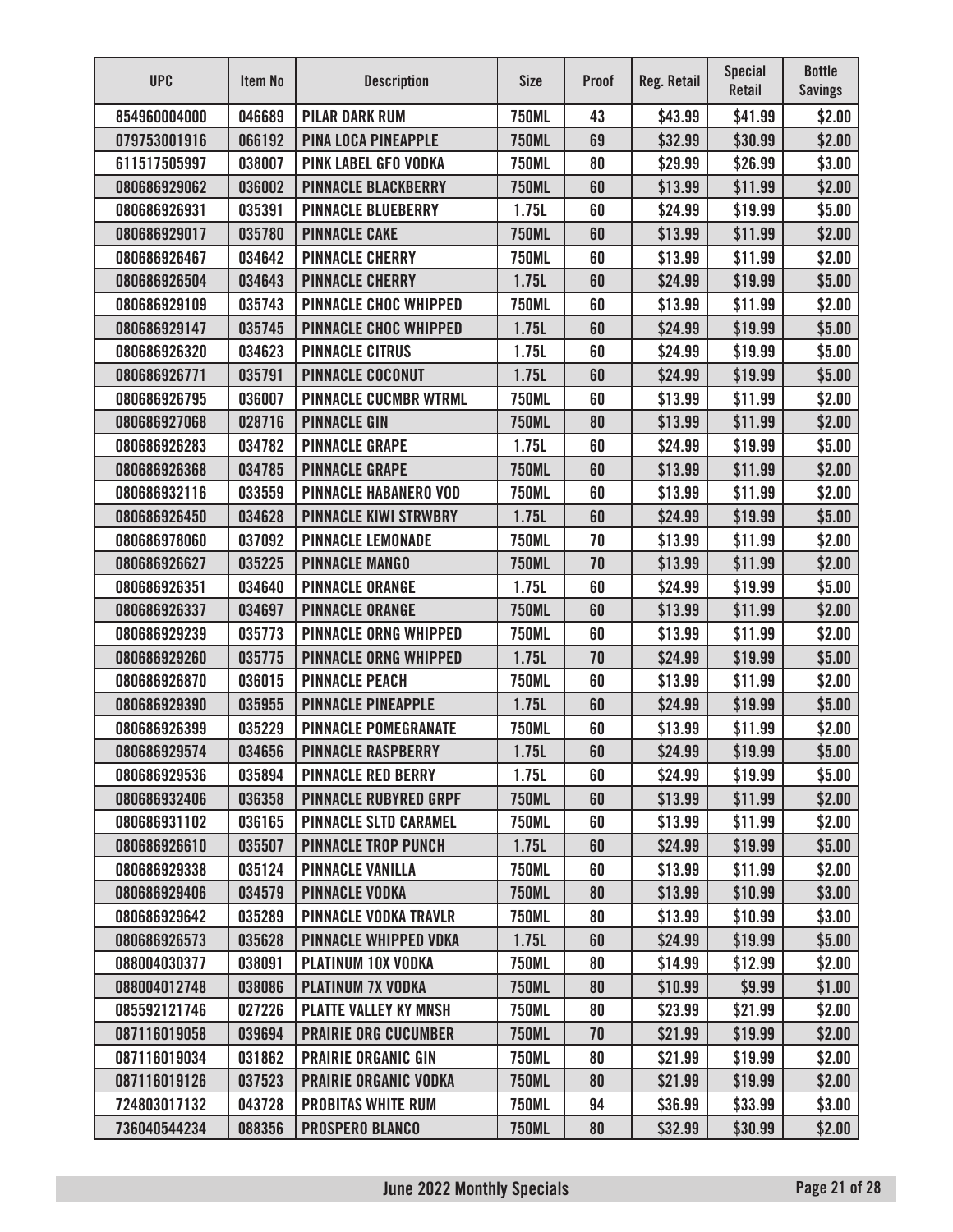| <b>UPC</b>    | Item No | <b>Description</b>              | <b>Size</b>    | <b>Proof</b> | <b>Reg. Retail</b> | <b>Special</b><br>Retail | <b>Bottle</b><br><b>Savings</b> |
|---------------|---------|---------------------------------|----------------|--------------|--------------------|--------------------------|---------------------------------|
| 736040544241  | 088505  | <b>PROSPERO REPOSADO</b>        | <b>750ML</b>   | 80           | \$36.99            | \$34.99                  | \$2.00                          |
| 856592006049  | 021100  | <b>PUNCHERS CHANCE</b>          | <b>750ML</b>   | 90           | \$29.99            | \$26.99                  | \$3.00                          |
| 088320005080  | 044266  | <b>PUSSERS BRITISH</b>          | <b>750ML</b>   | 84           | \$24.99            | \$22.99                  | \$2.00                          |
| 088320005318  | 044240  | <b>PUSSERS BRITISH 15Y</b>      | <b>750ML</b>   | 80           | \$80.99            | \$77.99                  | \$3.00                          |
| 088320005172  | 044268  | <b>PUSSERS GUNPOWDER</b>        | <b>750ML</b>   | 109          | \$37.99            | \$35.99                  | \$2.00                          |
| 851020006066  | 027169  | <b>PUTNAM NE RYE WHISKEY</b>    | <b>750ML</b>   | 86           | \$39.99            | \$36.99                  | \$3.00                          |
| 851020006004  | 028192  | <b>PUTNAM SINGLE MALT</b>       | <b>750ML</b>   | 84           | \$79.99            | \$74.99                  | \$5.00                          |
| 088352130859  | 015890  | <b>QUIET MAN IRISH WHSK</b>     | <b>750ML</b>   | 80           | \$34.99            | \$28.99                  | \$6.00                          |
| 865674000165  | 021181  | <b>RABBIT HOLE CAVEHILL</b>     | <b>750ML</b>   | 95           | \$59.99            | \$54.99                  | \$5.00                          |
| 856581006043  | 021186  | <b>RABBIT HOLE HEIGOLD</b>      | <b>750ML</b>   | 95           | \$59.99            | \$54.99                  | \$5.00                          |
| 080244008130  | 037586  | <b>RAIN ORGANICS VODKA</b>      | <b>750ML</b>   | 80           | \$12.99            | \$11.99                  | \$1.00                          |
| 088004038717  | 086545  | <b>RAMS POINT PB WHISKEY</b>    | <b>750ML</b>   | 70           | \$16.99            | \$13.99                  | \$3.00                          |
| 086785303017  | 036515  | <b>RAVO VODKA</b>               | <b>750ML</b>   | 80           | \$21.99            | \$18.99                  | \$3.00                          |
| 088352117942  | 021206  | <b>REBEL BOURBON</b>            | <b>750ML</b>   | 80           | \$17.99            | \$15.99                  | \$2.00                          |
| 823586000017  | 077599  | <b>RED EYE LOUIE VODQUIL</b>    | <b>750ML</b>   | 80           | \$29.99            | \$24.99                  | \$5.00                          |
| 084279987590  | 027587  | <b>RED SHOT CINNAMON</b>        | <b>750ML</b>   | 60           | \$15.49            | \$13.49                  | \$2.00                          |
| 080686001027  | 027544  | <b>RED STAG BLACK CHERRY</b>    | <b>750ML</b>   | 80           | \$18.99            | \$15.99                  | \$3.00                          |
| 087236002336  | 049156  | <b>REMY MARTIN XO EXCEL</b>     | <b>750ML</b>   | 80           | \$209.99           | \$189.99                 | \$20.00                         |
| 087116000841  | 014487  | <b>REVEL STOKE PINEAPPLE</b>    | <b>750ML</b>   | 70           | \$16.99            | \$14.99                  | \$2.00                          |
| 087116000933  | 014490  | <b>REVEL STOKE ROOTBEER</b>     | <b>750ML</b>   | 70           | \$16.99            | \$14.99                  | \$2.00                          |
| 087116000810  | 014484  | <b>REVEL STOKE RST APPLE</b>    | <b>750ML</b>   | 70           | \$16.99            | \$14.99                  | \$2.00                          |
| 087116036123  | 014474  | <b>REVEL STOKE RST PECAN</b>    | <b>750ML</b>   | 70           | \$16.99            | \$14.99                  | \$2.00                          |
| 087116036567  | 014471  | <b>REVEL STOKE WHISKY</b>       | 1.75L          | 80           | \$21.99            | \$11.99                  | \$10.00                         |
| 087116036598  | 014472  | <b>REVEL STOKE WHISKY</b>       | <b>750ML</b>   | 80           | \$16.99            | \$14.99                  | \$2.00                          |
| 083664869213  | 034753  | <b>REYKA VODKA</b>              | <b>750ML</b>   | 80           | \$24.49            | \$19.99                  | \$4.50                          |
| 083664869725  | 034759  | <b>REYKA VODKA</b>              | 1.75L          | 80           | \$36.99            | \$32.99                  | \$4.00                          |
| 3147699115282 | 043737  | <b>RHUM ST JAMES BLANC</b>      | <b>750ML</b>   | 80           | \$21.99            | \$19.99                  | \$2.00                          |
| 3322177102040 | 043759  | <b>RHUM ST JAMES VIEUX</b>      | <b>750ML</b>   | 84           | \$34.99            | \$31.99                  | \$3.00                          |
| 080432296677  | 066336  | <b>RICARD ANISE</b>             | <b>750ML</b>   | 90           | \$29.99            | \$27.99                  | \$2.00                          |
| 088004000332  | 012888  | <b>RICH&amp;RARE CANA WHSKY</b> | 1.75L          | 80           | \$18.49            | \$15.99                  | \$2.50                          |
| 898627001407  | 028780  | <b>RIGHT GIN</b>                | <b>750ML</b>   | 94           | \$36.99            | \$33.99                  | \$3.00                          |
| 008604760016  | 043725  | <b>RON HACIENDA CASK ST</b>     | <b>750ML</b>   | 138          | \$38.99            | \$36.99                  | \$2.00                          |
| 080686140122  | 043788  | <b>RONRICO GOLD</b>             | 1.75L          | 80           | \$17.99            | \$16.99                  | \$1.00                          |
| 080686141129  | 043848  | <b>RONRICO SILVER</b>           | 1.75L          | 80           | \$17.99            | \$16.99                  | \$1.00                          |
| 890355001032  | 073052  | <b>RUMCHATA</b>                 | 375ML          | 27.5         | \$16.99            | \$15.99                  | \$1.00                          |
| 890355001018  | 073053  | <b>RUMCHATA</b>                 | 1 <sub>L</sub> | 27.5         | \$32.99            | \$30.99                  | \$2.00                          |
| 890355001001  | 073054  | <b>RUMCHATA</b>                 | 1.75L          | 27.5         | \$49.99            | \$44.99                  | \$5.00                          |
| 890355001025  | 073055  | <b>RUMCHATA</b>                 | <b>750ML</b>   | 27.5         | \$29.99            | \$24.99                  | \$5.00                          |
| 890355001513  | 073062  | <b>RUMCHATA LIMON</b>           | <b>750ML</b>   | 28           | \$29.99            | \$24.99                  | \$5.00                          |
| 858317003081  | 077192  | <b>RUMCOJONES CINNAMON</b>      | <b>750ML</b>   | 66           | \$20.99            | \$14.99                  | \$6.00                          |
| 085000023341  | 066518  | <b>RUMHAVEN</b>                 | <b>750ML</b>   | 42           | \$19.99            | \$15.99                  | \$4.00                          |
| 085000023358  | 066519  | <b>RUMHAVEN</b>                 | 1.75L          | 42           | \$29.99            | \$24.99                  | \$5.00                          |
| 086024015435  | 080456  | <b>RYANS CREAM</b>              | <b>750ML</b>   | 34           | \$12.99            | \$11.99                  | \$1.00                          |
| 086024015411  | 080458  | <b>RYANS CREAM</b>              | 1.75L          | 34           | \$20.99            | \$18.99                  | \$2.00                          |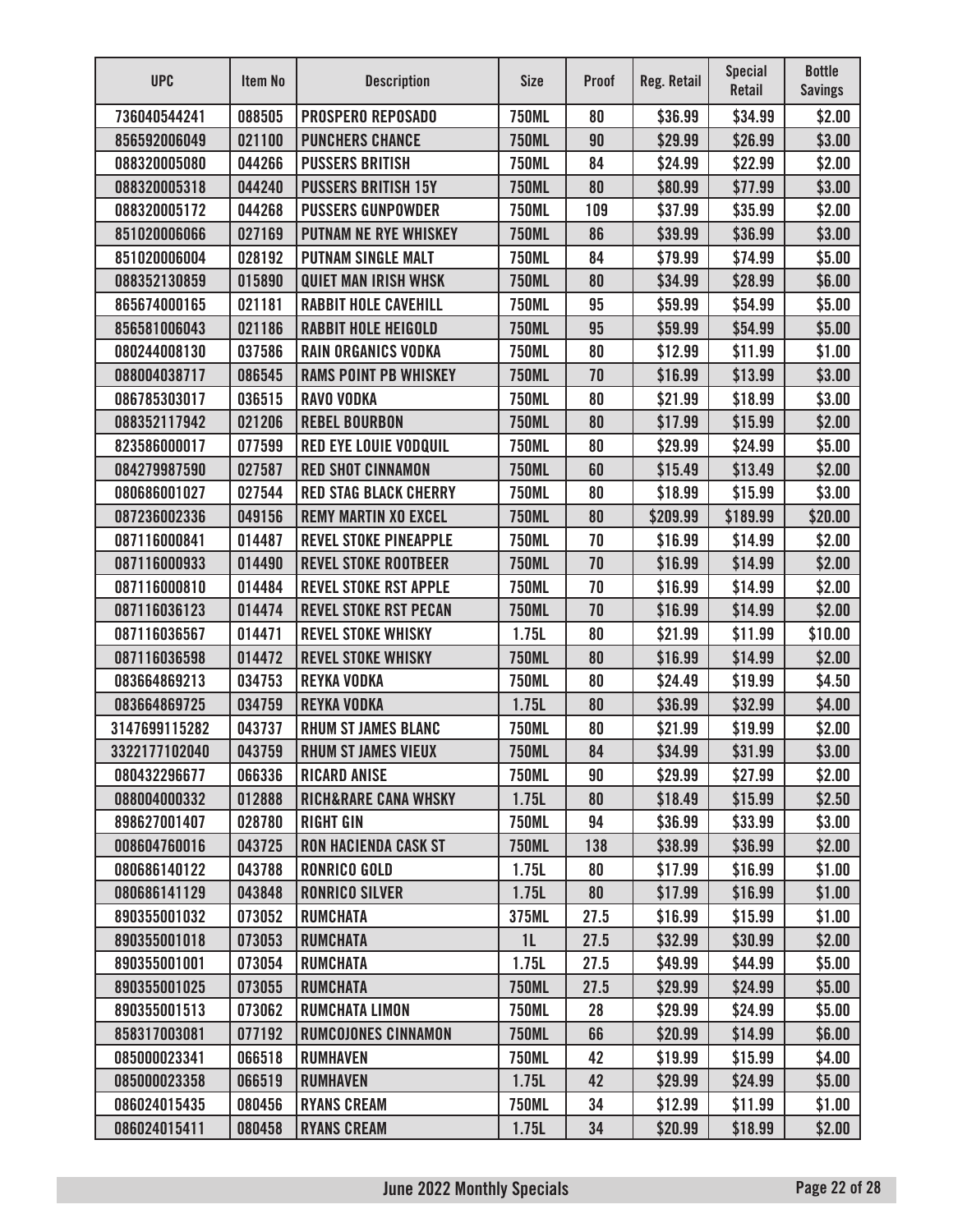| <b>UPC</b>   | Item No | <b>Description</b>           | <b>Size</b>  | <b>Proof</b> | Reg. Retail | <b>Special</b><br><b>Retail</b> | <b>Bottle</b><br><b>Savings</b> |
|--------------|---------|------------------------------|--------------|--------------|-------------|---------------------------------|---------------------------------|
| 083664869718 | 045889  | <b>SAILOR JERRY SPCD TRV</b> | <b>750ML</b> | 92           | \$19.99     | \$16.99                         | \$3.00                          |
| 083664864461 | 045886  | <b>SAILOR JERRY SPICED</b>   | <b>750ML</b> | 92           | \$19.99     | \$16.99                         | \$3.00                          |
| 083664868735 | 045888  | <b>SAILOR JERRY SPICED</b>   | 1.75L        | 92           | \$32.99     | \$24.99                         | \$8.00                          |
| 860002911915 | 046329  | <b>SALTWATER WOODY GRPFR</b> | <b>750ML</b> | 70           | \$24.99     | \$19.99                         | \$5.00                          |
| 860002911922 | 046331  | <b>SALTWATER WOODY LEMON</b> | <b>750ML</b> | 70           | \$24.99     | \$19.99                         | \$5.00                          |
| 860002911908 | 046333  | <b>SALTWATER WOODY ORIG</b>  | <b>750ML</b> | 80           | \$24.99     | \$19.99                         | \$5.00                          |
| 084848617309 | 078122  | <b>SANDY CAY COCONUT L</b>   | <b>750ML</b> | 42           | \$11.99     | \$9.99                          | \$2.00                          |
| 080686831211 | 089788  | <b>SAUZA GOLD</b>            | 1.75L        | 80           | \$36.99     | \$32.99                         | \$4.00                          |
| 080686832225 | 088558  | <b>SAUZA SILVER</b>          | 1.75L        | 80           | \$36.99     | \$32.99                         | \$4.00                          |
| 080432110324 | 006034  | <b>SCAPA SKIREN SM SCOT</b>  | <b>750ML</b> | 80           | \$89.99     | \$75.99                         | \$14.00                         |
| 850001380003 | 028822  | <b>SCAPEGRACE NZ GIN</b>     | <b>750ML</b> | 84.4         | \$34.99     | \$29.99                         | \$5.00                          |
| 720815982734 | 041512  | <b>SEAGRAMS APPLE VODKA</b>  | <b>750ML</b> | 70           | \$12.99     | \$11.99                         | \$1.00                          |
| 080432401262 | 032238  | <b>SEAGRAMS GIN</b>          | 1.75L        | 80           | \$23.99     | \$21.99                         | \$2.00                          |
| 720815988835 | 040157  | <b>SEAGRAMS PEACH VODKA</b>  | <b>750ML</b> | 70           | \$12.99     | \$10.99                         | \$2.00                          |
| 720815987135 | 041190  | <b>SEAGRAMS SW TEA VODKA</b> | <b>750ML</b> | 70           | \$12.99     | \$10.99                         | \$2.00                          |
| 088004036171 | 011346  | <b>SEAGRAMS VO</b>           | <b>750ML</b> | 80           | \$12.99     | \$9.99                          | \$3.00                          |
| 720815985735 | 037886  | <b>SEAGRAMS VODKA</b>        | <b>750ML</b> | 80           | \$12.99     | \$10.99                         | \$2.00                          |
| 720815980235 | 039659  | <b>SEAGRAMS WATERMEL VOD</b> | <b>750ML</b> | 70           | \$12.99     | \$10.99                         | \$2.00                          |
| 720815986046 | 037888  | <b>SEAGRAMS XTRA SM VOD</b>  | 1.75L        | 80           | \$19.99     | \$17.99                         | \$2.00                          |
| 087647113225 | 006052  | <b>SHACKLETON BLENDED</b>    | <b>750ML</b> | 80           | \$34.99     | \$31.99                         | \$3.00                          |
| 089744761323 | 005806  | <b>SHEEP DIP ISLAY BLEND</b> | <b>750ML</b> | 80           | \$35.49     | \$33.49                         | \$2.00                          |
| 866652000184 | 031082  | <b>SHORT PATH SUMMER GIN</b> | <b>750ML</b> | 86           | \$34.99     | \$32.99                         | \$2.00                          |
| 720815270039 | 028812  | <b>SIPSMITH GIN</b>          | <b>750ML</b> | 83           | \$39.99     | \$36.99                         | \$3.00                          |
| 854132007006 | 032322  | <b>SKEPTIC GF GIN</b>        | <b>750ML</b> | 90           | \$29.99     | \$24.99                         | \$5.00                          |
| 854132007013 | 037283  | <b>SKEPTIC GF VODKA</b>      | <b>750ML</b> | 80           | \$21.99     | \$14.99                         | \$7.00                          |
| 854132007037 | 077104  | <b>SKEPTIC GINQUILA REP</b>  | <b>750ML</b> | 80           | \$34.99     | \$29.99                         | \$5.00                          |
| 080686110149 | 040570  | <b>SKINNYGIRL BARE NAKED</b> | <b>750ML</b> | 60           | \$19.99     | \$17.99                         | \$2.00                          |
| 080686110040 | 063355  | <b>SKINNYGIRL MARG</b>       | <b>750ML</b> | 24.4         | \$13.99     | \$10.99                         | \$3.00                          |
| 721059837507 | 040831  | <b>SKYY INF BLOOD ORANGE</b> | <b>750ML</b> | 70           | \$17.99     | \$15.99                         | \$2.00                          |
| 721059657501 | 040800  | <b>SKYY INF CHERRY</b>       | <b>750ML</b> | 70           | \$17.99     | \$15.99                         | \$2.00                          |
| 721059627504 | 040804  | <b>SKYY INF CITRUS</b>       | <b>750ML</b> | 70           | \$17.99     | \$15.99                         | \$2.00                          |
| 721059001182 | 040232  | <b>SKYY INF GEORGIA</b>      | <b>750ML</b> | 70           | \$17.99     | \$15.99                         | \$2.00                          |
| 721059697507 | 040821  | <b>SKYY INF PINEAPPLE</b>    | <b>750ML</b> | 70           | \$17.99     | \$15.99                         | \$2.00                          |
| 721059637503 | 040813  | <b>SKYY INF RASPBERRY</b>    | <b>750ML</b> | 70           | \$17.99     | \$15.99                         | \$2.00                          |
| 721059002745 | 036749  | <b>SKYY INF WATERMELON</b>   | <b>750ML</b> | 70           | \$17.99     | \$15.99                         | \$2.00                          |
| 721059000321 | 040465  | <b>SKYY INF WILD STRWBRY</b> | <b>750ML</b> | 70           | \$17.99     | \$15.99                         | \$2.00                          |
| 721059007504 | 037986  | <b>SKYY VODKA</b>            | <b>750ML</b> | 80           | \$17.99     | \$15.99                         | \$2.00                          |
| 721059017503 | 037988  | <b>SKYY VODKA</b>            | 1.75L        | 80           | \$29.99     | \$23.99                         | \$6.00                          |
| 081128002145 | 015870  | <b>SLANE IRISH WHISKEY</b>   | <b>750ML</b> | 80           | \$32.99     | \$29.99                         | \$3.00                          |
| 860046001405 | 100758  | <b>SLRRRP GELATIN 20PK</b>   | <b>50ML</b>  | 26           | \$29.99     | \$27.99                         | \$2.00                          |
| 082000000068 | 037996  | <b>SMIRNOFF</b>              | <b>750ML</b> | 80           | \$14.99     | \$11.99                         | \$3.00                          |
| 082000723943 | 077649  | <b>SMIRNOFF CITRUS</b>       | 1.75L        | 70           | \$26.99     | \$23.99                         | \$3.00                          |
| 082000723899 | 077700  | <b>SMIRNOFF ORANGE</b>       | 1.75L        | 70           | \$26.99     | \$23.99                         | \$3.00                          |
| 082000799429 | 078293  | <b>SMIRNOFF PEACH LEMON</b>  | <b>750ML</b> | 60           | \$13.99     | \$12.99                         | \$1.00                          |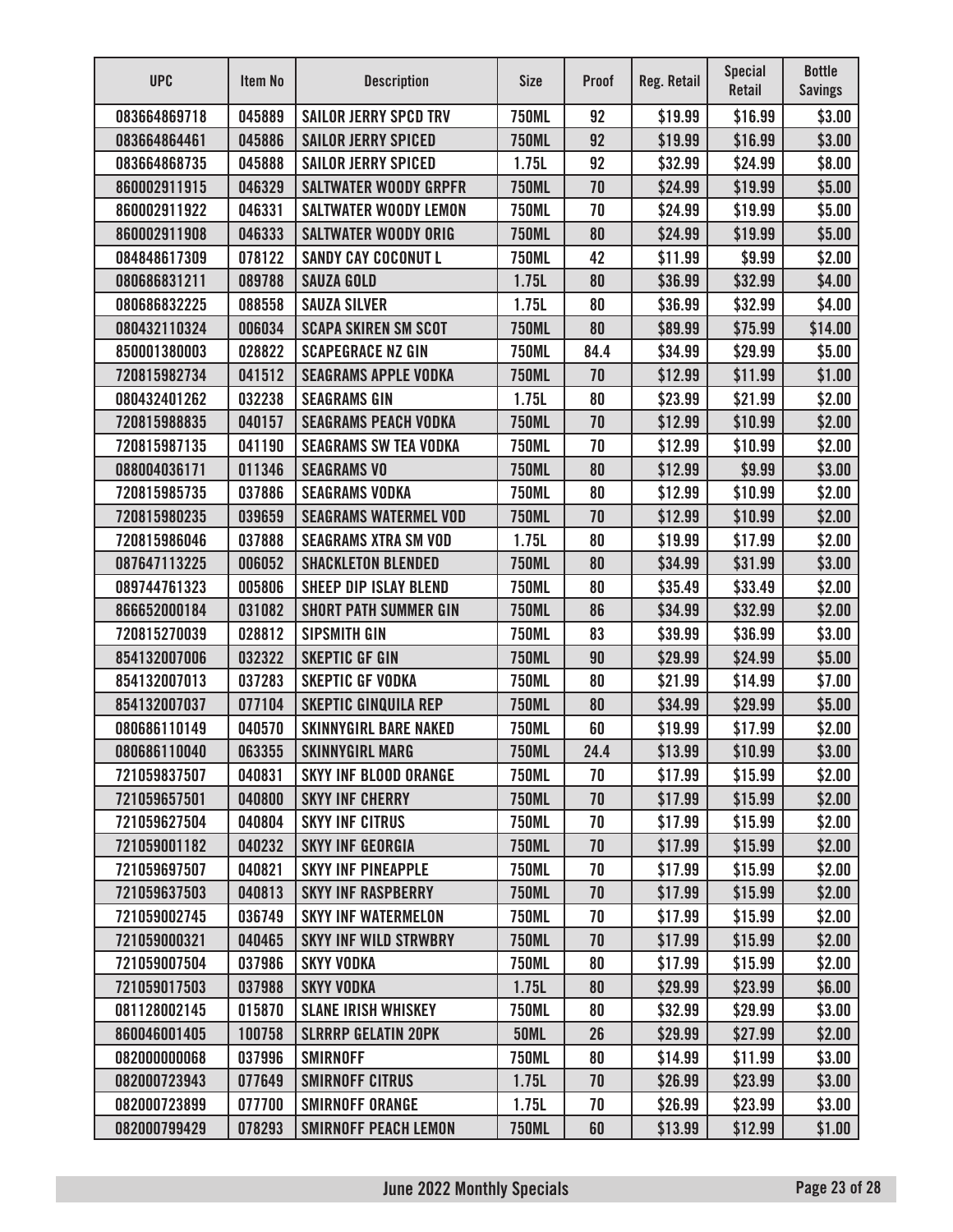| <b>UPC</b>   | Item No | <b>Description</b>           | <b>Size</b>    | <b>Proof</b> | <b>Reg. Retail</b> | <b>Special</b><br><b>Retail</b> | <b>Bottle</b><br><b>Savings</b> |
|--------------|---------|------------------------------|----------------|--------------|--------------------|---------------------------------|---------------------------------|
| 082000797203 | 078133  | <b>SMIRNOFF PINK LEMONAD</b> | <b>750ML</b>   | 60           | \$14.99            | \$12.99                         | \$2.00                          |
| 082000723998 | 077742  | <b>SMIRNOFF RASPBERRY</b>    | 1.75L          | 70           | \$26.99            | \$23.99                         | \$3.00                          |
| 082000009504 | 038006  | <b>SMIRNOFF TRAVLR</b>       | <b>750ML</b>   | 80           | \$14.99            | \$11.99                         | \$3.00                          |
| 082000004011 | 077847  | <b>SMIRNOFF VANILLA</b>      | <b>750ML</b>   | 70           | \$14.99            | \$11.99                         | \$3.00                          |
| 082000724049 | 077849  | <b>SMIRNOFF VANILLA</b>      | 1.75L          | 70           | \$26.99            | \$23.99                         | \$3.00                          |
| 082000001171 | 077852  | <b>SMIRNOFF WATRMLN TWST</b> | <b>750ML</b>   | 70           | \$14.99            | \$12.99                         | \$2.00                          |
| 082000790822 | 078071  | <b>SMIRNOFF ZERO CUCUMB</b>  | <b>750ML</b>   | 60           | \$14.99            | \$12.99                         | \$2.00                          |
| 082000790839 | 078112  | <b>SMIRNOFF ZERO LEMON</b>   | <b>750ML</b>   | 60           | \$14.99            | \$12.99                         | \$2.00                          |
| 082000790815 | 078073  | <b>SMIRNOFF ZERO STRAWB</b>  | <b>750ML</b>   | 60           | \$14.99            | \$12.99                         | \$2.00                          |
| 082000790808 | 078079  | <b>SMIRNOFF ZERO WATERM</b>  | <b>750ML</b>   | 60           | \$14.99            | \$12.99                         | \$2.00                          |
| 854570002250 | 028026  | <b>SMOOTH AMBLER CONTRAD</b> | <b>750ML</b>   | 92           | \$39.99            | \$34.99                         | \$5.00                          |
| 632930675227 | 027598  | <b>SMUGGLERS NOTCH BBN</b>   | <b>750ML</b>   | 90           | \$49.99            | \$46.99                         | \$3.00                          |
| 610370109861 | 032340  | <b>SMUGGLERS NOTCH BL802</b> | <b>750ML</b>   | 88           | \$29.99            | \$26.99                         | \$3.00                          |
| 632930675241 | 032338  | SMUGGLERS NOTCH GIN          | <b>750ML</b>   | 90           | \$29.99            | \$26.99                         | \$3.00                          |
| 611517506062 | 080534  | <b>SMUGGLERS NOTCH MAPLE</b> | <b>750ML</b>   | 34           | \$29.99            | \$26.99                         | \$3.00                          |
| 799695228379 | 086850  | <b>SMUGGLERS NOTCH MAPLE</b> | <b>750ML</b>   | 90           | \$49.99            | \$46.99                         | \$3.00                          |
| 799695228393 | 039451  | <b>SMUGGLERS NOTCH MOROC</b> | <b>750ML</b>   | 70           | \$27.99            | \$24.99                         | \$3.00                          |
| 609224785054 | 046938  | <b>SMUGGLERS NOTCH RUM</b>   | <b>750ML</b>   | 80           | \$29.99            | \$26.99                         | \$3.00                          |
| 632930675234 | 026688  | <b>SMUGGLERS NOTCH RYE</b>   | <b>750ML</b>   | 90           | \$39.99            | \$36.99                         | \$3.00                          |
| 736211932938 | 038012  | <b>SMUGGLERS NOTCH VODKA</b> | <b>750ML</b>   | 80           | \$27.99            | \$24.99                         | \$3.00                          |
| 089016008491 | 035213  | <b>SOBIESKI VODKA</b>        | 1.75L          | 80           | \$19.99            | \$17.99                         | \$2.00                          |
| 083664870202 | 066810  | <b>SOLERNO BLOOD ORANGE</b>  | <b>750ML</b>   | 80           | \$38.99            | \$33.99                         | \$5.00                          |
| 793573992161 | 043532  | <b>SOUL PREMIUM CACHACA</b>  | 1L             | 80           | \$33.99            | \$30.99                         | \$3.00                          |
| 088544018941 | 086887  | <b>SOUTHERN COMFORT</b>      | 1 <sub>L</sub> | 70           | \$19.99            | \$18.99                         | \$1.00                          |
| 088544018156 | 086916  | <b>SOUTHERN COMFORT 100</b>  | <b>750ML</b>   | 100          | \$19.99            | \$17.99                         | \$2.00                          |
| 088544018019 | 086918  | <b>SOUTHERN COMFORT 100</b>  | 1.75L          | 100          | \$34.99            | \$29.99                         | \$5.00                          |
| 088004026653 | 086873  | <b>SOUTHERN COMFORT BLK</b>  | 750ML          | 80           | \$17.99            | \$15.99                         | \$2.00                          |
| 088004030780 | 100526  | <b>SOUTHERN COMFORT W/GL</b> | <b>750ML</b>   | 80           | \$17.99            | \$15.99                         | \$2.00                          |
| 027724607506 | 077417  | <b>ST GEORGE ABSIN VERT</b>  | <b>750ML</b>   | 120          | \$59.99            | \$54.99                         | \$5.00                          |
| 811751021820 | 066982  | <b>STOLI CRUSH GRAPEFRT</b>  | <b>750ML</b>   | 60           | \$17.99            | \$15.99                         | \$2.00                          |
| 811751021844 | 066984  | <b>STOLI CRUSH GRAPEFRT</b>  | 1.75L          | 60           | \$27.99            | \$24.99                         | \$3.00                          |
| 811751021783 | 066978  | <b>STOLI CRUSH PINEAPPLE</b> | <b>750ML</b>   | 60           | \$17.99            | \$15.99                         | \$2.00                          |
| 811751021806 | 066980  | <b>STOLI CRUSH PINEAPPLE</b> | 1.75L          | 60           | \$27.99            | \$24.99                         | \$3.00                          |
| 811751022384 | 066972  | <b>STOLI CRUSHED MANGO</b>   | <b>750ML</b>   | 60           | \$17.99            | \$15.99                         | \$2.00                          |
| 811751020007 | 034746  | <b>STOLICHNAYA</b>           | <b>750ML</b>   | 80           | \$21.99            | \$16.99                         | \$5.00                          |
| 811751020021 | 034747  | <b>STOLICHNAYA</b>           | 1 <sub>L</sub> | 80           | \$27.99            | \$25.99                         | \$2.00                          |
| 811751020076 | 034786  | <b>STOLICHNAYA BLUEBERI</b>  | <b>750ML</b>   | 70           | \$21.99            | \$16.99                         | \$5.00                          |
| 811751020083 | 034787  | <b>STOLICHNAYA BLUEBERI</b>  | 1 <sub>L</sub> | 75           | \$27.99            | \$25.99                         | \$2.00                          |
| 811751020366 | 034712  | <b>STOLICHNAYA CITROS</b>    | 1L             | 70           | \$27.99            | \$25.99                         | \$2.00                          |
| 811751020359 | 034713  | <b>STOLICHNAYA CITROS</b>    | <b>750ML</b>   | 70           | \$21.99            | \$16.99                         | \$5.00                          |
| 811751022650 | 036808  | <b>STOLICHNAYA CUCUMBER</b>  | <b>750ML</b>   | 75           | \$21.99            | \$16.99                         | \$5.00                          |
| 811751021561 | 036460  | <b>STOLICHNAYA GLUTEN FR</b> | <b>750ML</b>   | 80           | \$21.99            | \$16.99                         | \$5.00                          |
| 811751022834 | 036796  | <b>STOLICHNAYA HARV MILK</b> | 1 <sub>L</sub> | 80           | \$27.99            | \$25.99                         | \$2.00                          |
| 811751020274 | 034679  | <b>STOLICHNAYA KARAMEL</b>   | <b>750ML</b>   | 75           | \$21.99            | \$16.99                         | \$5.00                          |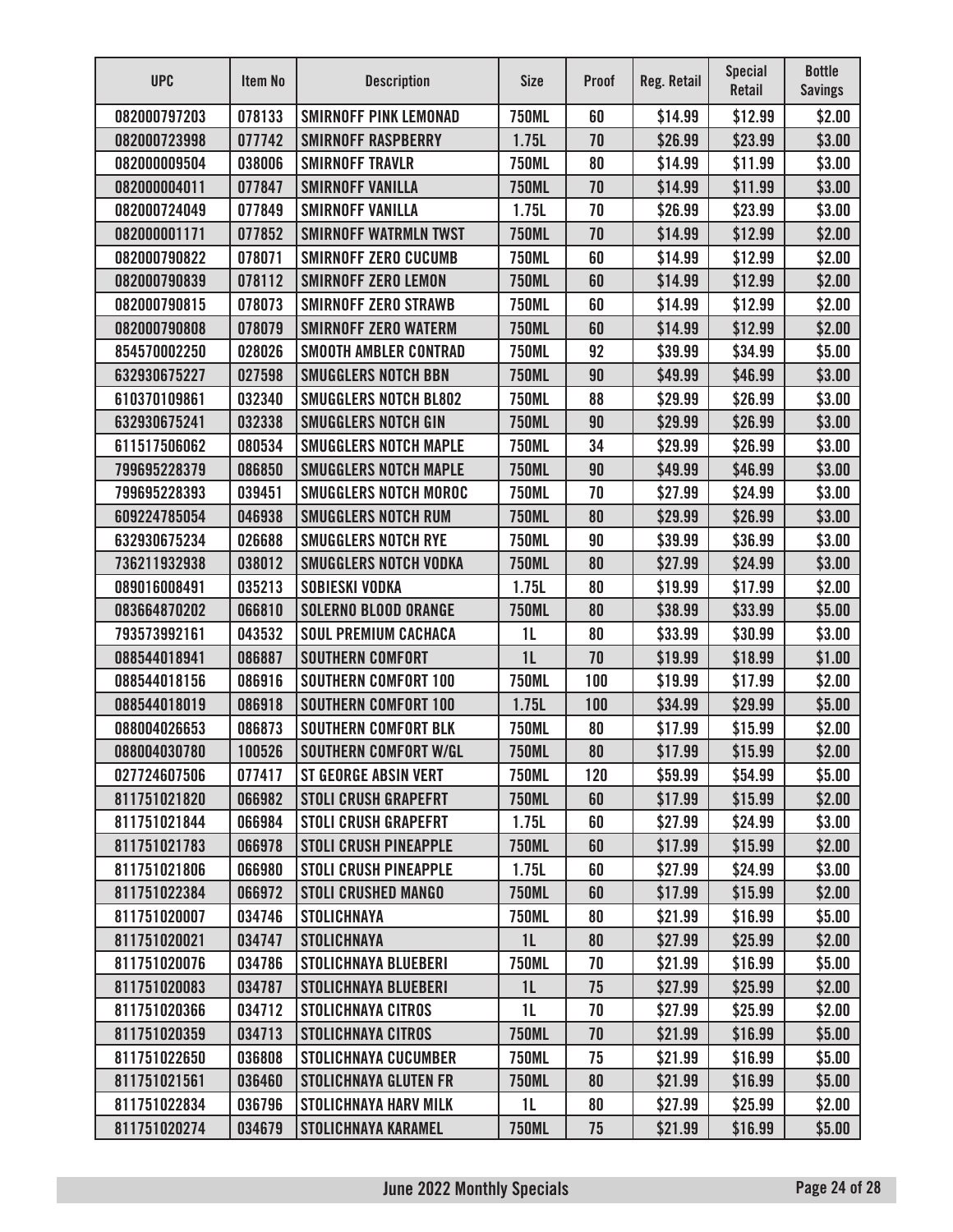| <b>UPC</b>   | Item No | <b>Description</b>           | <b>Size</b>    | <b>Proof</b> | Reg. Retail | <b>Special</b><br>Retail | <b>Bottle</b><br><b>Savings</b> |
|--------------|---------|------------------------------|----------------|--------------|-------------|--------------------------|---------------------------------|
| 811751022902 | 037044  | <b>STOLICHNAYA LIME</b>      | <b>750ML</b>   | 75           | \$21.99     | \$16.99                  | \$5.00                          |
| 811751020397 | 034736  | <b>STOLICHNAYA OHRANJ</b>    | <b>750ML</b>   | 70           | \$21.99     | \$16.99                  | \$5.00                          |
| 811751020403 | 034737  | <b>STOLICHNAYA OHRANJ</b>    | 1 <sub>L</sub> | 70           | \$27.99     | \$25.99                  | \$2.00                          |
| 811751020434 | 034870  | <b>STOLICHNAYA RAZBERI</b>   | <b>750ML</b>   | 70           | \$21.99     | \$16.99                  | \$5.00                          |
| 811751020441 | 034871  | <b>STOLICHNAYA RAZBERI</b>   | 1 <sub>L</sub> | 75           | \$27.99     | \$25.99                  | \$2.00                          |
| 811751020502 | 034877  | <b>STOLICHNAYA STRASBERI</b> | 1 <sub>L</sub> | 75           | \$26.99     | \$25.99                  | \$1.00                          |
| 811751020472 | 034880  | <b>STOLICHNAYA VANIL</b>     | <b>750ML</b>   | 75           | \$21.99     | \$16.99                  | \$5.00                          |
| 811751020489 | 034881  | <b>STOLICHNAYA VANIL</b>     | 1 <sub>L</sub> | 75           | \$27.99     | \$25.99                  | \$2.00                          |
| 811751023114 | 100766  | <b>STOLICHNAYA W/CHARGER</b> | <b>750ML</b>   | 80           | \$21.99     | \$16.99                  | \$5.00                          |
| 085200027521 | 042233  | <b>SUGAR ISLAND CNUT RUM</b> | <b>750ML</b>   | 42           | \$20.99     | \$19.99                  | \$1.00                          |
| 085200027545 | 042230  | <b>SUGAR ISLAND SPCD RUM</b> | <b>750ML</b>   | 92           | \$21.49     | \$19.99                  | \$1.50                          |
| 811559021169 | 077236  | <b>SUGARLAND RT BR MNSH</b>  | <b>750ML</b>   | 70           | \$26.99     | \$24.99                  | \$2.00                          |
| 811559020360 | 078107  | <b>SUGARLANDS BANANA PUD</b> | <b>750ML</b>   | 40           | \$26.99     | \$24.99                  | \$2.00                          |
| 811559022326 | 080518  | <b>SUGARLANDS BUTTER PEC</b> | <b>750ML</b>   | 40           | \$26.99     | \$24.99                  | \$2.00                          |
| 811559020063 | 077332  | <b>SUGARLANDS BUTTERSCOT</b> | <b>750ML</b>   | 40           | \$26.99     | \$24.99                  | \$2.00                          |
| 811559021664 | 080520  | <b>SUGARLANDS DARK CHOC</b>  | <b>750ML</b>   | 40           | \$26.99     | \$24.99                  | \$2.00                          |
| 811559026454 | 077232  | <b>SUGARLANDS HAZLNT RUM</b> | <b>750ML</b>   | 80           | \$26.99     | \$24.99                  | \$2.00                          |
| 811559020025 | 077330  | <b>SUGARLANDS SHINE APL</b>  | <b>750ML</b>   | 50           | \$26.99     | \$24.99                  | \$2.00                          |
| 811559020070 | 080524  | <b>SUGARLANDS STRAWBERRY</b> | <b>750ML</b>   | 40           | \$26.99     | \$24.99                  | \$2.00                          |
| 617768201756 | 036576  | <b>SVEDKA BLUE RASPBERRY</b> | <b>750ML</b>   | 70           | \$15.49     | \$12.49                  | \$3.00                          |
| 617768291757 | 037302  | <b>SVEDKA CHERRY LIMEADE</b> | <b>750ML</b>   | 70           | \$15.49     | \$13.49                  | \$2.00                          |
| 617768125755 | 034839  | <b>SVEDKA CITRON</b>         | <b>750ML</b>   | 70           | \$15.49     | \$13.49                  | \$2.00                          |
| 617768122754 | 034823  | <b>SVEDKA CLEMENTINE</b>     | <b>750ML</b>   | 70           | \$15.49     | \$13.49                  | \$2.00                          |
| 617768161753 | 036435  | <b>SVEDKA CUCUMBER LIME</b>  | <b>750ML</b>   | 70           | \$15.49     | \$13.49                  | \$2.00                          |
| 617768241752 | 067350  | <b>SVEDKA DRAGONFRUIT</b>    | <b>750ML</b>   | 60           | \$15.49     | \$13.49                  | \$2.00                          |
| 617768251751 | 067353  | <b>SVEDKA GINGER LIME</b>    | <b>750ML</b>   | 60           | \$15.49     | \$13.49                  | \$2.00                          |
| 617768181751 | 036311  | <b>SVEDKA GRAPEFRUIT JAL</b> | <b>750ML</b>   | 70           | \$15.49     | \$13.49                  | \$2.00                          |
| 617768151754 | 033658  | <b>SVEDKA MANGO PINEAPPL</b> | <b>750ML</b>   | 70           | \$15.49     | \$13.49                  | \$2.00                          |
| 617768171752 | 033567  | <b>SVEDKA PEACH</b>          | <b>750ML</b>   | 70           | \$15.49     | \$13.49                  | \$2.00                          |
| 617768124758 | 034812  | <b>SVEDKA RASPBERRY</b>      | <b>750ML</b>   | 70           | \$15.49     | \$13.49                  | \$2.00                          |
| 617768141755 | 033663  | <b>SVEDKA STRAW LEMONADE</b> | <b>750ML</b>   | 70           | \$15.49     | \$12.49                  | \$3.00                          |
| 617768231753 | 067357  | <b>SVEDKA STRAWBERRY GUA</b> | <b>750ML</b>   | 60           | \$15.49     | \$13.49                  | \$2.00                          |
| 617768111758 | 034820  | <b>SVEDKA VODKA</b>          | <b>750ML</b>   | 80           | \$15.49     | \$12.49                  | \$3.00                          |
| 617768111178 | 034821  | <b>SVEDKA VODKA</b>          | 1.75L          | 80           | \$26.99     | \$19.99                  | \$7.00                          |
| 617768121757 | 035435  | <b>SVEDKA VODKA TRAVLR</b>   | <b>750ML</b>   | 80           | \$15.49     | \$12.49                  | \$3.00                          |
| 854531000011 | 014854  | <b>SWEAR JAR CRAFT WHI</b>   | <b>750ML</b>   | 80           | \$24.99     | \$22.99                  | \$2.00                          |
| 088320004175 | 006260  | <b>TAMDHU BATCH STR</b>      | <b>750ML</b>   | 117.6        | \$112.49    | \$110.49                 | \$2.00                          |
| 087647113836 | 006213  | <b>TAMNAVULIN DOUBLE CAS</b> | <b>750ML</b>   | 80           | \$39.99     | \$34.99                  | \$5.00                          |
| 088110110505 | 028868  | <b>TANQUERAY GIN</b>         | 1.75L          | 94.6         | \$38.99     | \$33.99                  | \$5.00                          |
| 088076184626 | 028858  | <b>TANQUERAY SEVILLA</b>     | <b>750ML</b>   | 82.6         | \$24.99     | \$22.99                  | \$2.00                          |
| 894993002000 | 067032  | <b>TANTEO JALEPENO TEQ</b>   | <b>750ML</b>   | 80           | \$38.99     | \$34.99                  | \$4.00                          |
| 085592119743 | 077482  | <b>TARANTULA AZUL</b>        | <b>750ML</b>   | 70           | \$17.99     | \$15.99                  | \$2.00                          |
| 720815920101 | 027102  | <b>TEMPLETON RYE WHISKEY</b> | <b>750ML</b>   | 80           | \$34.99     | \$32.99                  | \$2.00                          |
| 736040545408 | 016049  | <b>TENJAKU JAPANESE WHIS</b> | <b>750ML</b>   | 80           | \$39.99     | \$37.99                  | \$2.00                          |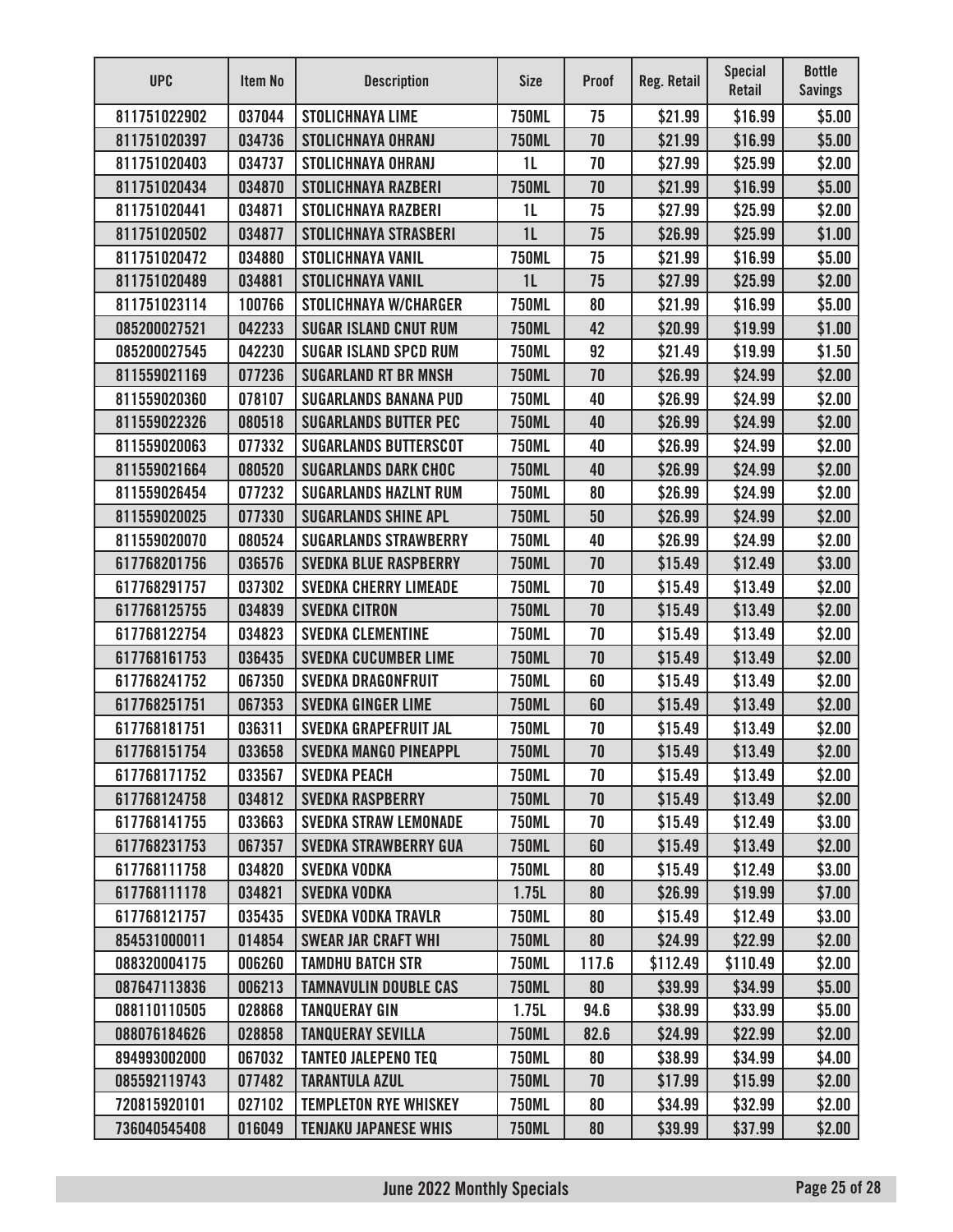| <b>UPC</b>    | Item No | <b>Description</b>           | <b>Size</b>  | <b>Proof</b> | <b>Reg. Retail</b> | <b>Special</b><br>Retail | <b>Bottle</b><br><b>Savings</b> |
|---------------|---------|------------------------------|--------------|--------------|--------------------|--------------------------|---------------------------------|
| 898627001322  | 089960  | <b>TEQUILA OCHO ANEJO</b>    | <b>750ML</b> | 80           | \$82.99            | \$72.99                  | \$10.00                         |
| 898627001308  | 088633  | <b>TEQUILA OCHO PLATA</b>    | <b>750ML</b> | 80           | \$67.99            | \$59.99                  | \$8.00                          |
| 898627001315  | 089961  | <b>TEQUILA OCHO REPOSADO</b> | <b>750ML</b> | 80           | \$71.99            | \$63.99                  | \$8.00                          |
| 085592121043  | 065200  | <b>TEQUILA ROSE</b>          | <b>750ML</b> | 30           | \$21.49            | \$20.49                  | \$1.00                          |
| 850015640001  | 088354  | <b>TEREMANA BLANCO</b>       | 375ML        | 80           | \$15.99            | \$14.99                  | \$1.00                          |
| 850015640018  | 088369  | <b>TEREMANA REPOSADO</b>     | 375ML        | 80           | \$17.99            | \$16.99                  | \$1.00                          |
| 088004049690  | 063860  | THE CLUB CAPE COD 4PK        | <b>200ML</b> | 30           | \$6.99             | \$5.99                   | \$1.00                          |
| 811538015479  | 034972  | <b>THREE OLIVES CHERRY</b>   | <b>750ML</b> | 70           | \$17.99            | \$15.99                  | \$2.00                          |
| 811538015349  | 034995  | <b>THREE OLIVES GRAPE</b>    | <b>750ML</b> | 70           | \$17.99            | \$15.99                  | \$2.00                          |
| 811538015547  | 035239  | THREE OLIVES TRPL ESP        | <b>750ML</b> | 70           | \$17.99            | \$15.99                  | \$2.00                          |
| 811538015196  | 034935  | <b>THREE OLIVES VODKA</b>    | <b>750ML</b> | 80           | \$17.99            | \$15.99                  | \$2.00                          |
| 088004020965  | 077773  | <b>TIJUANA SWEET HEAT</b>    | <b>750ML</b> | 70           | \$16.99            | \$14.99                  | \$2.00                          |
| 857359008016  | 080485  | <b>TIPPY COW CHOCOLATE</b>   | <b>750ML</b> | 28           | \$19.99            | \$15.99                  | \$4.00                          |
| 857359008054  | 080486  | <b>TIPPY COW ORANGE CRM</b>  | <b>750ML</b> | 28           | \$19.99            | \$15.99                  | \$4.00                          |
| 857359008078  | 080488  | <b>TIPPY COW SHAMROCK</b>    | <b>750ML</b> | 28           | \$19.99            | \$15.99                  | \$4.00                          |
| 857359008030  | 080487  | <b>TIPPY COW VANILLA</b>     | <b>750ML</b> | 28           | \$19.99            | \$15.99                  | \$4.00                          |
| 619947000020  | 038176  | <b>TITOS HANDMADE VODKA</b>  | <b>750ML</b> | 80           | \$21.99            | \$18.99                  | \$3.00                          |
| 084279994130  | 006322  | <b>TOMATIN DULCHAS</b>       | <b>750ML</b> | 86           | \$29.99            | \$27.99                  | \$2.00                          |
| 088893161008  | 006316  | <b>TOMATIN SCOTCH</b>        | <b>750ML</b> | 86           | \$39.99            | \$36.99                  | \$3.00                          |
| 084279013503  | 042998  | <b>TRADER VICS SPICD RUM</b> | <b>750ML</b> | 70           | \$13.99            | \$10.99                  | \$3.00                          |
| 084104110018  | 086937  | <b>TRAILS END BOURBON</b>    | <b>750ML</b> | 90           | \$49.99            | \$43.99                  | \$6.00                          |
| 080686836025  | 089846  | <b>TRES GEN ANEJO</b>        | <b>750ML</b> | 80           | \$49.99            | \$44.99                  | \$5.00                          |
| 080686836018  | 088566  | <b>TRES GEN PLATA</b>        | <b>750ML</b> | 80           | \$44.99            | \$41.99                  | \$3.00                          |
| 080686836032  | 088570  | <b>TRES GEN REPOSADO</b>     | <b>750ML</b> | 80           | \$44.99            | \$41.99                  | \$3.00                          |
| 9343863000130 | 087920  | <b>TROMBA ANEJO TEQUILA</b>  | <b>750ML</b> | 80           | \$64.99            | \$59.99                  | \$5.00                          |
| 9343863000116 | 087922  | <b>TROMBA BLANCO TEQUILA</b> | <b>750ML</b> | 80           | \$39.99            | \$34.99                  | \$5.00                          |
| 080686896098  | 038847  | <b>TRULY PINEAPPLE MANGO</b> | <b>750ML</b> | 60           | \$19.99            | \$16.99                  | \$3.00                          |
| 080686896036  | 038577  | <b>TRULY STRAW LEMONADE</b>  | <b>750ML</b> | 60           | \$19.99            | \$16.99                  | \$3.00                          |
| 080686896067  | 038841  | <b>TRULY WILD BERRY</b>      | <b>750ML</b> | 60           | \$19.99            | \$16.99                  | \$3.00                          |
| 083664872466  | 015940  | <b>TULLAMORE DEW</b>         | <b>750ML</b> | 80           | \$30.99            | \$26.99                  | \$4.00                          |
| 083664872497  | 015945  | <b>TULLAMORE DEW</b>         | 1.75L        | 80           | \$52.99            | \$47.99                  | \$5.00                          |
| 856442005314  | 032650  | <b>UNCLE VALS BOTANICAL</b>  | <b>750ML</b> | 90           | \$39.99            | \$36.99                  | \$3.00                          |
| 856442005017  | 032652  | UNCLE VALS RESTORATIV        | <b>750ML</b> | 90           | \$39.99            | \$36.99                  | \$3.00                          |
| 087116014527  | 041692  | <b>UV BLUE RASPBERRY PET</b> | 1.75L        | 60           | \$19.99            | \$17.99                  | \$2.00                          |
| 087116014466  | 041701  | UV ORANGE VODKA              | <b>750ML</b> | 60           | \$11.99            | \$7.99                   | \$4.00                          |
| 087116014978  | 041867  | <b>UV PINK LEMONADE</b>      | 1.75L        | 60           | \$19.99            | \$17.99                  | \$2.00                          |
| 087116000254  | 042146  | <b>UV SALTY CRML APPLE</b>   | <b>750ML</b> | 60           | \$12.49            | \$8.49                   | \$4.00                          |
| 087116000469  | 040007  | UV SANGRIA VODKA             | <b>750ML</b> | 60           | \$12.49            | \$8.49                   | \$4.00                          |
| 087116014633  | 037338  | <b>UV VODKA PET</b>          | 1.75L        | 80           | \$19.99            | \$17.99                  | \$2.00                          |
| 087116015531  | 040632  | UV WHIPPED VODKA             | <b>750ML</b> | 60           | \$12.49            | \$8.49                   | \$4.00                          |
| 633824151322  | 035022  | <b>VAN GOGH DBL ESPRESSO</b> | <b>750ML</b> | 70           | \$24.99            | \$21.99                  | \$3.00                          |
| 633824151353  | 035466  | <b>VAN GOGH DUTCH CARMEL</b> | <b>750ML</b> | 70           | \$24.99            | \$21.99                  | \$3.00                          |
| 633824151278  | 035025  | <b>VAN GOGH DUTCH CHOC</b>   | <b>750ML</b> | 70           | \$24.99            | \$21.99                  | \$3.00                          |
| 633824151315  | 035027  | <b>VAN GOGH ESPRESSO VDK</b> | <b>750ML</b> | 70           | \$24.99            | \$21.99                  | \$3.00                          |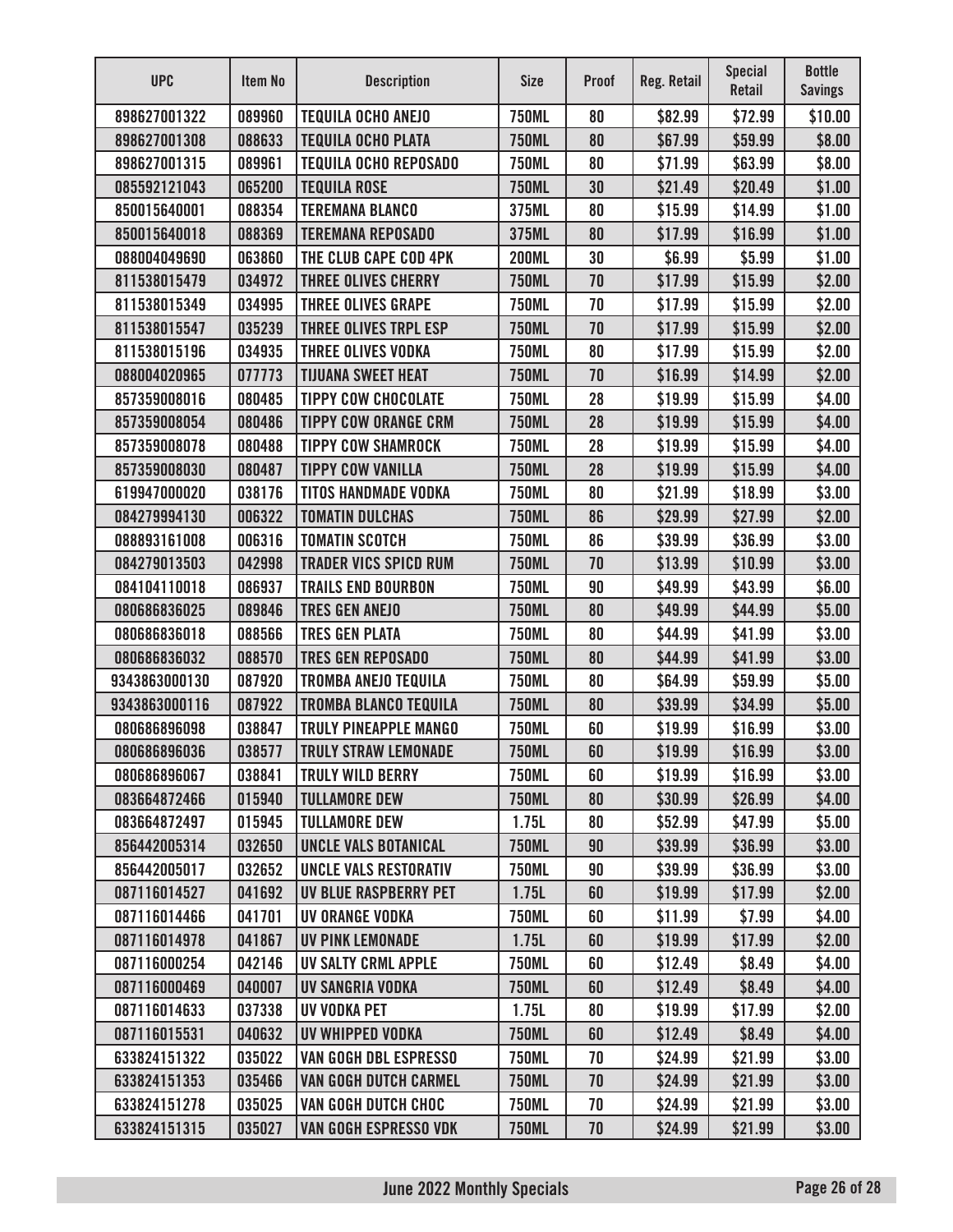| <b>UPC</b>   | <b>Item No</b> | <b>Description</b>           | <b>Size</b>  | <b>Proof</b> | Reg. Retail | <b>Special</b><br>Retail | <b>Bottle</b><br><b>Savings</b> |
|--------------|----------------|------------------------------|--------------|--------------|-------------|--------------------------|---------------------------------|
| 633824151506 | 037376         | <b>VAN GOGH GOGHGIRL</b>     | <b>750ML</b> | 80           | \$24.99     | \$21.99                  | \$3.00                          |
| 633824929532 | 035063         | <b>VAN GOGH POMEGRANATE</b>  | <b>750ML</b> | 70           | \$24.99     | \$21.99                  | \$3.00                          |
| 633824151261 | 035031         | <b>VAN GOGH RASPBERRY</b>    | <b>750ML</b> | 70           | \$24.99     | \$21.99                  | \$3.00                          |
| 076841211073 | 035566         | <b>VESICA POTATO VODKA</b>   | <b>750ML</b> | 80           | \$11.99     | \$10.99                  | \$1.00                          |
| 865564000145 | 080490         | <b>VESPERTINO TEQ CRM</b>    | <b>750ML</b> | 30           | \$25.99     | \$23.99                  | \$2.00                          |
| 810021190006 | 067220         | <b>VILLA MASSA LIMONCELL</b> | <b>750ML</b> | 60           | \$32.99     | \$29.99                  | \$3.00                          |
| 089552001772 | 015935         | <b>WEST CORK IRISH WHISK</b> | <b>750ML</b> | 80           | \$27.99     | \$25.99                  | \$2.00                          |
| 089552002199 | 015929         | <b>WEST CORK LTD BLACK</b>   | <b>750ML</b> | 86           | \$37.99     | \$34.99                  | \$3.00                          |
| 089552002205 | 015922         | <b>WEST CORK PORT CASK</b>   | <b>750ML</b> | 86           | \$63.99     | \$54.99                  | \$9.00                          |
| 089552002229 | 015921         | <b>WEST CORK RUM CASK</b>    | <b>750ML</b> | 86           | \$63.99     | \$54.99                  | \$9.00                          |
| 856417003451 | 039825         | <b>WESTERN SON BLUEBERRY</b> | <b>750ML</b> | 60           | \$17.99     | \$15.99                  | \$2.00                          |
| 859685005325 | 039826         | <b>WESTERN SON CUCUMBER</b>  | <b>750ML</b> | 60           | \$17.99     | \$15.99                  | \$2.00                          |
| 855939007749 | 039352         | <b>WESTERN SON LEMON</b>     | <b>750ML</b> | 60           | \$17.99     | \$15.99                  | \$2.00                          |
| 855939007176 | 039648         | <b>WESTERN SON LIME</b>      | <b>750ML</b> | 60           | \$17.99     | \$15.99                  | \$2.00                          |
| 856417003123 | 039654         | <b>WESTERN SON PEACH</b>     | <b>750ML</b> | 60           | \$17.99     | \$15.99                  | \$2.00                          |
| 856417003864 | 039839         | <b>WESTERN SON PRICKLY</b>   | <b>750ML</b> | 60           | \$17.99     | \$15.99                  | \$2.00                          |
| 855939007237 | 039502         | <b>WESTERN SON RASPBERRY</b> | <b>750ML</b> | 60           | \$17.99     | \$15.99                  | \$2.00                          |
| 856417003109 | 039841         | <b>WESTERN SON RED GRPFR</b> | <b>750ML</b> | 60           | \$17.99     | \$15.99                  | \$2.00                          |
| 856417003000 | 038507         | <b>WESTERN SON VODKA</b>     | <b>750ML</b> | 80           | \$17.99     | \$15.99                  | \$2.00                          |
| 856417003024 | 038508         | <b>WESTERN SON VODKA</b>     | 1.75L        | 80           | \$24.99     | \$19.99                  | \$5.00                          |
| 859685005813 | 039619         | <b>WESTERN SON WATERMELO</b> | <b>750ML</b> | 60           | \$17.99     | \$15.99                  | \$2.00                          |
| 855410003024 | 027940         | <b>WESTLAND AMER SGL MLT</b> | <b>750ML</b> | 92           | \$79.99     | \$69.99                  | \$10.00                         |
| 855410003086 | 027942         | <b>WESTLAND PEATED OAK</b>   | <b>750ML</b> | 92           | \$89.99     | \$79.99                  | \$10.00                         |
| 855410003093 | 027944         | <b>WESTLAND SHERRY WD</b>    | <b>750ML</b> | 92           | \$89.99     | \$79.99                  | \$10.00                         |
| 088004019761 | 038516         | <b>WHEATLEY VODKA</b>        | <b>750ML</b> | 82           | \$21.99     | \$19.99                  | \$2.00                          |
| 088004022679 | 038519         | <b>WHEATLEY VODKA</b>        | 1.75L        | 82           | \$34.99     | \$27.99                  | \$7.00                          |
| 852045007465 | 026208         | <b>WHISKEYSMITH BANANA</b>   | <b>750ML</b> | 60           | \$24.99     | \$21.99                  | \$3.00                          |
| 852045007373 | 026210         | WHISKEYSMITH CHOCOLAT        | <b>750ML</b> | 60           | \$24.99     | \$21.99                  | \$3.00                          |
| 852045007434 | 026213         | <b>WHISKEYSMITH PINEAPPL</b> | <b>750ML</b> | 60           | \$24.99     | \$21.99                  | \$3.00                          |
| 852045007496 | 025257         | <b>WHISKEYSMITH SALT CAR</b> | <b>750ML</b> | 60           | \$24.99     | \$21.99                  | \$3.00                          |
| 851460002253 | 027145         | <b>WHISTLEPIG OLD WORLD</b>  | <b>750ML</b> | 86           | \$149.99    | \$134.99                 | \$15.00                         |
| 793573797940 | 015180         | <b>WHISTLEPIG RYE WHSKY</b>  | <b>750ML</b> | 100          | \$89.99     | \$79.99                  | \$10.00                         |
| 851348004249 | 081515         | <b>WICKED MINT LIQUEUR</b>   | <b>750ML</b> | 50           | \$16.99     | \$14.99                  | \$2.00                          |
| 856282005314 | 028137         | <b>WIDOW JANE BOURBON</b>    | <b>750ML</b> | 91           | \$86.99     | \$74.99                  | \$12.00                         |
| 721059891752 | 022158         | <b>WILD TURKEY 101</b>       | 1.75L        | 101          | \$48.99     | \$45.99                  | \$3.00                          |
| 680203040180 | 026484         | <b>WILLETT EST 4Y RYE</b>    | <b>750ML</b> | 110          | \$85.99     | \$72.99                  | \$13.00                         |
| 680203019353 | 022092         | <b>WILLETT POT STILL RES</b> | <b>750ML</b> | 94           | \$57.99     | \$49.99                  | \$8.00                          |
| 080686500124 | 015248         | <b>WINDSOR CANADIAN</b>      | 1.75L        | 80           | \$19.99     | \$17.99                  | \$2.00                          |
| 084279005836 | 015258         | <b>WINDSOR CANADIAN BLK</b>  | 1.75L        | 70           | \$19.99     | \$18.99                  | \$1.00                          |
| 048415000307 | 011416         | <b>WISERS DELUXE</b>         | <b>750ML</b> | 80           | \$17.99     | \$15.99                  | \$2.00                          |
| 048415000109 | 011418         | <b>WISERS DELUXE CANADIA</b> | 1.75L        | 80           | \$29.99     | \$26.99                  | \$3.00                          |
| 081128001896 | 027204         | <b>WOODFORD RSV RYE</b>      | 375ML        | 90.4         | \$18.99     | \$17.99                  | \$1.00                          |
| 816511905389 | 015907         | <b>WRITERS TEARS DB OAK</b>  | <b>750ML</b> | 80           | \$69.99     | \$59.99                  | \$10.00                         |
| 819283010008 | 027650         | <b>WYOMING SMALL BATCH</b>   | <b>750ML</b> | 88           | \$44.99     | \$39.99                  | \$5.00                          |